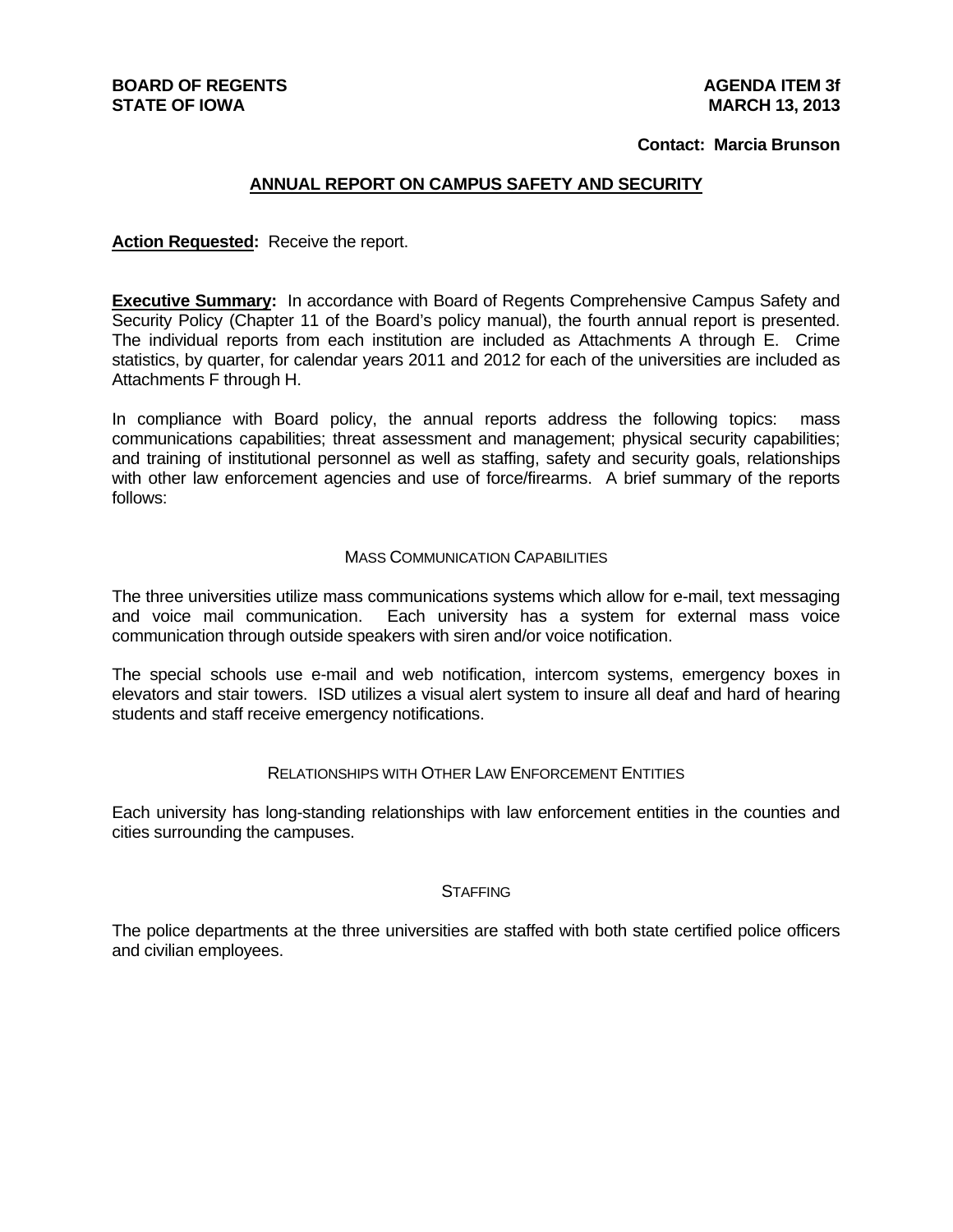University of Iowa 45 sworn, state certified officers 16 civilian security officers 9 state certified dispatchers 1 fire safety coordinator 3 support staff Part-time student employees 2 explosives detection canine (one provided by SUI athletics)

Iowa State University 35 sworn, state certified officers 9 full-time civilian staff Part-time student employees

University of Northern Iowa 18 sworn, state certified officers 5 civilian staff Part-time student employees

#### TRAINING OF INSTITUTIONAL PERSONNEL

The reports identify numerous training activities undertaken by the police departments. Some of these include:

University of Iowa -- The University of Iowa Crime Prevention Specialist, the Fire Safety Coordinator as well as other Department of Public Safety (DPS) employees present safety related educational offerings including the following:

- o Rape Aggression Defense program (R.A.D.)
- o Violent Incident Survival Training (V.I.S.T.)
- o Personal Safety and Self-Protection
- o Disruptive Persons
- o Alcohol Awareness
- o Crime Prevention Newsletters (C.P.N.)
- o Annual parent/student orientation presentations
- o Resident Assistant's Fire Academy
- o General fire safety in laboratories and other areas
- o Use of portable fire extinguishers

The UI DPS website is regularly updated and is used to disseminate safety related information as well as provide a way for the UI community to provide information. http://police.uiowa.edu/

**Violent Incident Survival Training (V.I.S.T.)**. The program is a comprehensive approach, advocating integrated strategies incorporating Environmental Design, Technology and Communication, Law Enforcement Response, and action by those in immediate danger. The response options that are taught specialize in preparing schools, universities, churches, hospitals, and workplaces in how to respond to a violent attack on large numbers of people and increase the odds of survival. V.I.S.T. teaches individuals proven techniques and provides them with several options that are effective in avoiding, escaping and, if necessary, protecting intended victims from active shooters. UIPD has six police officers trained as instructors in V.I.S.T. who present a two hour training component for faculty,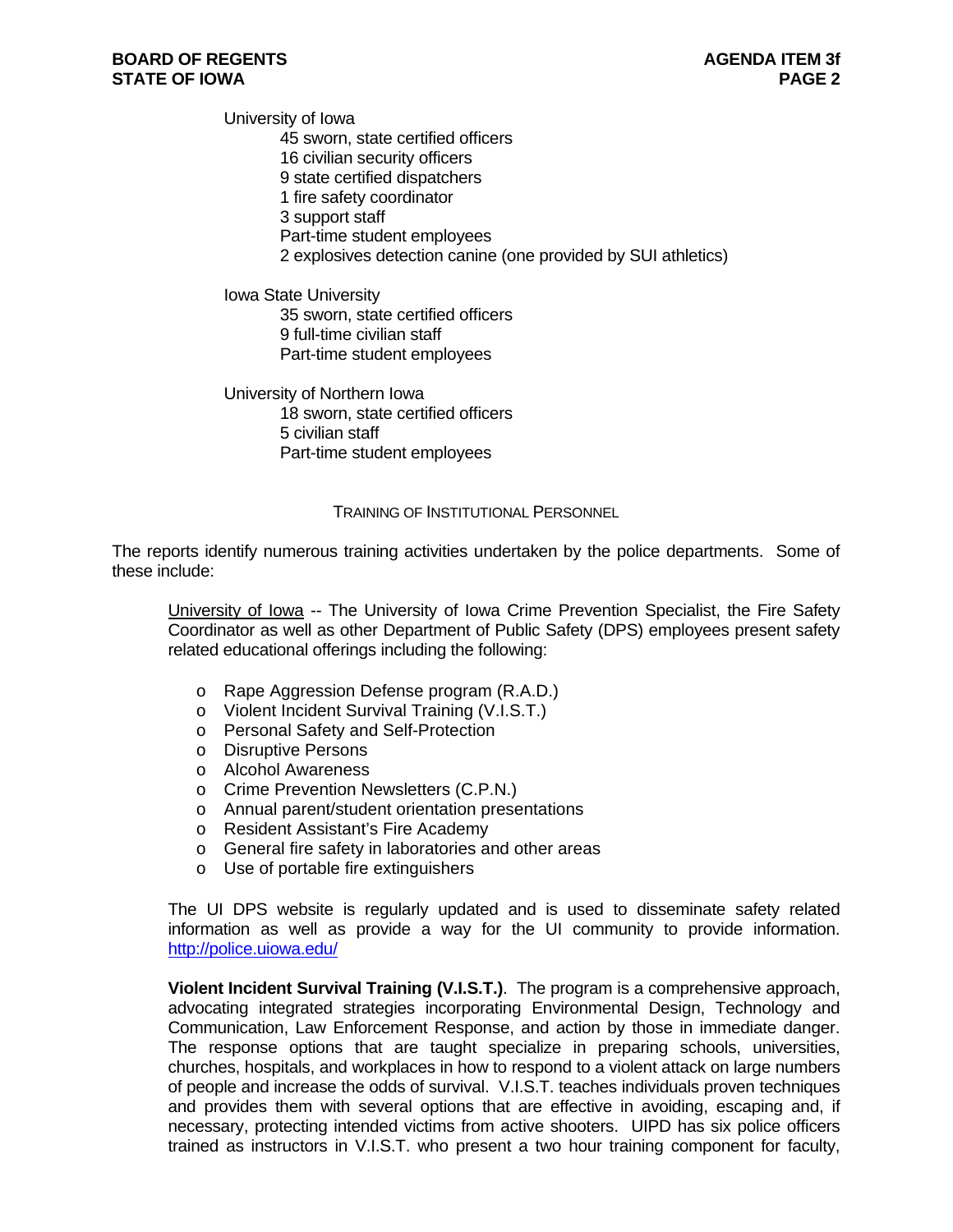staff, students and visitors. During 2012 V.I.S.T. instructors trained 1114 faculty, staff, students and visitors. All police officers are trained in V.I.S.T.

DPS officers qualify twice a year with the "Iowa Law Enforcement Academy (ILEA) Handgun Qualification Course." Two qualification runs are fired at each session, for a total of four; exceeding state and national standards. Officers qualify on the low light course once a year, and shotgun once a year, meeting ILEA standards. UIPD currently has 7 ILEA certified firearms instructors on staff conducting all firearms training.

DPS also conducts *Simunitions* training for Emergency Response Team members several times a year. This involves interactive training using devices that fire simulated rounds and a process that records officer actions with the simulated weapon. DPS officers also train using the Multiple Interactive Learning and training Objectives system (MILO). The MILO system instructs officers on the appropriate use of force, i.e., when to fire and when not to fire a weapon. Both of these training opportunities exceed ILEA requirements.

Other training information is provided in the university's annual report (Attachment A).

Iowa State University -- An overview of safety-related issues and services is provided to all incoming students and their parents during orientation sessions held throughout the month of June as well as at Destination Iowa State. Sworn officers provided 146 prevention and outreach programs during the past year to students, faculty, and staff; instruction was provided to 25,450 people. Topics addressed included: workplace violence; personal safety; dealing with difficult people; severe weather response; alcohol laws; sexual assault awareness; and threat assessment/management processes.

Safety and security information is provided as required by the Jeanne Clery Disclosure of Campus Security Policy and Campus Crime Statistics Act, as well as the Higher Education Opportunity Act via an annual publication titled "*Safety & You*". The link to access this material, which is available on the departmental web site, is electronically mailed to all faculty, staff, and students in September. Individuals may also request a printed copy by contacting the police department.

Officers continue to annually train Department of Residence (DoR) staff, international students, and Cyclone Aides regarding safety related services. These sessions are conducted as part of their respective orientation programs.

The department's use of force and authorized weapons policies are in compliance with national law enforcement accreditation standards. Instruction regarding departmental use of force policies and related laws is conducted semi-annually thus exceeding national accreditation standards. Officers qualify with their issued sidearms twice each year exceeding national accreditation standards and state regulations. The department currently has three firearms instructors who have been certified through the Iowa Law Enforcement Academy (ILEA). Two officers have additionally received instruction certification through the Advanced Law Enforcement Rapid Response Training (ALERRT) program and Strategos, International. ISU Police held two joint training sessions with the Ames Police Department on responding to violent incidents in progress (active killers). Instruction was provided by officers who have been specifically trained and certified in active shooter response.

Other training activities are detailed in the university's annual report (Attachment B).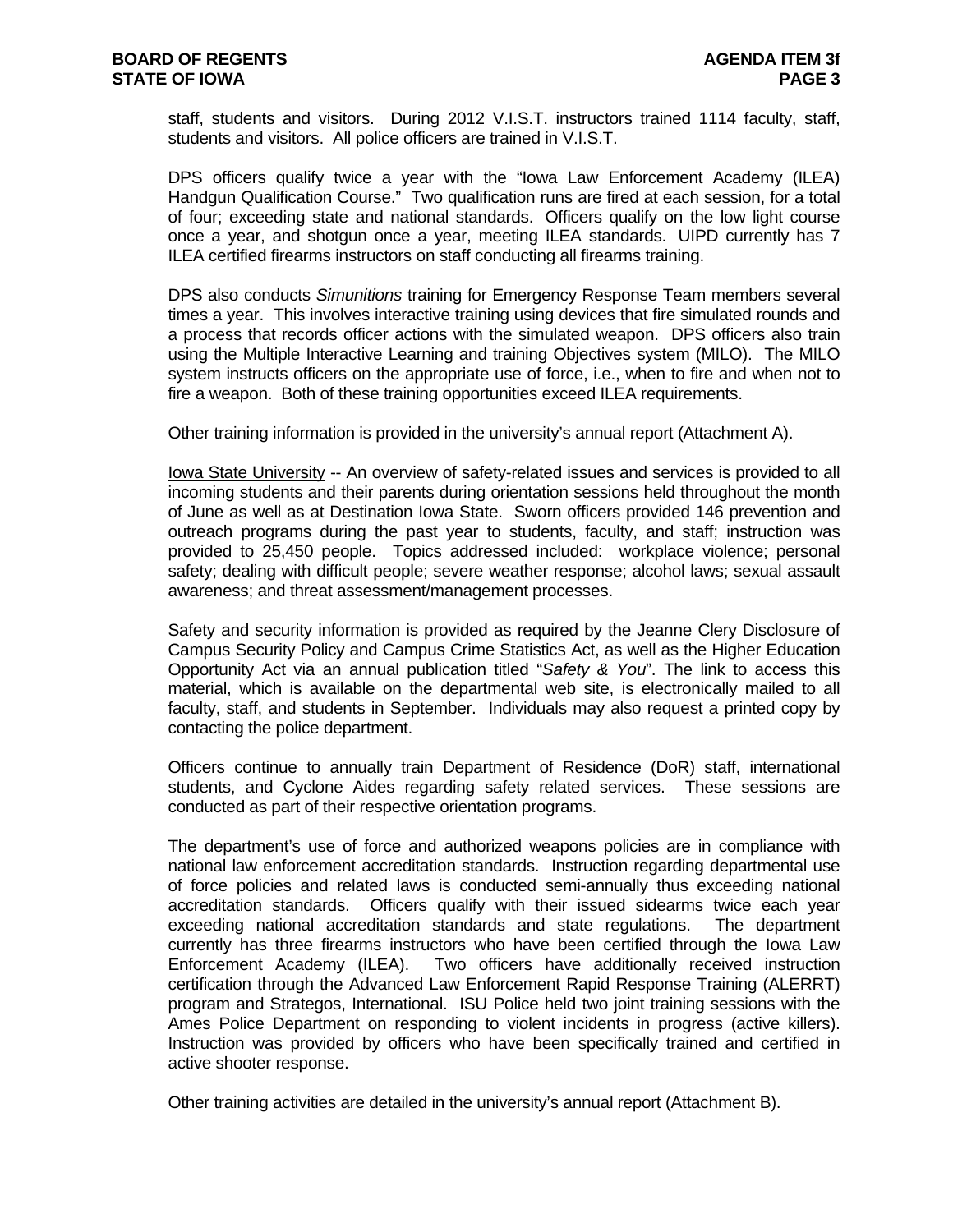University of Northern Iowa -- In January 2012 15 department members attended Response to Officer Involved Shooting training provided by the Iowa Department of Criminal Investigation. All officers were trained in the use of the newly installed Evacuchairs which are available in academic campus buildings. Five officers attended training for Search and Seizure, OWI and Emerging Drug Trends. Five officers attended a twoday Advanced Domestic Violence and Sexual Assault Training presented by the National Institute of Crime Prevention. Public Safety Dispatchers participated in training on Blackboard Connect Mass Warning System, completed various FEMA online courses and one dispatcher attended ILEA's 8 hour in-service training. One officer became certified as an armorer and another as an instructor for our departmental firearms.

Department continues to conduct semi-annual training for firearms qualification which exceeds national training standards. During this training, the departmental use of force is reviewed at each session. Officers train in daylight and low light conditions. The Department has two state-certified firearms instructors.

Other training is detailed in the university's annual report (Attachment C).

#### SMOKING BAN

Each department responded to numerous complaints of smoking violations during 2012 – SUI, 526 complaints (424 last year); ISU, 191 (325 last year) and UNI, 88 (130 last year.

#### STUDENT INVOLVEMENT

Each police department employs students in various capacities including evening escorts for students, dispatch responsibilities, records management and parking enforcement. Student leaders also participate in campus safety walks to identify potential hazard areas.

#### CRIME STATISTICS

Crime statistics for 2011 and 2012 for each university appear in Attachments F, G, and H. The table below provides a summary by quarter in each of the two years of the numbers of offenses, total charges and total arrests.

|                                            | QTR <sub>1</sub> |      |      | QTR <sub>2</sub> | QTR <sub>3</sub> |      | QTR <sub>4</sub> |      |      | <b>YTD</b> |
|--------------------------------------------|------------------|------|------|------------------|------------------|------|------------------|------|------|------------|
|                                            | 2011             | 2012 | 2011 | 2012             | 2011             | 2012 | 2011             | 2012 | 2011 | 2012       |
| <b>TOTAL NUMBER OF OFFENSES/INCIDENTS:</b> |                  |      |      |                  |                  |      |                  |      |      |            |
| <b>SUI</b>                                 | 707              | 811  | 537  | 691              | 840              | 1051 | 813              | 792  | 2897 | 3345       |
| <b>ISU</b>                                 | 509              | 498  | 558  | 562              | 593              | 674  | 567              | 638  | 2227 | 2372       |
| UNI                                        | 110              | 100  | 103  | 91               | 115              | 111  | 119              | 100  | 447  | 402        |
| <b>TOTAL NUMBER OF CHARGES:</b>            |                  |      |      |                  |                  |      |                  |      |      |            |
| <b>SUI</b>                                 | 471              | 500  | 265  | 459              | 637              | 967  | 744              | 612  | 2117 | 2538       |
| <b>ISU</b>                                 | 294              | 328  | 349  | 396              | 402              | 471  | 334              | 433  | 1379 | 1628       |
| UNI                                        | 76               | 45   | 57   | 26               | 66               | 57   | 75               | 57   | 274  | 185        |
| <b>TOTAL NUMBER OF PEOPLE ARRESTED:</b>    |                  |      |      |                  |                  |      |                  |      |      |            |
| <b>SUI</b>                                 | 382              | 388  | 221  | 349              | 547              | 792  | 642              | 489  | 1792 | 2018       |
| <b>ISU</b>                                 | 226              | 245  | 267  | 318              | 327              | 402  | 368              | 339  | 1188 | 1304       |
| UNI                                        | 51               | 37   | 39   | 23               | 56               | 47   | 52               | 44   | 198  | 151        |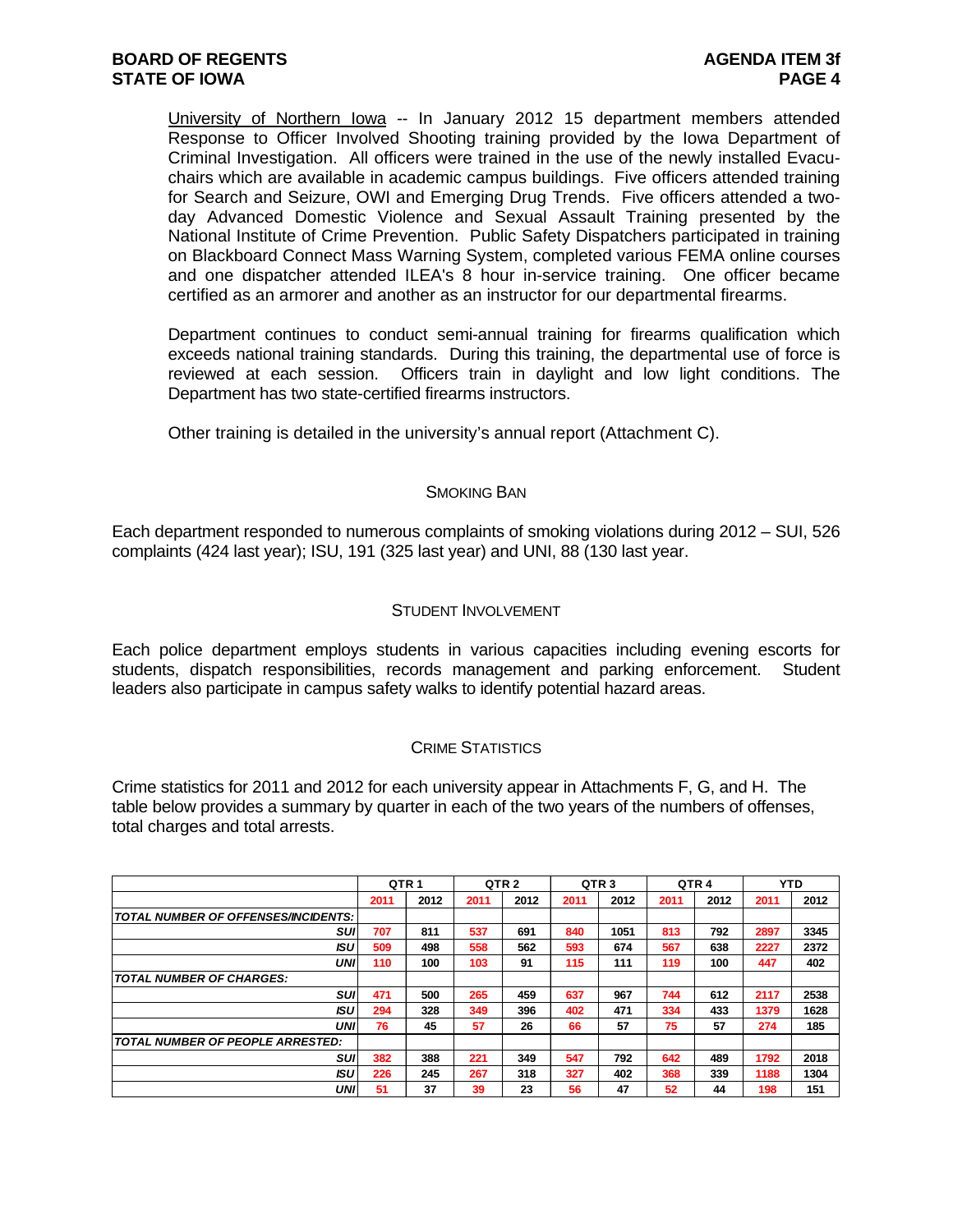#### **BOARD OF REGENTS AGENUS AGENDA ITEM 3f STATE OF IOWA** PAGE 5

The following chart shows the number of charges brought against students and of those total charges the number of alcohol-related charges. Alcohol-related charges include: public intoxication, OWI, PAULA, open container, bootlegging, providing liquor to minor, attempt to purchase alcohol by minor and serving/selling alcohol after hours.

|              |                |                          |               |                |      |                          |         |                          | TOTAL CHARGES / UNIVERSITY STUDENTS CHARGED |             |      |               |       |                                            |     |             |      |                   |
|--------------|----------------|--------------------------|---------------|----------------|------|--------------------------|---------|--------------------------|---------------------------------------------|-------------|------|---------------|-------|--------------------------------------------|-----|-------------|------|-------------------|
|              |                |                          |               | 1st Quarter    |      |                          |         |                          |                                             | 2nd Quarter |      |               |       |                                            |     | 3rd Quarter |      |                   |
|              |                | 2011                     |               |                | 2012 |                          |         | 2011                     |                                             |             | 2012 |               |       | 2011                                       |     |             | 2012 |                   |
|              | Total          |                          | $\frac{9}{6}$ | Total          |      | $\frac{9}{6}$            | Total   |                          |                                             | Total       |      | $\frac{9}{6}$ | Total |                                            |     | Total       |      | $\frac{9}{6}$     |
|              | <b>Charges</b> | <b>Students Students</b> |               | <b>Charges</b> |      | <b>Students Students</b> | harges: | <b>Students Students</b> |                                             | Charges     |      |               |       | Students Students Charges Students Student |     | Charges     |      | Students Students |
| <b>I</b> sui | 471            | 268                      | 57%           | 500            | 258  | 52%                      | 265     | 102                      | 38%                                         | 459         | 224  | 49%           | 637   | 282                                        | 44% | 967         | 339  | 35%               |
| lisu         | 294            | 156                      | 53%           | 328            | 226  | 69%                      | 349     | 167                      | 48%                                         | 396         | 161  | 41%           | 402   | 184                                        | 46% | 471         | 267  | 57%               |
| IUNI         | 76             | 33                       | 43%           | 45             | 19   | 42%                      | 57      | 28                       | 49%                                         | 26          |      | 31%           | 66    | 28                                         | 42% | 57          | 20   | 35%               |
|              |                |                          |               |                |      |                          |         |                          |                                             |             |      |               |       |                                            |     |             |      |                   |
| <b>TOTAL</b> | 841            | 457                      | 54%           | 873            | 503  | 58%                      | 671     | 297                      | 44%                                         | 881         | 393  | 45%           | 105   | 494                                        | 45% | 1495        | 626  | 42%               |

|              |                |                          | 4th Quarter |                |      |                          |                |                          |     | <b>YTD</b> |                          |               |
|--------------|----------------|--------------------------|-------------|----------------|------|--------------------------|----------------|--------------------------|-----|------------|--------------------------|---------------|
|              |                | 2011                     |             |                | 2012 |                          |                | 2011                     |     |            | 2012                     |               |
|              | <b>Total</b>   |                          | %           | Total          |      | $\frac{9}{6}$            | Total          |                          |     | Total      |                          | $\frac{9}{6}$ |
|              | <b>Charges</b> | <b>Students Students</b> |             | <b>Charges</b> |      | <b>Students Students</b> | <b>Charges</b> | <b>Students Students</b> |     | Charges    | <b>Students Students</b> |               |
| SUI          | 744            | 245                      | 33%         | 612            | 270  | 44%                      | 2117           | 897                      | 42% | 2538       | 1091                     | 43%           |
| <b>ISU</b>   | 334            | 184                      | 55%         | 433            | 197  |                          | 1379           | 691                      | 50% | 1628       | 851                      | 52%           |
| UNI          | 75             | 41                       | 55%         | 57             | 33   | 58%                      | 274            | 130                      | 47% | 185        | 80                       | 43%           |
|              |                |                          |             |                |      |                          |                |                          |     |            |                          |               |
| <b>TOTAL</b> | 1153           | 470                      | 41%         | 1102           | 500  | 45%                      | 3770           | 1718                     | 46% | 4351       | 2022                     | 46%           |

|               |                |                   |     |             |                   | ALCOHOL-RELATED CHARGES / UNIVERSITY STUDENTS CHARGED |                |                          |             |         |      |                          |         |                         |             |         |      |                          |
|---------------|----------------|-------------------|-----|-------------|-------------------|-------------------------------------------------------|----------------|--------------------------|-------------|---------|------|--------------------------|---------|-------------------------|-------------|---------|------|--------------------------|
|               |                |                   |     | 1st Quarter |                   |                                                       |                |                          | 2nd Quarter |         |      |                          |         |                         | 3rd Quarter |         |      |                          |
|               |                | 2011              |     |             | 2012              |                                                       |                | 2011                     |             |         | 2012 |                          |         | 2011                    |             |         | 2012 |                          |
|               | Total          |                   |     | Total       |                   | %                                                     | Total          |                          |             | Total   |      |                          | Total   |                         |             | Total   |      | $\frac{9}{6}$            |
|               | <b>Alcohol</b> | Students Students |     | Alcoho      | Students Students |                                                       | <b>Alcohol</b> | <b>Students Students</b> |             | Alcohol |      | <b>Students Students</b> | Alcohol | <b>Students Student</b> |             | Alcohol |      | <b>Students Students</b> |
| Isui          | 280            | 170               | 61% | 236         | 111               | 47%                                                   | 163            | 62                       | 38%         | 213     | 86   | 40%                      | 460     | 185                     | 40%         | 556     | 137  | 25%                      |
| lisu          | 154            | 83                | 54% | 184         | 117               | 64%                                                   | 217            | 90                       | 41%         | 272     | 115  | 42%                      | 297     | 143                     | 48%         | 351     | 201  | 57%                      |
| IUNI          | 26             | 12                | 46% | 21          |                   | 29%                                                   | 16             |                          | 56%         | 13      |      | 31%                      |         |                         | 47%         | 37      | 15   | 41%                      |
|               |                |                   |     |             |                   |                                                       |                |                          |             |         |      |                          |         |                         |             |         |      |                          |
| <b>ITOTAL</b> | 460            | 265               | 58% | 441         | 234               | 53%                                                   | 396            | 161                      | 41%         | 498     | 205  | 41%                      |         |                         | 44%         | 944     | 353  | 37%                      |

|              |         |                          | 4th Quarter |         |      |                          |              |                          |     | YTD     |      |                            |
|--------------|---------|--------------------------|-------------|---------|------|--------------------------|--------------|--------------------------|-----|---------|------|----------------------------|
|              |         | 2011                     |             |         | 2012 |                          |              | 2011                     |     |         | 2012 |                            |
|              | Total   |                          | %           | Total   |      | $\%$                     | <b>Total</b> |                          | %   | Total   |      | %                          |
|              | Alcohol | <b>Students Students</b> |             | Alcohol |      | <b>Students Students</b> | Alcohol      | <b>Students Students</b> |     | Alcohol |      | <b>Students Students I</b> |
| <b>SUI</b>   | 525     | 140                      | 27%         | 325     | 102  | 31%                      | 1428         | 557                      | 39% | 1330    | 436  | 33%                        |
| <b>ISU</b>   | 218     | 116                      | 53%         | 270     | 150  | 56%                      | 886          | 432                      | 49% | 1077    | 583  | 54%                        |
| <b>UNI</b>   | 36      | 30                       | 83%         | 27      | 13   | 48%                      | 125          | 73                       | 58% | 98      | 38   | 39%                        |
|              |         |                          |             |         |      |                          |              |                          |     |         |      |                            |
| <b>TOTAL</b> | 779     | 286                      | 37%         | 622     | 265  | 43%                      | 2439         | 1062                     | 44% | 2505    | 1057 | 42%                        |

H:\HR\Docket 2013\March 2013\0313\_ITEM03f.doc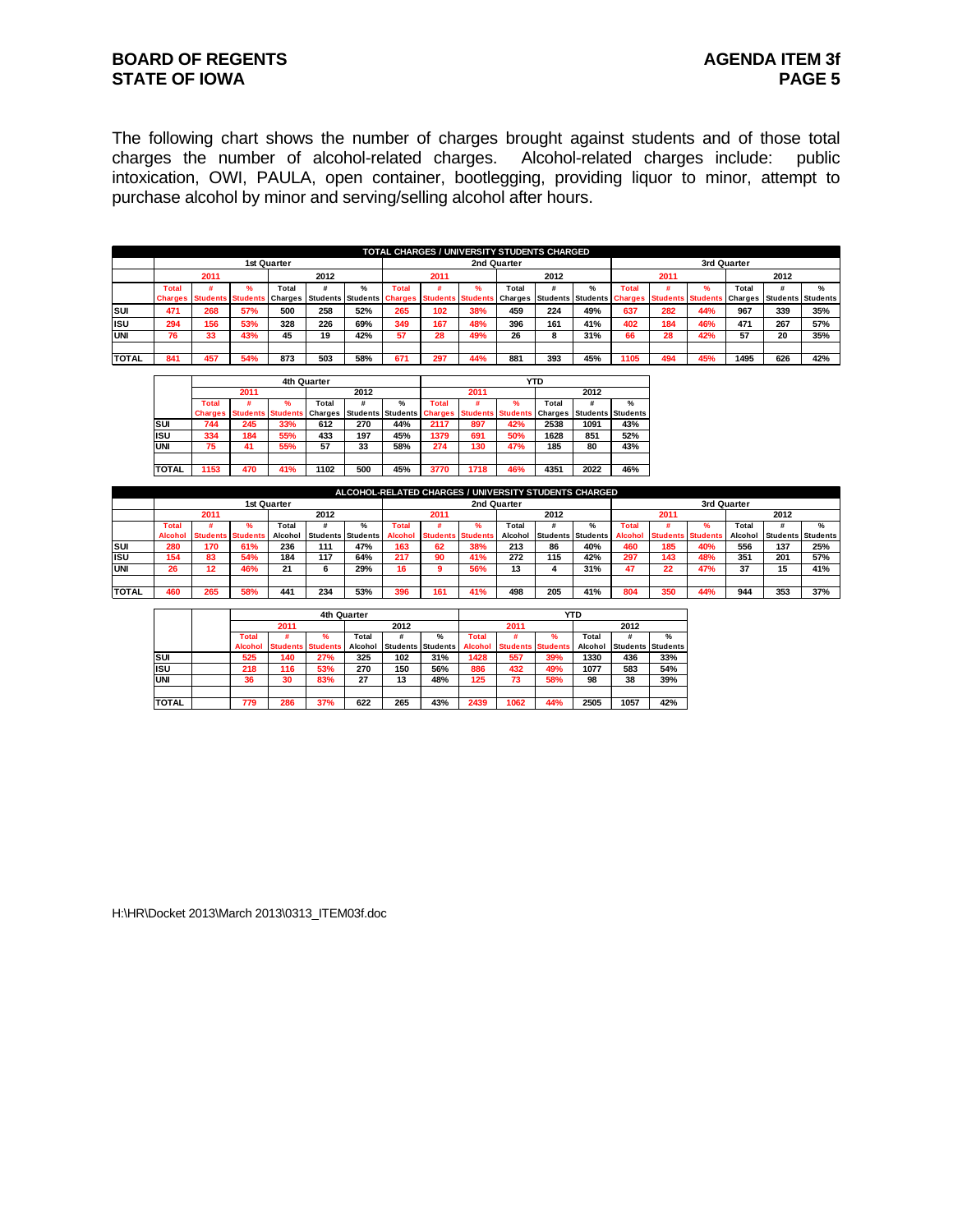#### **BOARD OF REGENTS**<br> **BOARD OF REGENTS**<br> **BOARD OF IOWA**<br> **BOARD OF IOWA STATE OF IOWA**

#### INDEX TO ATTACHMENTS

| Attachment A: | University of Iowa 2012 Safety and Security Report                   |
|---------------|----------------------------------------------------------------------|
| Attachment B: | Iowa State University 2012 Safety and Security Report                |
| Attachment C: | University of Northern Iowa 2012 Safety and Security Report          |
| Attachment D: | lowa School for the Deaf 2012 Safety and Security Report             |
| Attachment E: | lowa Braille and Sight Saving School 2012 Safety and Security Report |
| Attachment F: | University of Iowa 2011 and 2012 Crime Statistics                    |
| Attachment G: | Iowa State University 2011 and 2012 Crime Statistics                 |
| Attachment H  | University of Northern Iowa 2011 and 2012 Crime Statistics           |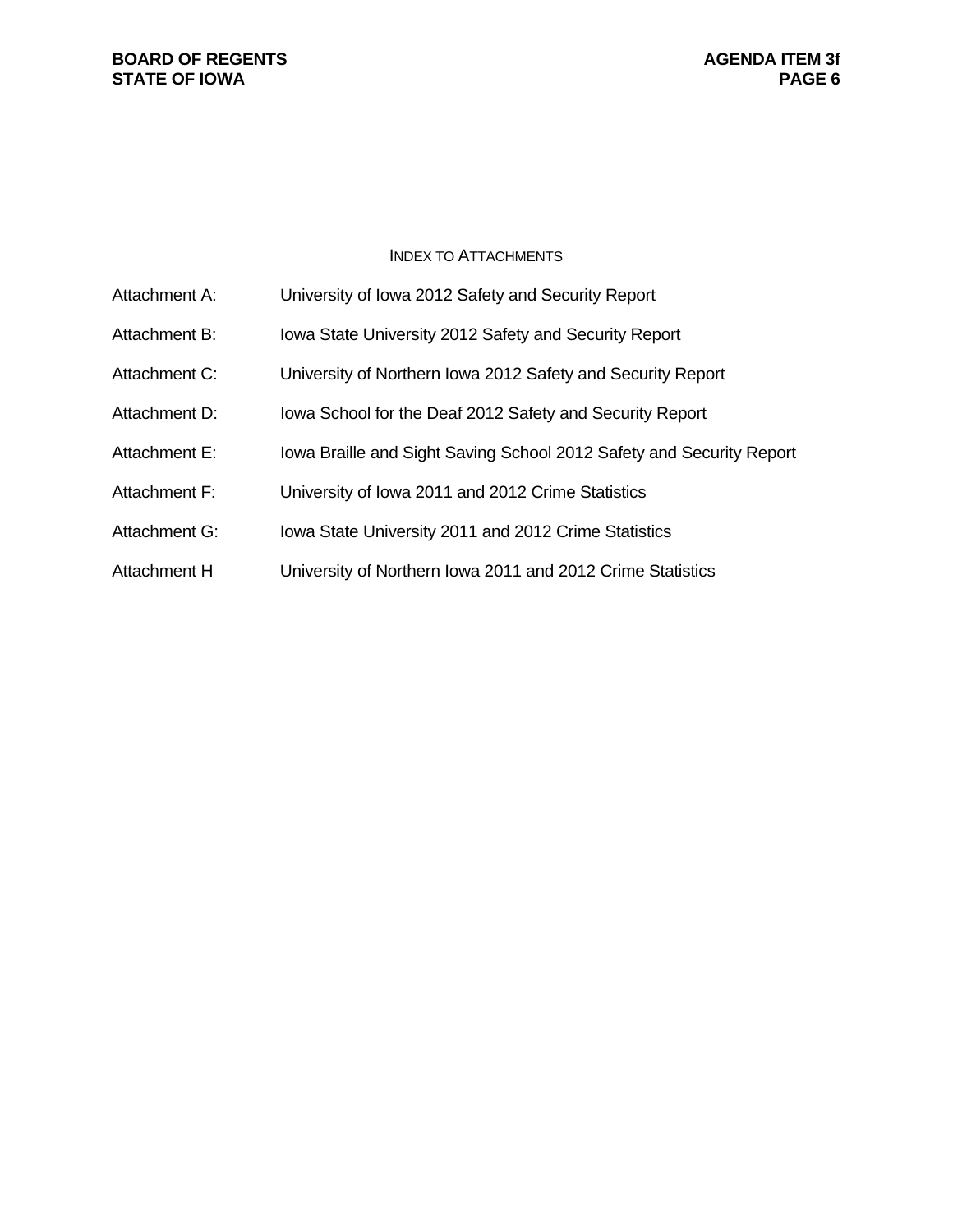## **CAMPUS SAFETY AND SECURITY REPORT**

## **THE UNIVERSITY OF IOWA**

## **Calendar Year 2012**

This report is submitted in accordance with the Board of Regents Comprehensive Safety and Security Policy (Chapter 11 of the Board of Regents Policy Manual).

#### **MASS COMMUNICATION CAPABILITIES**

- The University of Iowa (UI) currently utilizes HAWK ALERT for the purpose of mass communication notification to UI faculty, staff and students. This system utilizes e-mail, text messaging and voice mail. The Hawk Alert System is used to notify the campus community of threats to physical safety in emergency situations (tornado, violence, hazardous material incident, and so on). Hawk Alert allows UI administrators to send recorded or electronic emergency messages ("Hawk Alerts") to mobile phone, home phone, office phone, and e-mail (simultaneously). A Hawk Alert web page provides information to the UI community on registration and notification options and contains an extensive Q&A section.
- In addition to the departmental website, the UI Department of Public Safety (DPS) utilizes social networking websites to transmit safety related information. University Communication and Marketing has integrated Hawk Alert with the University of Iowa homepage to provide an Emergency Information site where updates about longer-term public safety incidents (floods, etc.) can be posted after an initial Hawk Alert is issued; this was completed in 2012. The site is located at: http://e.uiowa.edu This site connects students, faculty, staff, patients, parents of students, and the general public to specific, pertinent information about continuity of operations, advisories and notifications, health and safety information, and additional information as it becomes available. Both the UI Homepage and the Emergency Information site is maintained by University Communication and Marketing staff, in cooperation with Information Technology Services, Public Safety and other agencies as appropriate.
- The UI currently utilizes an outdoor warning system consisting of five outdoor towers on the main campus and one tower located on the Oakdale campus. These towers are capable of emitting a severe weather warning siren as well as being used as a campus wide public address system utilizing recorded and real time live voice messages. The University's outdoor warning system is activated by UI DPS when other sirens located throughout Johnson County are activated during severe weather events. In addition, the University's system will be used to broadcast warnings for other weather and nonweather situations. Testing of the University outdoor warning system occurs on the first Wednesday of every month at 10:00 a.m. in conjunction with the testing of other sirens located in Johnson County; battery power is tested as well.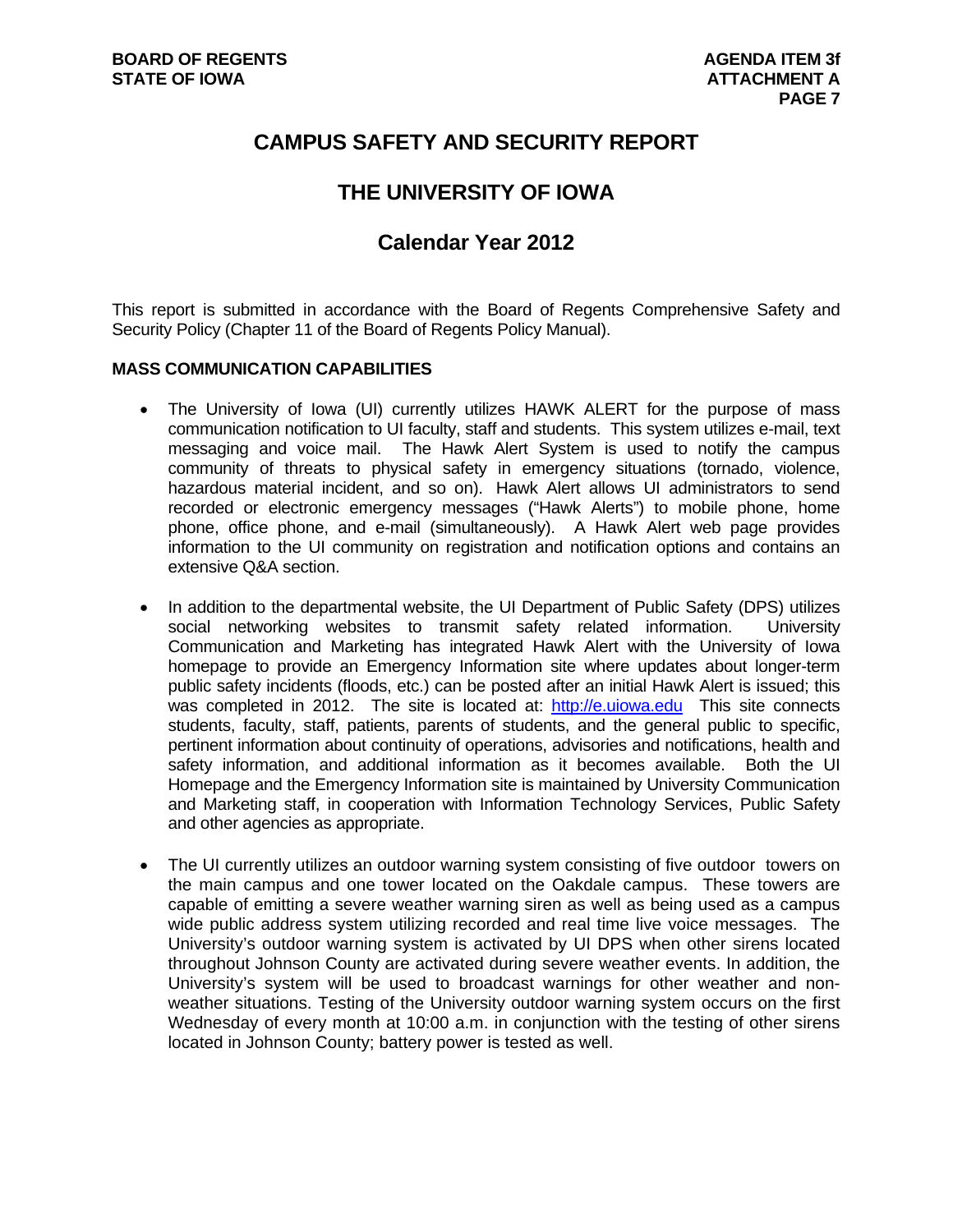#### *Tower locations:*

#### Main Campus

- o West of Parklawn Housing Building
- o NW of Banks Field
- o SE of Gilmore Hall
- o NE corners of Melrose Ave and Morman Trek Blvd.
- o SE of the Boyd Law Building
- Oakdale Campus
	- o SE of Multi-Tenant Facility

#### *Three activation points:*

- o Primary encoder (method by which message is transmitted) is located in the UIPD/DPS Communications Center
- o Mobile encoder is maintained in a "Pelican" case with AC & DC power sources
- o Portable encoder (Kenwood TK-3180 handheld radio) **NOTE**: All activation points are capable of transmitting siren tones and recorded or real time live voice messaging. Each individual siren tower has manual activation capabilities for siren tones and real time live voice messaging.
- The UI can also use the Mass E-Mail System, which will transmit information using the University e-mail system to all faculty, staff, and student e-mail accounts.
- The UI will continue to utilize news releases and direct media contact to provide information for students, parents, staff, faculty, and the general public.
- In the event that Internet communications are deemed ineffective, University Communication and Marketing will use available radio stations (KRUI, KSUI, and WSUI) and the use of faxed releases sent telephonically to news media to disseminate information. University Communication and Marketing would also schedule press briefings at designated locations to apprise news media in person.
- UI DPS and UI Facilities Management are progressively moving toward using advanced fire alarm panels for interior building emergency communications that will be capable of being activated from a single point which will be located in the DPS dispatch/emergency communications center.

With any delivery system used for mass or emergency communications, there will be challenges. Some of those challenges are as follows:

- o **Content of the messages** the goal is to inform without alarming, to be as brief as possible but still provide enough relevant information that allows the audience to make good decisions
- o **When to deliver the messages** deciding if a "community" emergency is truly an emergency that will affect the campus and what types of emergency messages should be broadcast; is the campus better served delivering this message or, by not delivering the message
- o **Complying with Clery** Timely Warning Notifications
- o **Timeliness and speed of delivery** Hawk Alert, UI Website
- o **Continuous training** (daily for dispatchers)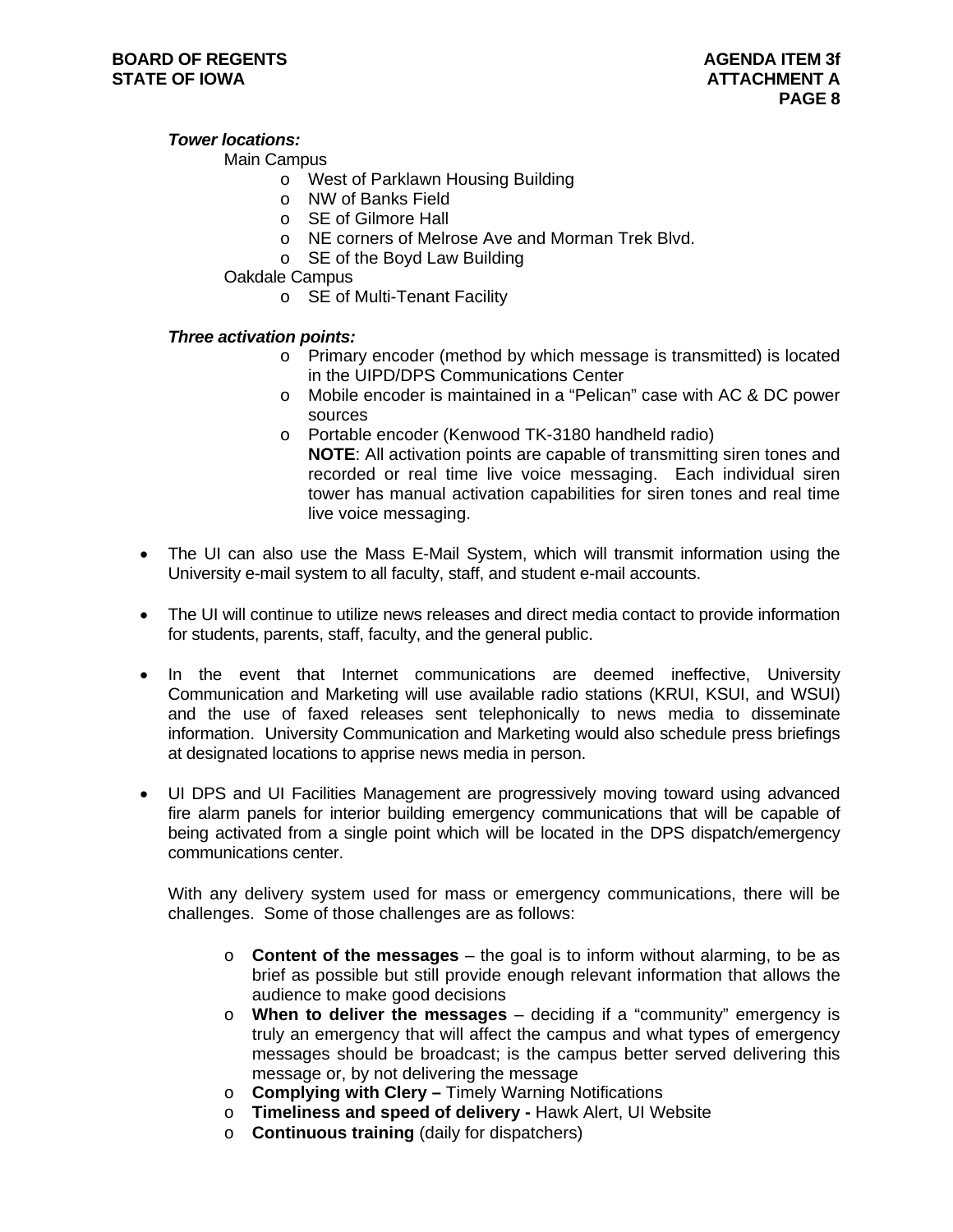#### **BOARD OF REGENTS AGENTS** AGENDA ITEM 3f **STATE OF IOWA** AND **ATTACHMENT A**

#### **THREAT ASSESSMENT AND MANAGEMENT**

- The UI utilizes the Behavior Risk Management (BRM) Protocol. The BRM is an attempt to respond with a planned comprehensive approach to the continuum of behaviors that could lead to hostility and violence in the workplace. Although it is difficult to "predict" violent or hostile behavior, there are methods to determine the risk components of a situation. BRM takes a clinical as well as consultative approach. The Behavior Risk Management Protocol is a planned, comprehensive, multidisciplinary response to workplace hostility and violence. The purpose is to ensure a safe and civil workplace for all UI employees by addressing any related individual or environmental issues that may contribute to hostility, violence or physical danger on the job.
- While the BRM protocol addresses faculty and staff, the threat assessment protocol creates an integrated and coordinated process for identifying and responding to students, faculty, staff, or other University affiliates who may be at risk of harming themselves or others, and then to respond effectively with all parties who may be involved with the concerning situation. The overall goal is to mitigate or eliminate any known threats as well as connect affected persons with appropriate resources.
- The UI established a Threat Assessment Team (TAT) in response to violent incidents occurring on college campuses across the nation. TAT includes representatives from Human Resources, Student Services, Counseling, General Counsel and the University of Iowa Police. TAT works in conjunction with the Faculty and Staff Services/Employee Assistance Program, University Housing and Dining Services, the Office of the Dean of Students, and coordinates activities involving multiple stakeholders within the University of Iowa community. Additionally, TAT works closely with area law enforcement agencies.
- Two UI Threat Assessment Program Managers coordinate efforts and provide needed services. Their responsibilities include responding to reported concerns, case management, interviewing and developing assessment and prevention programming. TAT Program Managers worked 243 cases in 2012 including consultations. They have conducted a total of 25 presentations for faculty, staff, students and visitors in 2012.

#### **RELATIONSHIPS WITH OTHER LAW ENFORCEMENT ENTITIES**

- U of I DPS has a long standing mutual aid agreement with the Iowa City PD, Coralville PD, the Johnson County Sheriff's Office and the North Liberty PD which allows for the exchange of law enforcement resources (personnel and equipment) as needed. The UI Police division is a member of the Johnson County Drug Task Force, Sexual Assault Investigators Team, Sexual Assault Response Team and the Johnson County Metro Bomb Squad. We also work closely with all divisions of the State of Iowa Department of Public Safety as well as federal law enforcement agencies. UIPD is a member of the Law Enforcement Intelligence Network as well as a member of the FBI's Joint Counter Terrorism Task Force. This allows for the mutually beneficial exchange of law enforcement resources as needed. It is important to note that these collaborations result in investigations/operations that can occur in various locations within the state, not simply on university properties or properties immediately adjacent to the UI campus.
- Radio interoperability for all emergency services in Johnson County became a reality in 2010/11 with the establishment of the Johnson County Joint Emergency Communications Center (JECC). The system includes the University of Iowa Police, Iowa City Police, the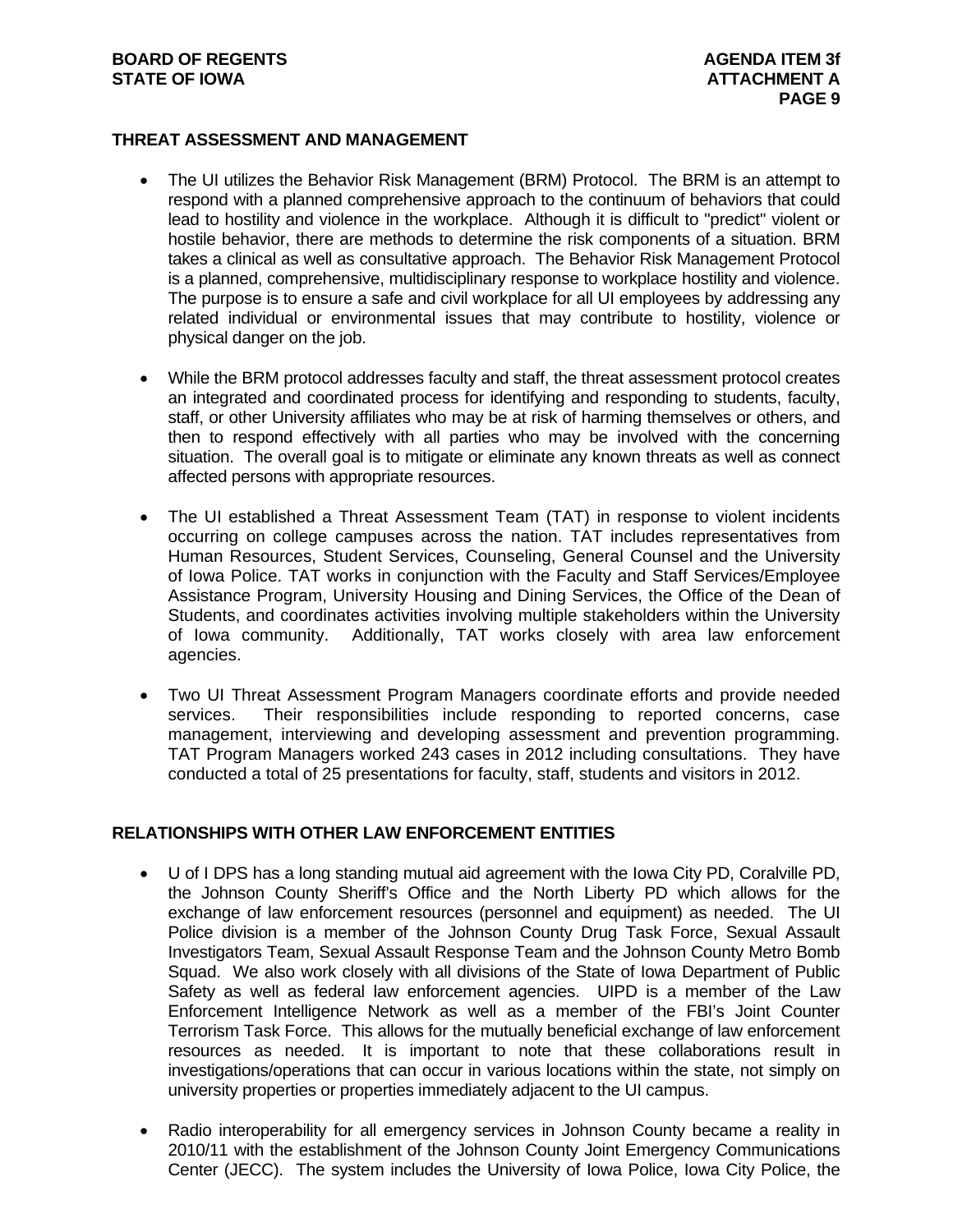Johnson County Sheriff's Office, Coralville Police, North Liberty Police, University Heights Police, Iowa City Fire, Coralville Fire and the Johnson County Ambulance Service as well as other Johnson County fire departments. The new radio system allows all Johnson County emergency services to communicate with one another. The University of Iowa Police dispatch/emergency communications center serves as a backup Public Safety Answering Point for the JECC. Additionally, Johnson County law enforcement agencies share the same records management system allowing agencies to share pertinent information electronically.

- Agency heads from UIPD, ICPD, Coralville PD, the Johnson County Sheriff's Office, North Liberty PD and the Johnson County Attorney meet monthly to discuss shared interests and concerns.
- All Johnson County law enforcement agencies participate in annual mandatory police training.

#### **PHYSICIAL SECURITY CAPABILITIES**

- Currently the UI Department of Public Safety (DPS) has hundreds of cameras feeding into the dispatch and emergency communications center. This includes cameras covering specialized labs, residence halls, several entrances equipped with electronic access control, studio arts and IMU/Richey Ballroom; covering the University Capitol Centre, and cameras connected to several campus Code Blue emergency phones. Digital video recorders are used to record information for post event investigations if necessary. Additionally, some areas have local motion and intrusion alarms which will alert our dispatchers.
- All residence halls are currently using cameras in conjunction with "Prox Card" access at entrances. These halls have cameras at exterior doors and all first floor access points to student living spaces (elevators, stairwells, hallway doors).
- All residence hall fire alarm panels are connected to DPS dispatch/emergency communications.
- The DPS Security Division installed a "Time Keeping" security tour system in all residence halls and additional leased properties used by University Housing. The system tracks DPS Security Officer routes and activities and provides detailed electronic reports.
- UI Facilities Management houses master keys; issues keys and proximity cards; along with assistance from DPS, grants access rights based on departmental requirements; maintains a university-wide key inventory database of key information and services lock systems. Many exterior and interior doors that have a locking function utilize traditional mechanical keys. Electronic access, Millennium Enterprise (aka Marlok), is installed in several buildings as well as connected to numerous doors, both interior and exterior. Some of these locations utilize the UI Identification card and magnetic swipe readers; other electronic access-controlled locations utilize Facilities Management-issued proximity cards and proximity readers. Some administrative units have taken on responsibilities for programming user access, while others continue to place a high reliance on Facilities Management for access control services.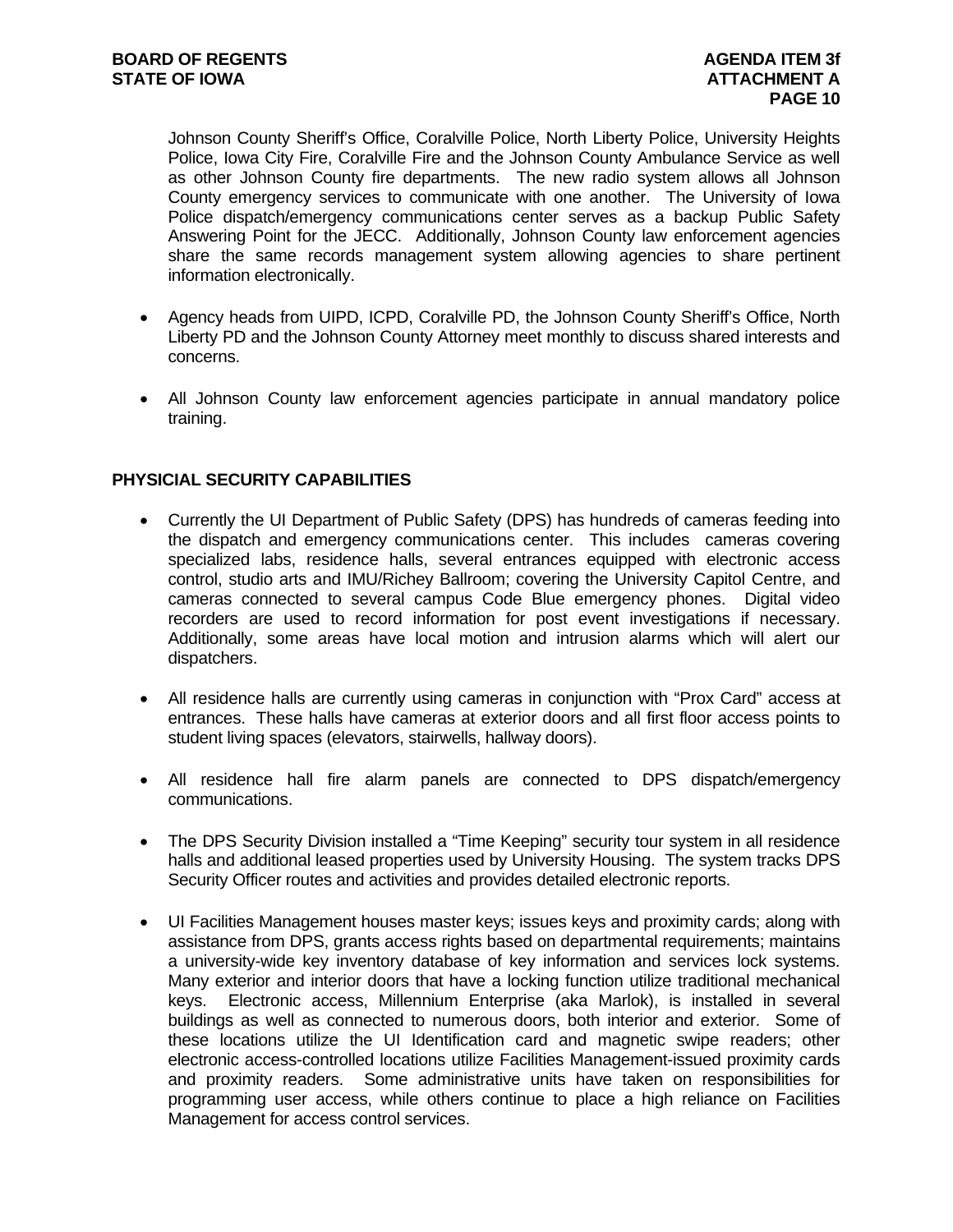- Led by Facilities Management, the University of Iowa is in the process of replacing the current Marlok standard with a control system capable of meeting current and future institutional needs for card access, security, distributed control, and integration with building systems controls and institutional information technology databases. The University selected AMAG software/firmware and Security Equipment Inc. as the AMAG integrator/reseller for the programs and components.
- Concerns about safeguarding university assets have highlighted the need to integrate "building access" and "building security." The challenge is to provide appropriate control and security for all major buildings without unduly compromising convenience and the campus culture of openness. To help guide the process, the University has convened an Access and Security Steering Committee who has developed a University of Iowa Access and Security Strategic Plan to address security and access control for new and existing buildings. The committee includes members from Facilities Management, Office of the Provost, Information Technology Services, Public Safety, Student Services and Research Administration. The areas of concern that are being reviewed by the committee and various sub-committees are as follows:
	- Central Control Technology (AMAG)
	- Security Assessment, Process & Priority
	- Design and Installation Standards
	- Key and Card Issuance
	- Access Cards
	- Integrated Databases
	- Security Monitoring, Analytics
	- Service and Support Model
	- Financial Support Model
	- Administration Policy on Card Access and Security
- The University implemented the Iowa One card system for all faculty, staff, and student ID's. Within the ID is a proximity chip mag swipe for access control and allows immediate access to approved University facilities. Each card is identifiable to the owner and follows recommendations of the Access and Security.

## **STAFFING**

- The UI Police Division currently employs 45 sworn, state certified officers, 17 civilian security officers, 9 state certified dispatchers, 1 fire safety coordinator and 3 support staff. Part time student employees (11) assist with security officer duties, fingerprinting, NITE RIDE, records management and dispatching.
- UIPD has two explosives detection canine; one provided by the University of Iowa Athletics Department.

#### **TRAINING OF INSTITUTIONAL PERSONNEL**

 The University of Iowa Police Crime Prevention Specialist, the Fire Safety Coordinator as well as other DPS employees present safety related educational offerings including the following: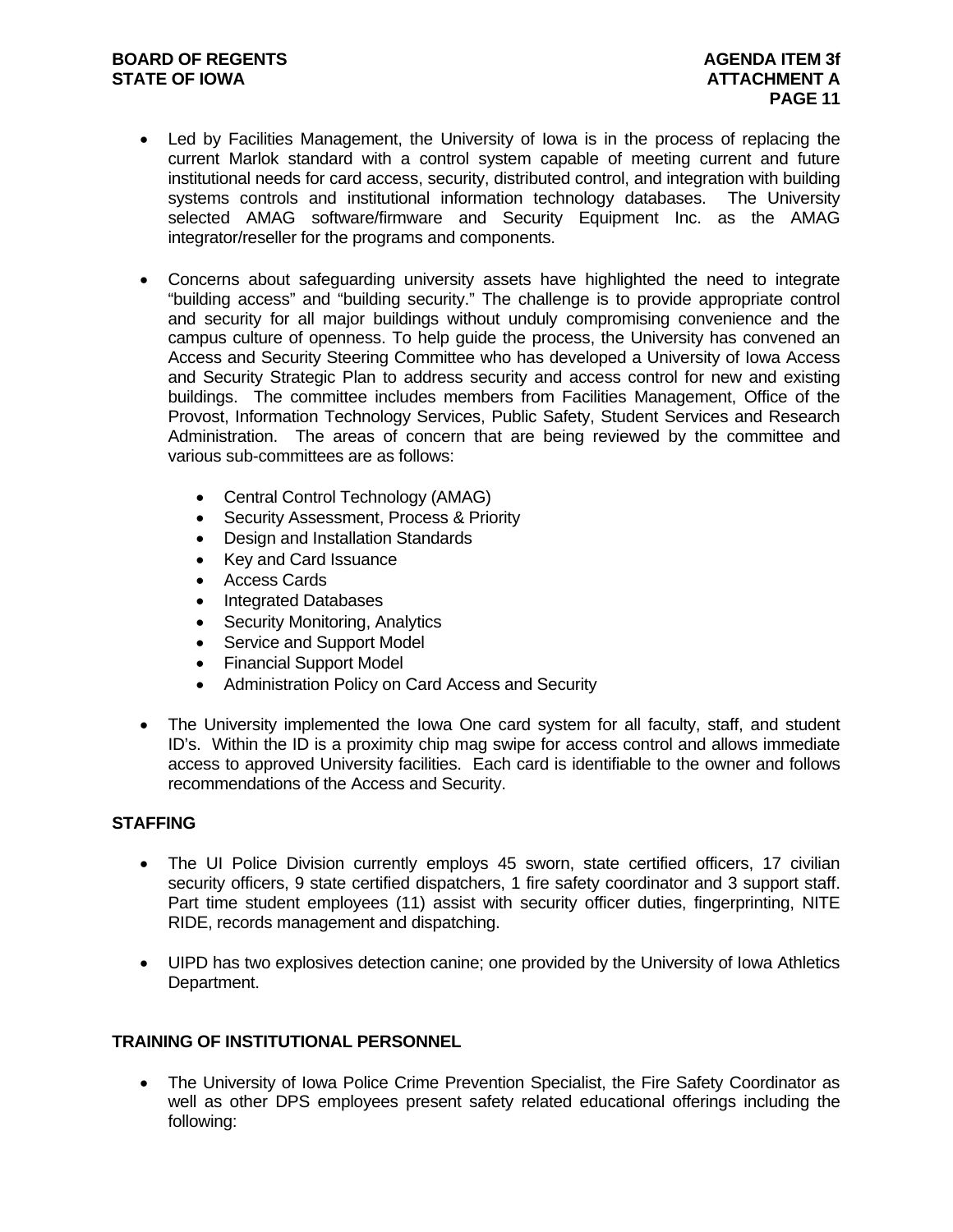- o **Rape Aggression Defense program (R.A.D.)**
- o **Violent Incident Survival Training (V.I.S.T.)**
- o **Personal Safety and Self-Protection**
- o **Disruptive Persons**
- o **Alcohol Education and Awareness**
- o **Crime Prevention Newsletters (C.P.N.)**
- o **Annual parent/student orientation presentations**
- o **Resident Assistant's Fire Academy**
- o **General fire safety in laboratories and other areas**
- o **Use of portable fire extinguishers**
- o **Residence Hall Staff Training Police Services and Expectations**
- UIPD utilizes mass emails to provide safety related information.
- The UI DPS website was updated in 2010/11 and is also used to disseminate safety related information as well as provide a way for the UI community to provide information. http://police.uiowa.edu/
- V.I.S.T. stands for **Violent Incident Survival Training**. The program is a comprehensive approach, advocating integrated strategies incorporating Environmental Design, Technology & Communication, Law Enforcement Response, and action by those in immediate danger. The response options that are taught specialize in preparing schools, universities, churches, hospitals, and workplaces in how to respond to a violent attack on large numbers of people and increase the odds of survival. V.I.S.T. teaches individuals proven techniques and provides them with several options that are effective in avoiding, escaping and, if necessary, protecting intended victims from active shooters. UIPD has six police officers trained as instructors in V.I.S.T. who present a two hour training component for faculty, staff, students and visitors. During 2012 V.I.S.T. instructors trained 1114 faculty, staff, students and visitors. All police officers are trained in V.I.S.T.

#### **USE OF FORCE/FIREARMS**

- UIPD officers carry the M&P 40 caliber Smith and Wesson handgun.
- Commission on Accreditation for Law Enforcement Agencies Standards (CALEA) standards dictate that we must have a use of force policy: Officers have to receive training annually on these standards, must be trained with their authorized weapons, require reports when weapons are used, and cannot carry weapons until they have been trained. New officers must review all related policies prior to being issued weapons.
- The University of Iowa Police Department meets all CALEA standards and exceeds Iowa Law Enforcement Academy (ILEA) standards in regards to weapons qualification; CALEA dictates that we must have a policy that requires qualification.
- UIPD officers qualify twice a year with the "Iowa Law Enforcement Academy Handgun Qualification Course." We fire two qualification runs at each session, for a total of four; successful qualification runs are required; this exceeds state and national standards. Officers qualify on the low light course once a year, and shotgun once a year, meeting ILEA standards. For rifle qualification, UIPD requires 3 different courses of fire; standard FBI 100 yard course, the Close Quarters Battle (CQB) Course, and the Close Quarters Battle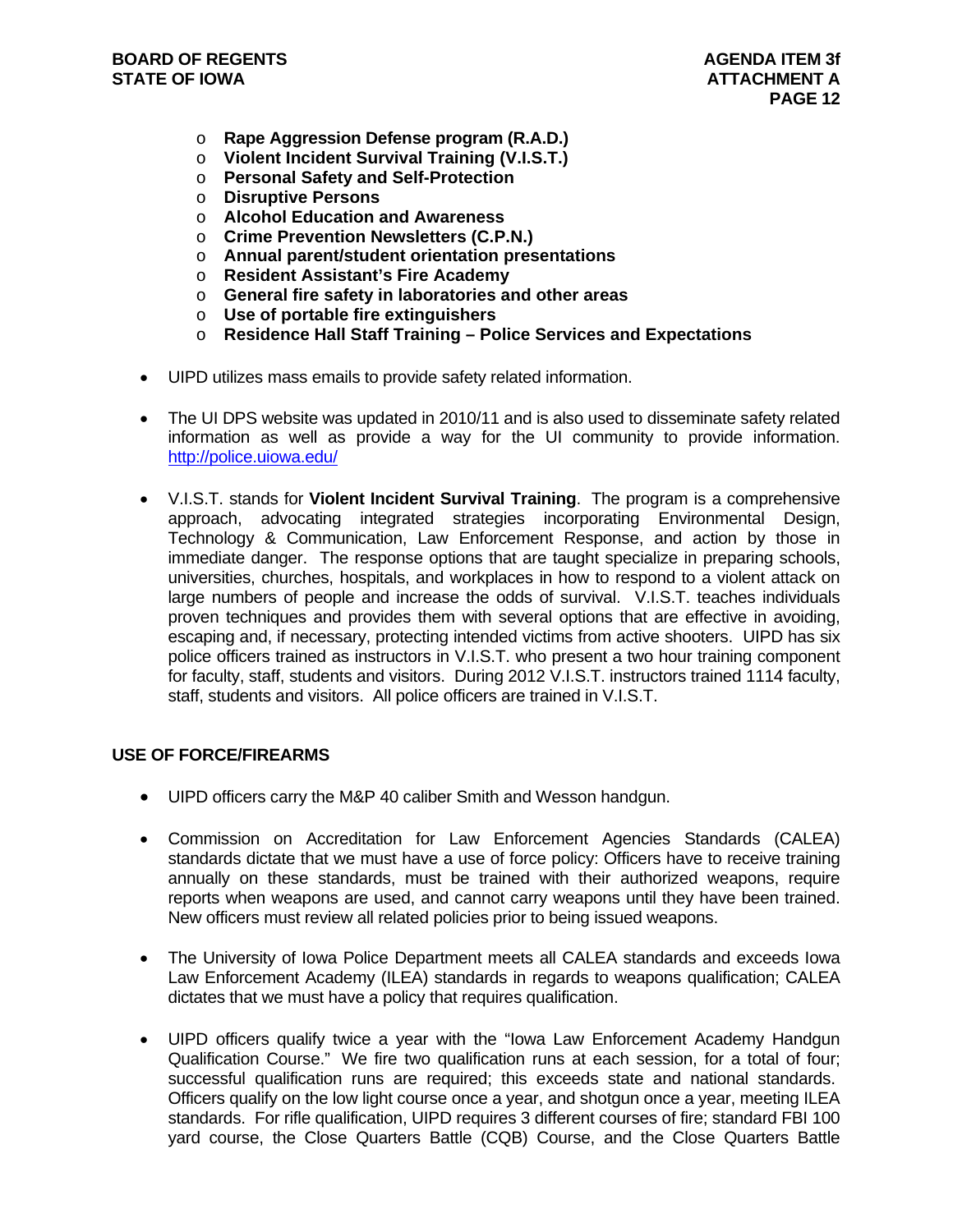Course in low light. This exceeds the standard FBI 100 yard course. UIPD currently has 7 ILEA certified firearms instructors on staff conducting all firearms training.

- UIPD also conducts *Simunitions* training for our Emergency Response Team members several times a year. This involves interactive training using devices that fire simulated rounds and a process that records officer actions with the simulated weapon. UIPD officers also train using the Multiple Interactive Learning and training Objectives system (MILO). The MILO system instructs officers on the appropriate use of force, i.e., when to fire and when not to fire a weapon. Both of these training opportunities exceed ILEA requirements.
- Every member of the department's Emergency Response Team (ERT) receive 40 hours of annual training with Tactical Missions Consulting, operated by a 23 year veteran/supervisor (retired sergeant) who was also one of the team leaders with LAPD SWAT, the premiere tactical unit in the United States. In addition to the 40 hours of annual training, UIPD-ERT has been training since August of 2008, logging 4-8 hours of training a month.
	- o **NOTE**: Tactical Missions Consulting is the same firm that Iowa City Police use. Our ERT tactics and Iowa City are essentially the same. Also both departments receive that 40 hours from Tactical Mission keeping our departments similar in tactics.
- In 2012 our ERT team traveled to Camp Dodge and conducted 2 days of live fire training in the National Guards Live Fire Shoot House. This gave the team the opportunity to conduct training in controlled conditions, with live rounds, within the confines of a house floor plan.
- UIPD has facilitated access to training sites on campus for local law enforcement agencies. This creates a close partnership and provides the area agencies with knowledge of campus facilities, community and practices. This partnership creates a close working relationship and helps facilitate future assistance in the event of an incident on campus requiring mutual aid.
- UIPD continues to work closely with local law enforcement agencies to implement training for all area agencies regarding the response to an active shooter. UIPD continues to train and work with local agencies in reference to weapons and tactical training so we are "on the same page" in the event of an emergency in which multiple agencies would be needed for an appropriate response to an incident of violence on or adjacent to campus. We are currently working on joint Active Shooter training in 2013.
- ALERRT Advanced Law Enforcement Rapid Response Training. ALERRT is a nationally recognized 2-day operator course to respond to active shooters and other violent situations involving weapons. ALERRT training is far more detailed than standard active shooter training and involves choreographed situations with specific training points. It addresses all of the components in the Iowa Law Enforcement Academy-Active Shooter course and also provides instruction in moving and firing in teams of 2 to 5, room clearing, rescue, improvised explosive devices (IED) recognition and hostage situations. Instruction includes dividing the class into groups with each team participating in exercises with simulated weapons and rounds to place participants in stressful situations. The department has four ALEERT instructors and all officers must be trained in ALERRT.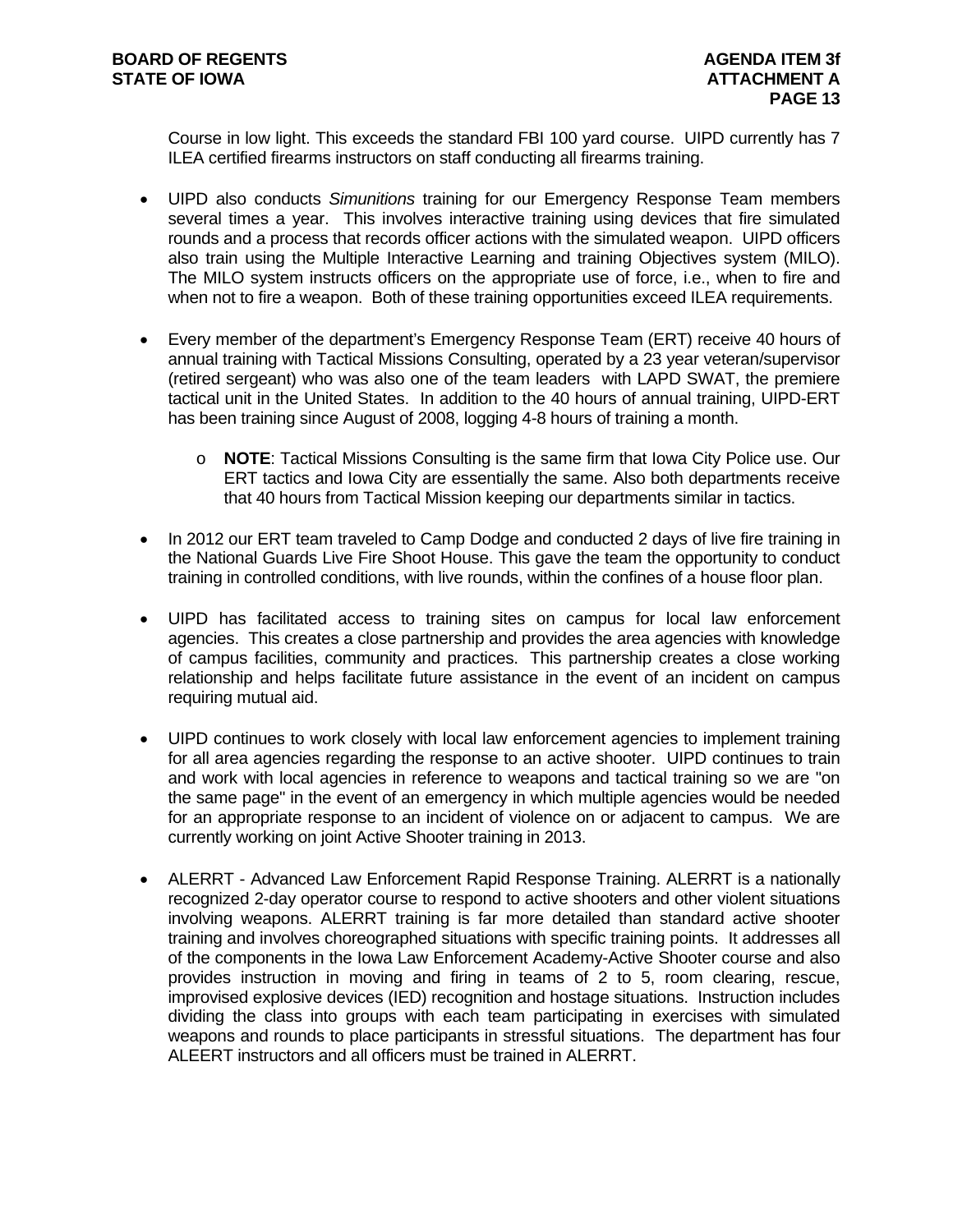#### **BOARD OF REGENTS AGENTS AGENDA ITEM 3f STATE OF IOWA** AND **ATTACHMENT A**

#### **CERTIFIED PROTECTION SECURITY OFFICERS**

- All full time DPS civilian security officers are required to obtain certification by successfully completing a 50+ hour course upon successful completion of probationary requirements; this certification process was introduced in 2012.
- Ten of the seventeen civilian security officers have completed the course and have received certification. Remaining security officers are still in probationary status, currently enrolled in the certification process, awaiting enrollment confirmation or are enrolled in the management certification process.

#### **AUTOMATED EXTERNAL DEFIBRILLATORS (AED)**

 At present, UI Public Safety Fire Safety Coordinator inspects and maintains 52 UI public access AEDs to American Heart Association (AHA) standards and manufacturer specifications.

#### **STUDENT INVOLVEMENT**

- Students continue to be involved in the following:
	- o NITE RIDE (late night safe ride option for women)
	- o Citizens Police Academy; (i.e., a ten week academy for private citizens conducted by UIPD, Iowa City PD, Coralville PD, North Liberty PD and the Johnson County SO)
	- o Student employees (i.e., traffic control, campus walking patrols, dispatching, records)
	- o We continue to offer law enforcement internships for students (high school and college level)
	- o The University of Iowa Emergency Medical Services Student Interest Organization was conceived in August 2009 and is sponsored by the University of Iowa Department of Public Safety with coordination provided by the University of Iowa Fire Safety Coordinator.

#### **SMOKING BAN**

- UIPD continues to respond, warn, cite and direct smokers to areas where smoking is allowed. In 2012, UIPD officers responded to 526 prohibited smoking calls.
	- o 484 contacts were initiated by UIPD officers
	- o 42 were complaint driven
	- o 463 citations were written

#### **SAFETY AND SECURITY GOALS**

- Continue implementation Access and Security Strategic Plan including the systematic installation of the AMAG access control system; DPS sections
- In 2012, led by DPS, we established the Emergency Management Oversight Committee to create an All Hazard Emergency Management Team (AHEMT). In 2013 we will attempt to train all AHEMT members in the National Incident Management System by completing the following Incident Command System components: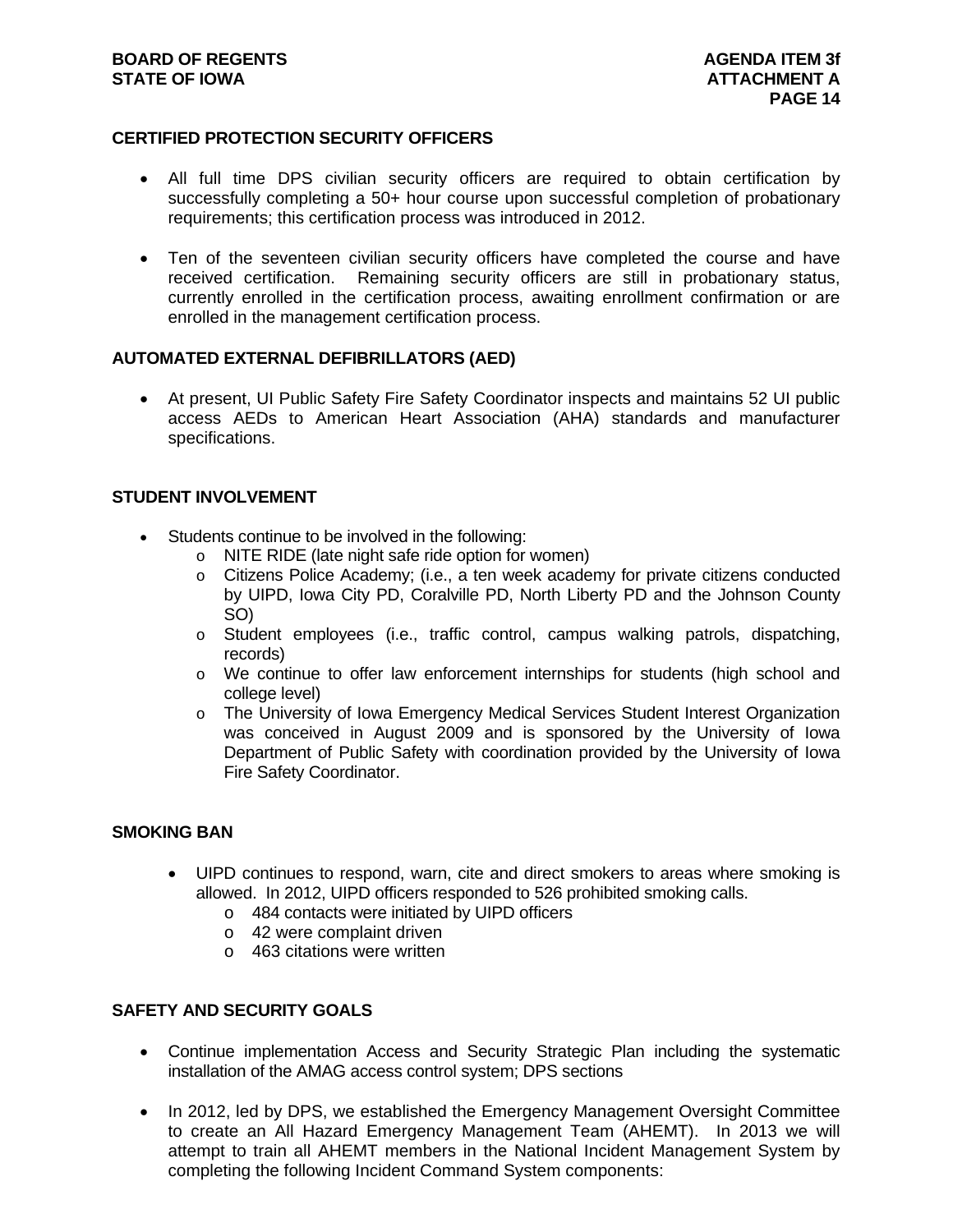- o IS-700.a National Incident Management Systems (NIMS) An Introduction
- o ICS 100.b Introduction to Incident Command System
- o IS-200.b ICS for Single Resources and Initial Action Incidents
- o ICS-300 Intermediate Incident Command System for Expanding Incidents
- In 2012 we began assigning police officers to a static position at UIHC Emergency (ED). In 2013 we will be working with UIHC administration, faculty and staff to address all ED concerns related to safety and security
- Conduct at least one large scale emergency drill in 2013 to comply with CLERY requirements.
- Continue to conduct annual table-top emergency exercises to test the various critical incident and emergency plans.
- Conduct/participate in active shooter training with other area law enforcement agencies.
- In 2012, due to requests, we began offering V.I.S.T. to external entities. In 2013 we will continue that trend and explore opportunities with State Homeland Security to make V.I.S.T. available to other interested parties in the state.
- Continue developing relationship with UI Risk Management and continue existing efforts to establish protocols for preventing/addressing identified risks, including but not limited to:
	- o Participation in the Enterprise Risk Management committee
	- o All hazard response and planning including natural or manmade emergencies and public health threats.
	- o Driver screening
	- o General safety protocols and requirements encompassing faculty, staff, students, visitors and contractors
- Continue the process of connecting advanced fire alarm panels to connect to DPS dispatch/emergency communications to facilitate a single point of emergency message transmission for internal building emergency communications
- Continue participation on issues related to child abuse/minors on campus with selected UI entities
- Continue to train selected members of UI-DPS in the National Incident Management System specifically, Incident Command System positions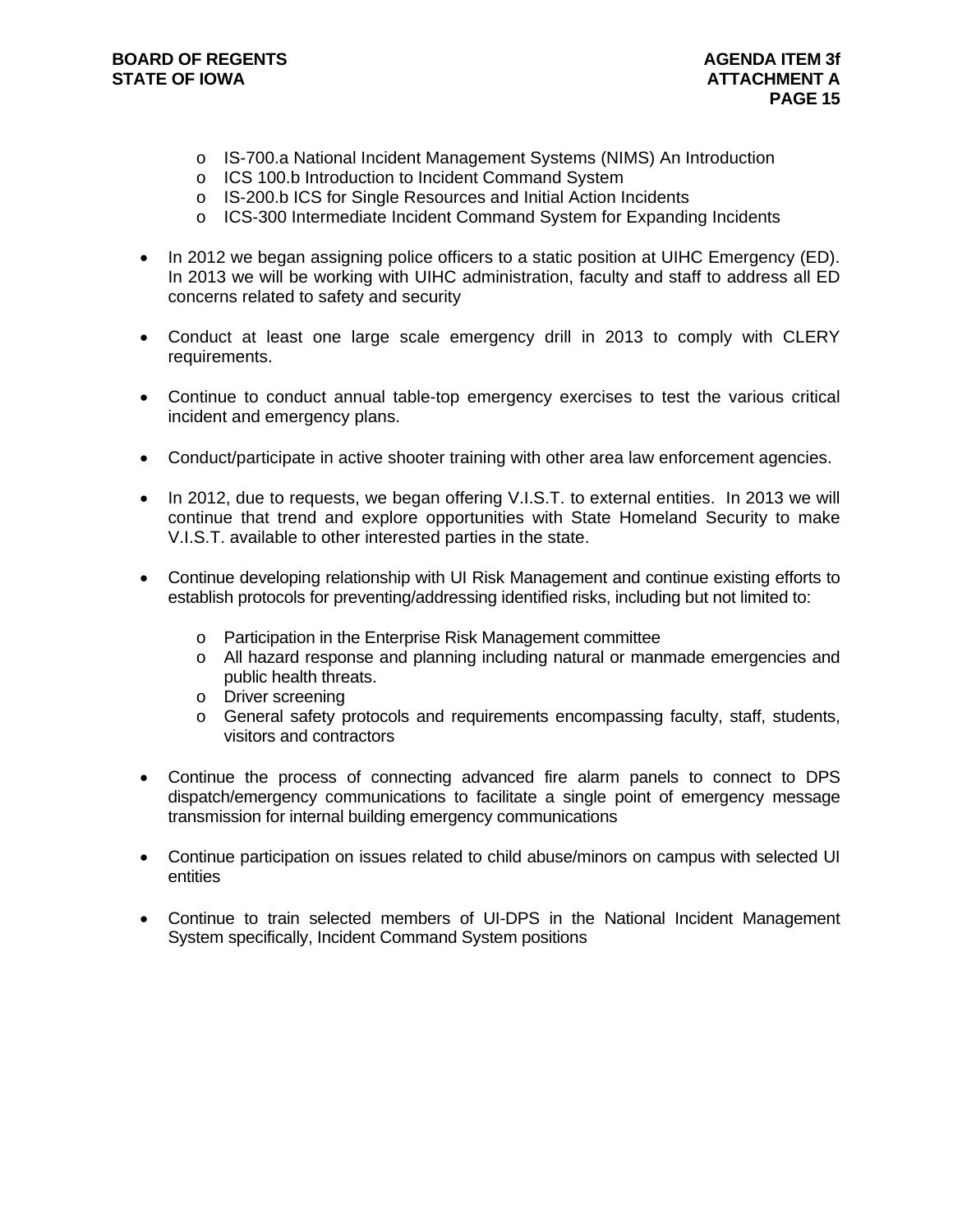## **CAMPUS SAFETY AND SECURITY REPORT**

## **IOWA STATE UNIVERSITY**

## **Calendar Year 2012**

This report is submitted in accordance with the Board of Regents Comprehensive Safety and Security Policy (Chapter 11 of the Board of Regents Policy Manual).

#### **MASS COMMUNICATION CAPABILITIES**

- Connect-Ed continues to be utilized as the selected electronic mass notification vendor for ISU Alert. Key personnel within the university, employed by the Police Department, Dean of Students Office, and University Relations, have been trained and authorized to activate this system. The program was tested twice during the past year (April 5, 2012 and October 23, 2012). No situations required the issuance of an emergency notification. Positive feedback regarding mass notification capability has been received from system subscribers.
- The university is capable of utilizing an Emergency Message Recording System (EMRS) in conjunction with ISU Alert. A loop recording can be played to an unlimited number of people calling the designated telephone number (4-5000). The recorded messages can be updated as conditions change.
- An Emergency Alert Homepage has been designed to enhance communication capabilities. The system is designed to overwrite the ISU homepage in a manner that draws attention to the emergency—the elimination of graphics speeds access for those requiring immediate information. Designated administrative officials throughout the university, representing key disciplines, are authorized to activate this system. However, it is recognized that dire circumstances would need to exist before information would be made available to the entire world. Archived messages available for viewing would be used to track incident progression.
- An outdoor warning system, consisting of five towers placed strategically throughout campus, provides the ability to issue real-time warnings to community members. The equipment has siren and voice capability. Procedures for activation have been developed and police dispatchers have been trained in unit operation. Testing of the outdoor warning system is conducted at 10:00 a.m. on the first Wednesday of every month, unless inclement weather is present or projected. Templated voice messages relating to a variety of emergency conditions have been authored to expedite message delivery.
- CodeRED, a multi-platform emergency notification system, has been implemented in Story County. This product utilizes internet mapping capability for geographic targeting of calls, coupled with a high speed telephone system capable of delivering emergency messages at the rate of up to 60,000 calls per hour. This emergency system is currently funded by the Story County E9-1-1 Service Board.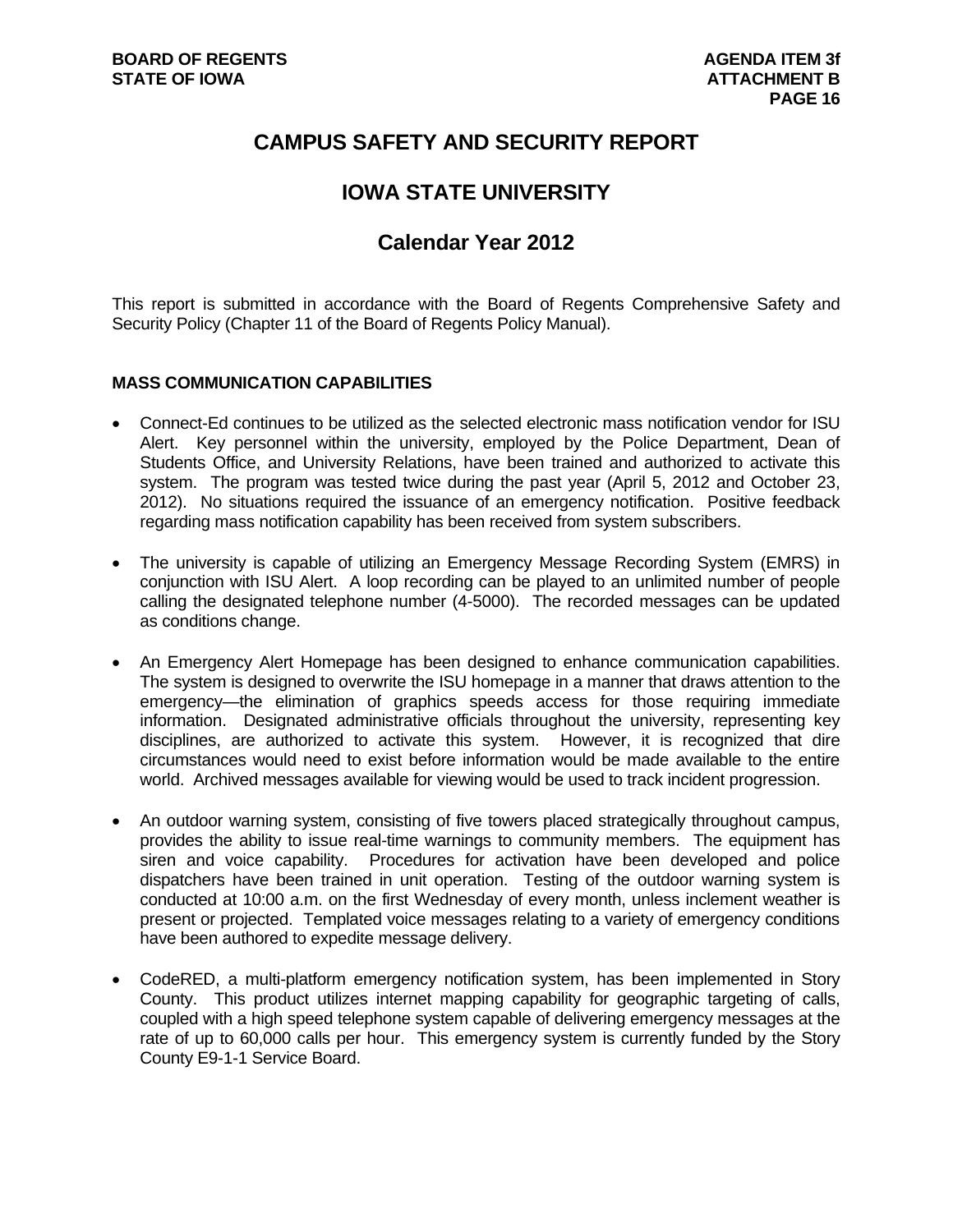#### **THREAT ASSESSMENT AND MANAGEMENT**

- The ISU Police Department has effectively utilized a Threat Assessment and Management System (TAMS) since 1994. The process is designed to identify individuals of concern, investigate people and situations that have come to the attention of others, and assess the information gathered. If necessary, individuals and situations are managed to reduce any potential threat that may be posed.
- The ISU Police Department continues to partner with other institutional entities in threat management issues, including: Dean of Students Office; Thielen Student Health Center; Human Resource Services; Department of Residence; Office of the Senior Vice President and Provost; Equal Opportunity Office; Office of University Counsel; and Student Counseling Services.
- The department continues to actively participate in the multi-disciplinary Student Assistance and Follow-Up Evaluation (SAFE) Team, as well as the Faculty and Staff Safety Team (FASST). These groups meet weekly, or more often as needed, to share/assess information and respond to potentially dangerous situations.
- The threat assessment and management process is coordinated by an individual who possesses a wealth of experience and specialized training. Due to increased workload, a second investigator was assigned to assist with this important function.
- Officers have conducted training throughout campus with regard to identifying and dealing with people who threaten or exhibit concerning behavior. Four officers have received instruction in the delivery of Violent Incident Response Training (VIRT) sessions--four others have been selected to serve as future presenters.

#### **RELATIONSHIPS WITH OTHER LAW ENFORCEMENT ENTITIES**

- The ISU Police Department entered into a mutual aid agreement with the Ames Police Department and the Story County Sheriff's Office in 1997. This intergovernmental agreement provides for the immediate exchange of resources.
- Officers continue to work collaboratively during major special events, including: athletic contests; political rallies; student celebrations; jointly-sponsored conferences; career fairs; and highly controversial presentations.
- All Story County law enforcement agencies utilize an 800 MHz radio system that facilitates interoperability during emergencies, special events and daily operations. The Ames Police Department, Story County Sheriff's Office, and ISU Police Department share the jointly purchased Computer-Aided Dispatch (CAD) and records management software. The three communications centers are linked through fiber and T-1 lines to ensure information availability and system redundancy.
- The department continues to work with a number of entities when staffing major special events, to include: Iowa State Patrol; Ames Police Department; Story County Sheriff's Office; United States Secret Service; Iowa Division of Criminal Investigation; Federal Bureau of Investigation; and contracted private security firms.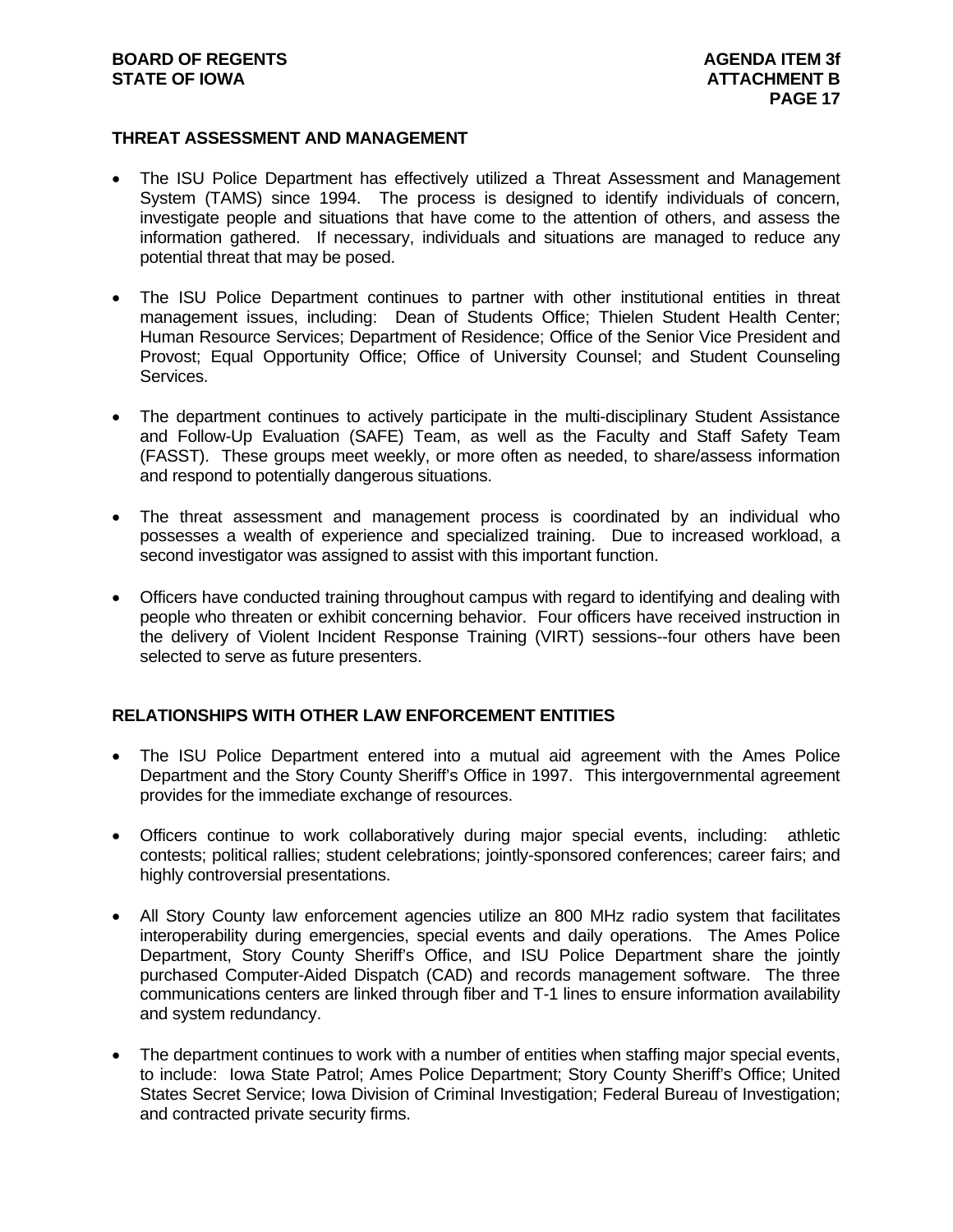#### **BOARD OF REGENTS AGENTS** AGENDA ITEM 3f **STATE OF IOWA** AND **ATTACHMENT B**

#### **PHYSICIAL SECURITY CAPABILITIES**

- The department was recently awarded a federal equipment-related grant to enhance safety and security near the College of Veterinary Medicine complex.
- A designated and specially trained employee continues to review blueprints and provide Crime Prevention through Environmental Design (CPTED) advice to architects and project managers. This proactive approach helps identify any safety related concerns prior to construction.
- The university extensively utilizes electronic access control systems to enhance security. This technology is incorporated into all new construction.
- The Department of Residence (DoR) recently added more than 200 cameras in public areas; these have proven to be effective tools for deterrence and identification.

#### **STAFFING**

- The ISU Police Department's authorized staffing level consists of 35 sworn, state-certified police officers and nine full-time civilian staff. For most of the year, the agency operated at full strength.
- Part-time student employees are utilized to provide support services related to building security, safety escorts, and dispatch.

#### **TRAINING OF INSTITUTIONAL PERSONNEL**

- An overview of safety-related issues and services is provided to all incoming students and their parents during orientation sessions held throughout the month of June, as well as at Destination Iowa State.
- Sworn officers provided 146 prevention and outreach programs during the past year to students, faculty, and staff; instruction was provided to 25,450 people. Topics addressed included: workplace violence; personal safety; dealing with difficult people; severe weather response; alcohol laws; sexual assault awareness; and threat assessment/management processes.
- Safety and security information is provided as required by the Jeanne Clery Disclosure of Campus Security Policy and Campus Crime Statistics Act, as well as the Higher Education Opportunity Act via an annual publication titled "*Safety & You*". The link to access this material, which is available on the departmental web site, is electronically mailed to all faculty, staff, and students in September. Individuals may also request a printed copy by contacting the police department.
- Officers continue to annually train Department of Residence (DoR) staff, international students, and Cyclone Aides regarding safety related services. These sessions are conducted as part of their respective orientation programs.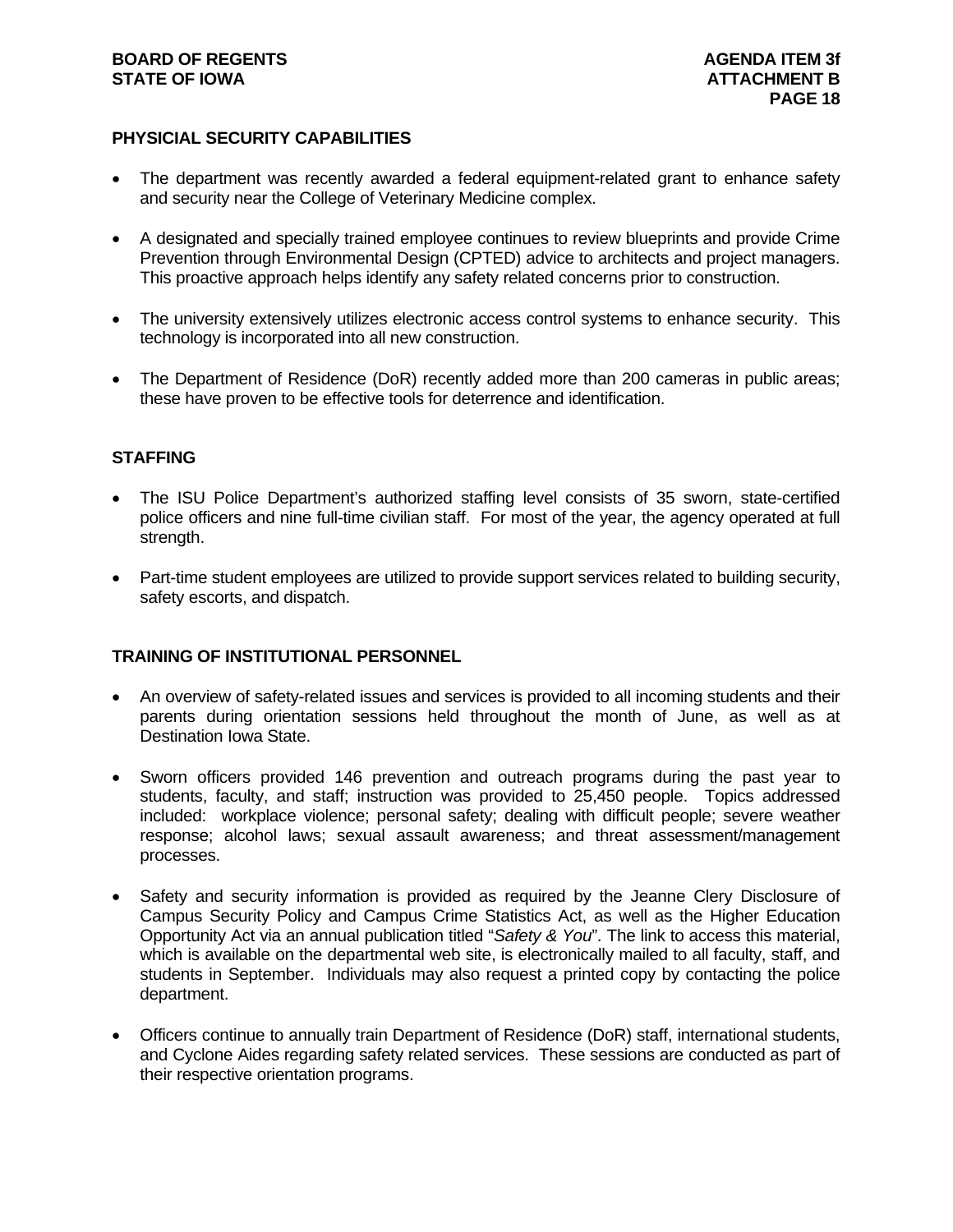#### **BOARD OF REGENTS AGENTS** AGENDA ITEM 3f **STATE OF IOWA** AND **ATTACHMENT B**

#### **USE OF FORCE/FIREARMS**

- The department's use of force and authorized weapons policies are in compliance with national law enforcement accreditation standards.
- Instruction regarding departmental use of force policies and related laws is conducted semiannually, thus exceeding national accreditation standards.
- Officers qualify with their issued sidearms twice each year—this also exceeds national accreditation standards and state regulations.
- The department continues to equip officers with, and train them in the use of, chemical spray, expandable batons, and conducted energy weapons.
- No officers discharged a firearm for other than approved training purposes.
- The department currently has three firearms instructors who have been certified through the Iowa Law Enforcement Academy (ILEA). Two officers have additionally received instruction certification through the Advanced Law Enforcement Rapid Response Training (ALERRT) program and Strategos, International.
- ISU Police held two joint training sessions with the Ames Police Department on responding to violent incidents in progress (active killers). Instruction was provided by officers who have been specifically trained and certified in active shooter response.

The sessions conducted during 2012 were held at Ross Hall and at Ames High School. Previous training occurred in Town Engineering, Ames Middle School, and the Hunziker Building (Ames DMACC campus).

Other agencies are invited to participate in departmentally-sponsored active shooter training, including: Nevada Police Department; Huxley Police Department; Story City Police Department; Story County Sheriff's Office; Iowa State Patrol; Iowa DOT; Iowa DNR; Pleasant Hill Police Department; and Mary Greeley Medical Center.

Training consists of officers responding to scenarios of violent incidents in progress. Instruction involves the use of airsoft pistols and rifles as well as blank-firing guns to make the scenarios as realistic as possible.

Officers are faced with a stressful environment to help them develop quick, reliable decisionmaking skills while moving and communicating well as a team to stop the threat quickly and render aid to injured victims as they are able.

All scenarios are videotaped; debriefing sessions are conducted immediately following each exercise to improve future response.

Future training sessions will include elements of incident command, perimeter establishment, victim extraction, staging areas, mass notification, public information, and medical triage.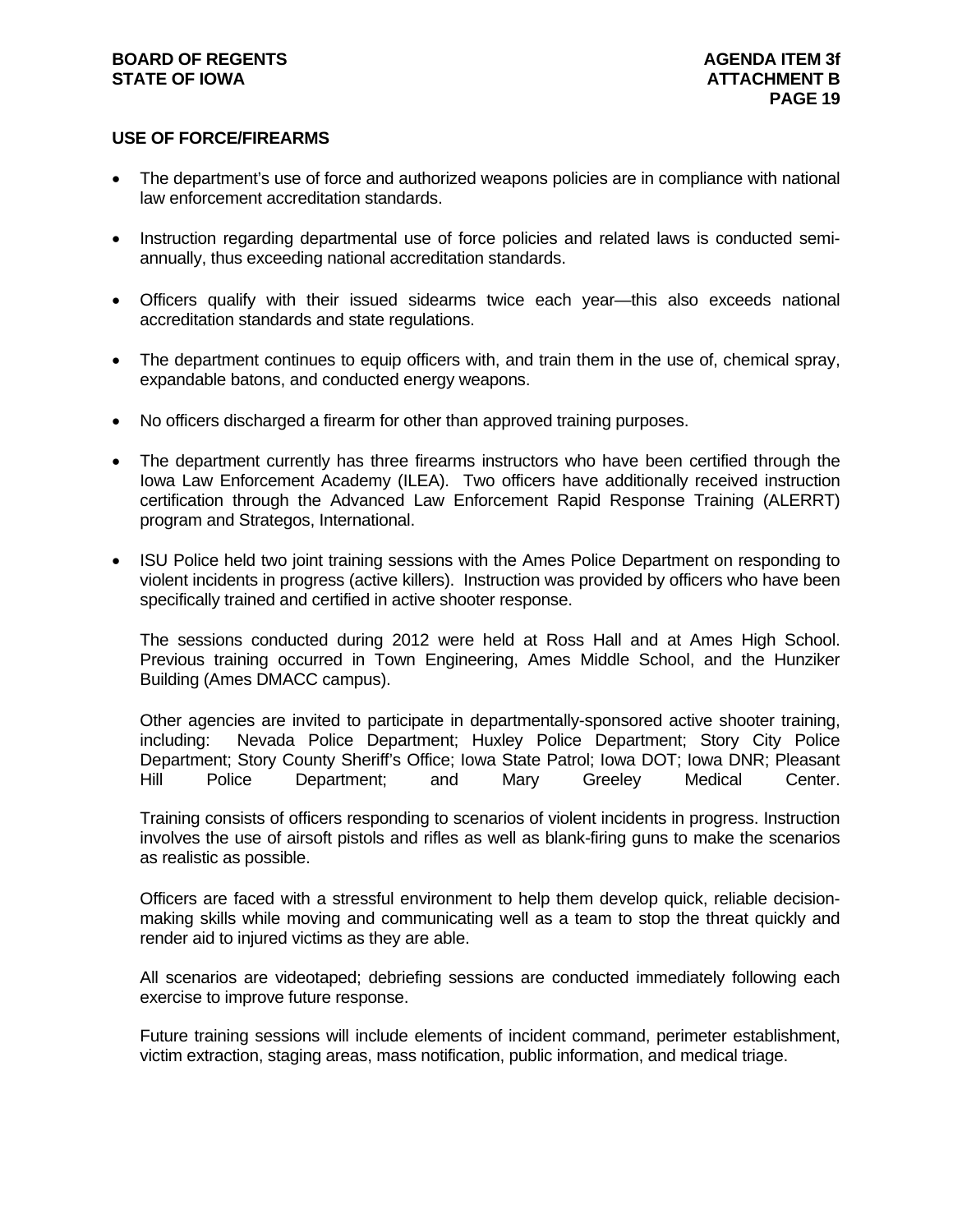#### **STUDENT INVOLVEMENT**

- Police officers and other interested personnel perform campus safety walks each year to identify issues related to lighting, foliage, and other hazards. The most recent efforts, cosponsored by the Department of Residence (DoR) and the Government of the Student Body (GSB), were conducted during Fall 2012. Results were forwarded to facilities personnel for review and follow-up action, as required.
- The department hosts an eight-week Citizen Police Academy (CPA) each year for students, faculty and staff. This outreach effort continues to be very popular and has helped form collaborative relationships.
- ISU DPS has operated a Safety Escort program for approximately 15 years. Walking or vehicle-assisted escorts are provided free of charge to faculty, staff, students, and visitors. The service is very popular, as evidenced by the following statistics: 2008 (3,734); 2009 (4,144); 2010 (5,667); 2011 (5,977); and 2012 (5,830).
- A Motorist Assist Program has been in existence for approximately 17 years. Services are provided free of charge for those requiring assistance, to include: vehicle jump starts; tire changing/airing equipment; and escorts to obtain fuel. The number of motorist assists performed in 2012 was 1,718.
- The department employs approximately 60 students in various support functions, including: communications; security; safety escorts; motorist assists; parking enforcement; and records management.

#### **SAFETY AND SECURITY GOALS**

- Collaborate with key university departments to develop a university-wide emergency plan, with provisions for procedural annexes, training, and scenario-based exercises.
- Incorporate incident command system principles in the planning of, and response to, all major crimes and events.
- Continue to coordinate a statewide college program promoting leadership and positive choices regarding alcohol consumption and driver safety.
- Increase the number of doors controlled by electronic access systems, as well as the number of digital cameras utilized throughout campus.
- Continue to collaborate with other state agencies and organizations to maximize threat management, patrol, criminal intelligence, unusual occurrence/emergency response, and investigative functions.
- Systematize the delivery of crime prevention information disseminated to faculty, staff, and students during orientation and in-service sessions.
- Ensure continued compliance with all applicable federal requirements and law enforcement accreditation standards.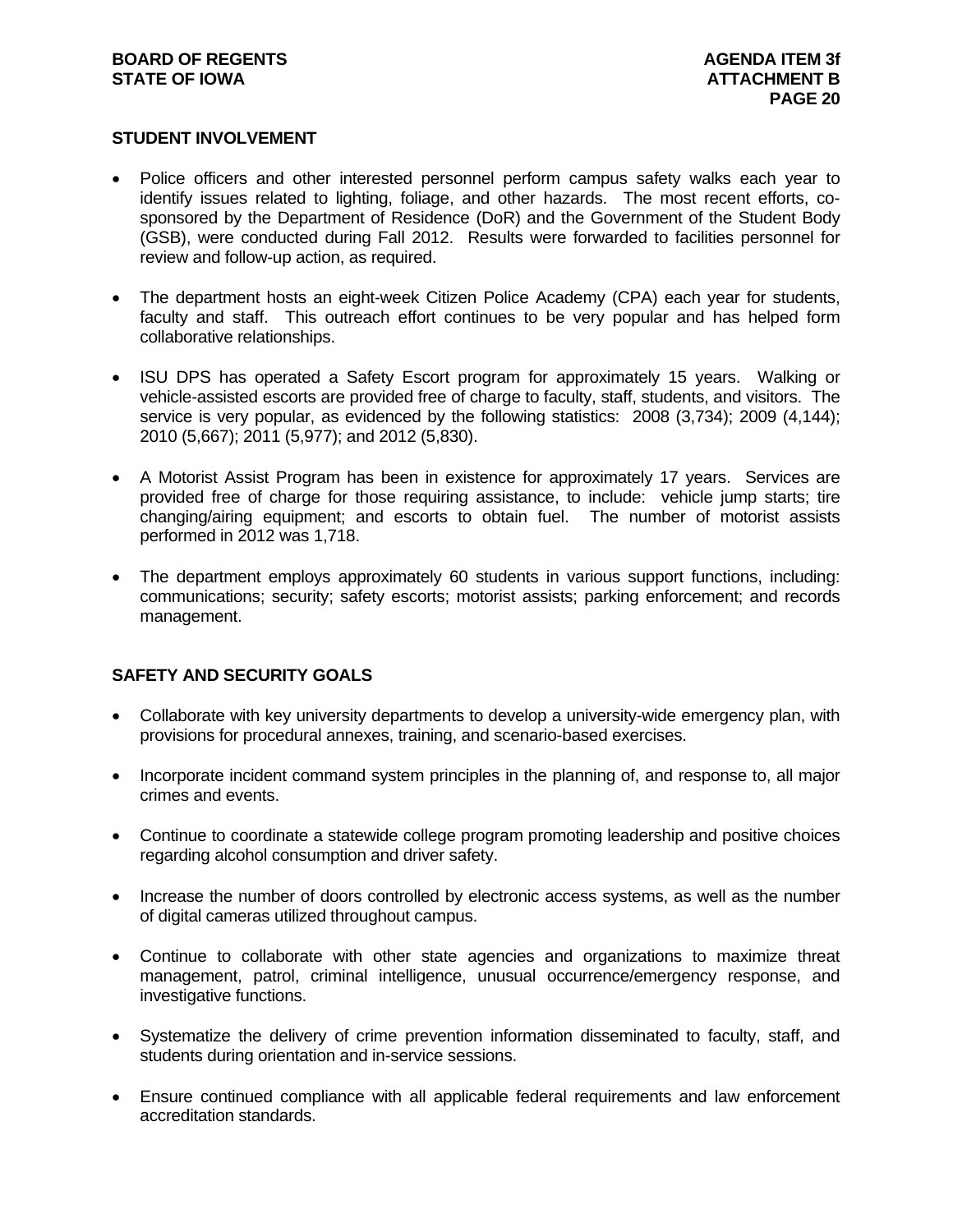#### **SMOKING BAN**

- The ISU Police Department received or initiated 191 smoking-related calls for service during 2012; of those, 170 (89%) were initiated by police officers and community service officers. Staff members patrolled areas reported to be problematic.
- Every violation reported occurred outdoors. A breakdown of enforcement action by area type is as follows: residence facility (40%); parking lot (5%); academic or support facility (38%); and street or sidewalk (17%).
- Police officers and student security personnel issued 14 state citations and 294 warnings, most of which were verbal, to community members and visitors.
- Smoking-related signage has been posted at university entrances, on building doors, and in state-owned fleet vehicles.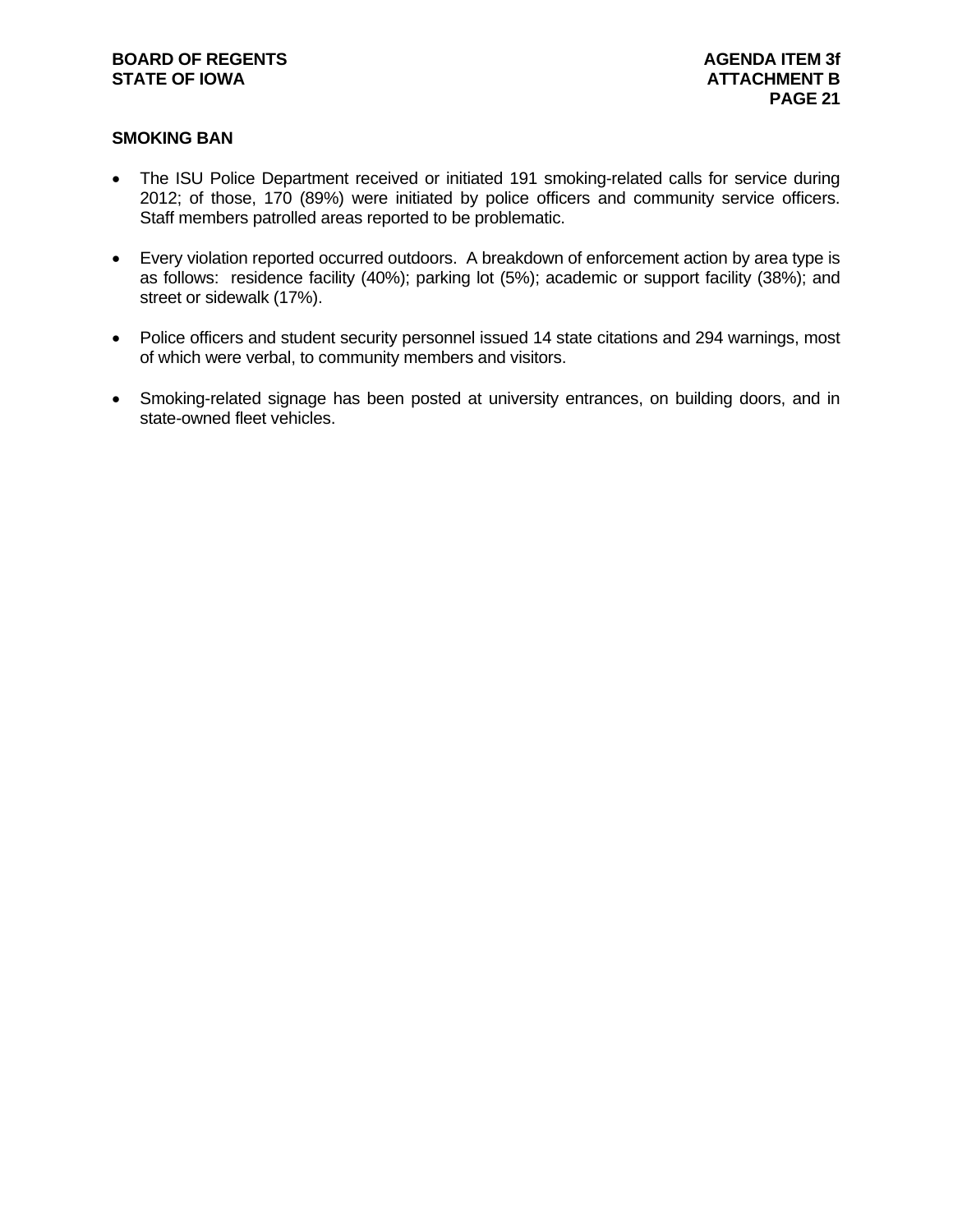### **CAMPUS SAFETY AND SECURITY REPORT**

### **UNIVERSITY OF NORTHERN IOWA**

#### **CALENDAR YEAR 2012**

This report is submitted in accordance with the Board of Regents Comprehensive Safety and Security Policy (Chapter 11 of the Board of Regents Policy Manual).

#### **MASS COMMUNICATION CAPABILITIES**

- UNI continues to utilize Blackboard Connect for the purpose of mass communication notification to include e-mail, text messaging, and voice mail.
- The UNI-Alert information is on the UNI web site and provides information to faculty, staff, and students about registration, as well as the notification process.
	- o UNI Alert was used in the following incidents:
		- Test of the system campus-wide on campus alert on October 3, 2012.
		- Alert siren emergency weather signal is activated, along with the Black Hawk County Alert the first Wednesday of every month unless severe weather is forecast.
		- Alert activated to cancel class and work activities at noon on January 20, 2012 due to weather
		- Alert activated to cancel normal university operations on December 20, 2012 due to weather.

#### **EXTERNAL MASS NOTIFICATION SYSTEM**

- American Technology Inc. continues to provide the campus outdoor voice notification system for UNI. Installation of this system was completed and testing of the system is conducted each month in coordination with Black Hawk County Emergency Management.
- There are eight locations where speakers have been installed to provide coverage for campus.
- Speakers provide siren and/or voice notification in the event of weather or other emergency incidents on campus.
- Speakers can be activated via dispatch or by remote location by UNI Police Mobile Command Unit.
- In 2012 UNI began the process of tying in the outdoor voice notification to some of the newer interior fire alarm voice notification systems.
- The campus has increased the number of digital message boards on campus and continues to use UNI-TV as another source of campus emergency notification.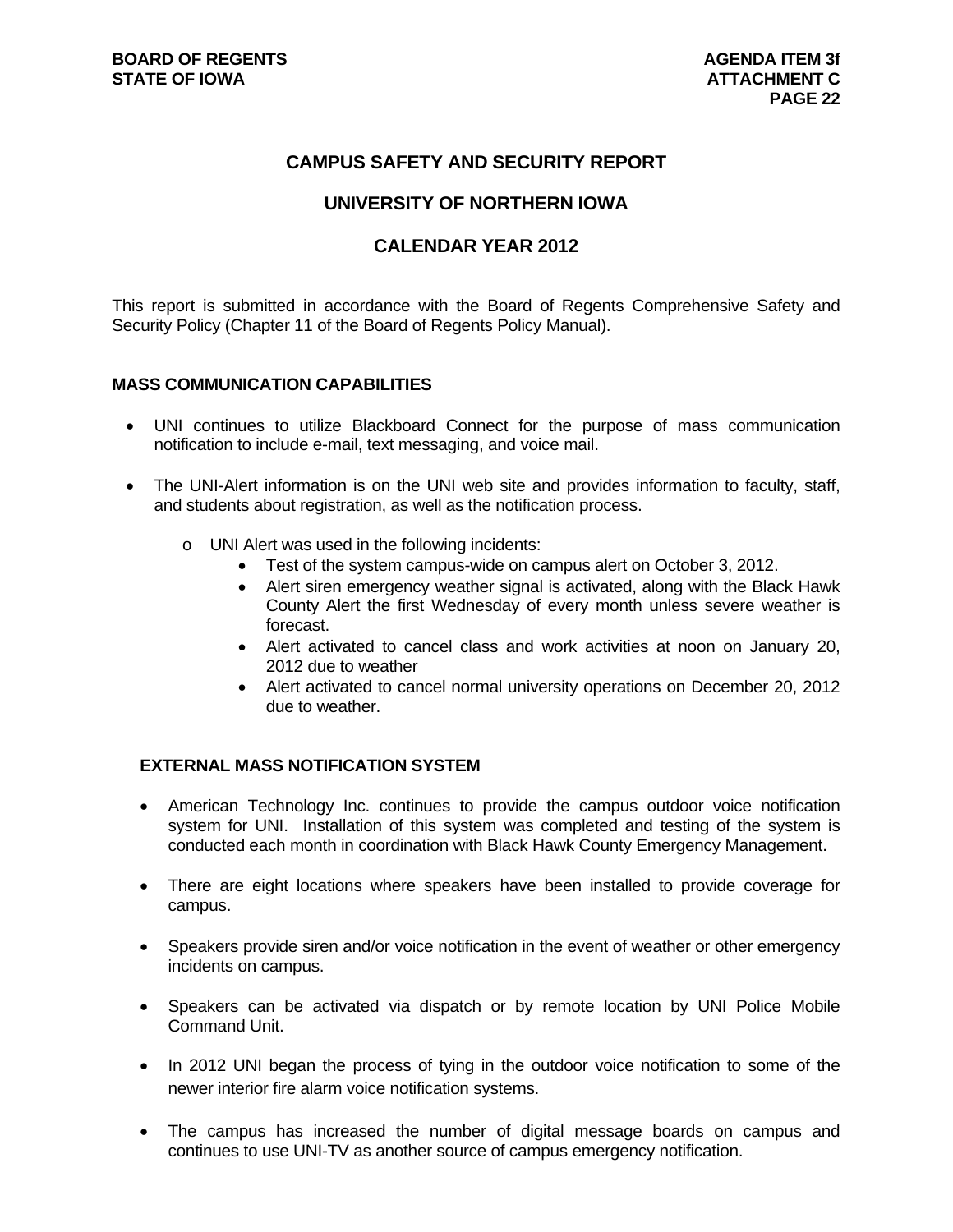#### . **THREAT ASSESSMENT AND MANAGEMENT**

- UNI Public Safety continues to partner with other campus departments to ensure cooperation across various administrative areas of the University concerning issues which pose a potential threat or concern.
	- o UNI DPS continues to participate with the Student Intervention Team and meets twice a month or as necessary.
	- o DPS Director serves as the Chair of the Threat Assessment Team and receives and responds to individuals of concern and meets on a weekly basis.
	- o A Case Management Team is in place to address issues which affect employee concerns.
	- o DPS is a member of the Bias Response Team whose purpose is to coordinate a University response to bias-related incidents on campus.
	- o DPS Director sits on Enterprise Risk Management Council.
- A University safety web-page provides information on safety issues for personal and weather-related incidents.
- UNI Public Safety began presenting the Violent Intervention Defense Strategy program for the campus. A web link for the class was created so that campus members can sign up online.
- Public Safety personnel participated in training volunteers for the Emergency Operations Call Center.

#### **RELATIONSHIPS WITH OTHER LAW ENFORCEMENT ENTITIES**

- UNI Police meet with Cedar Falls Police to discuss active cases and problems within and around the campus.
- UNI Police meet with local, county and state law enforcement agencies to discuss various crimes and investigative efforts within the communities.
- The Director of Public Safety is a Board member of the Tri-County Drug Task Force which meets monthly to discuss drug-related cases and issues in Black Hawk and surrounding counties.
- UNI Police and the City of Cedar Falls Police Division work closely during major events on campus. We have partnered with Cedar Falls Police, Black Hawk County Sheriff's Department and Iowa State Patrol for enforcement during large events on campus as well as off campus.
- UNI Police continues to have a presence on the Gang Task Force, which includes all area law enforcement agencies. The team was formed to review and inform all agencies of activity and concerns within the communities.
- UNI is a member of the Midwest Organized Crime Information Center which provides intelligence information on various crimes which are reported and intelligence information disseminated to area law enforcement agencies.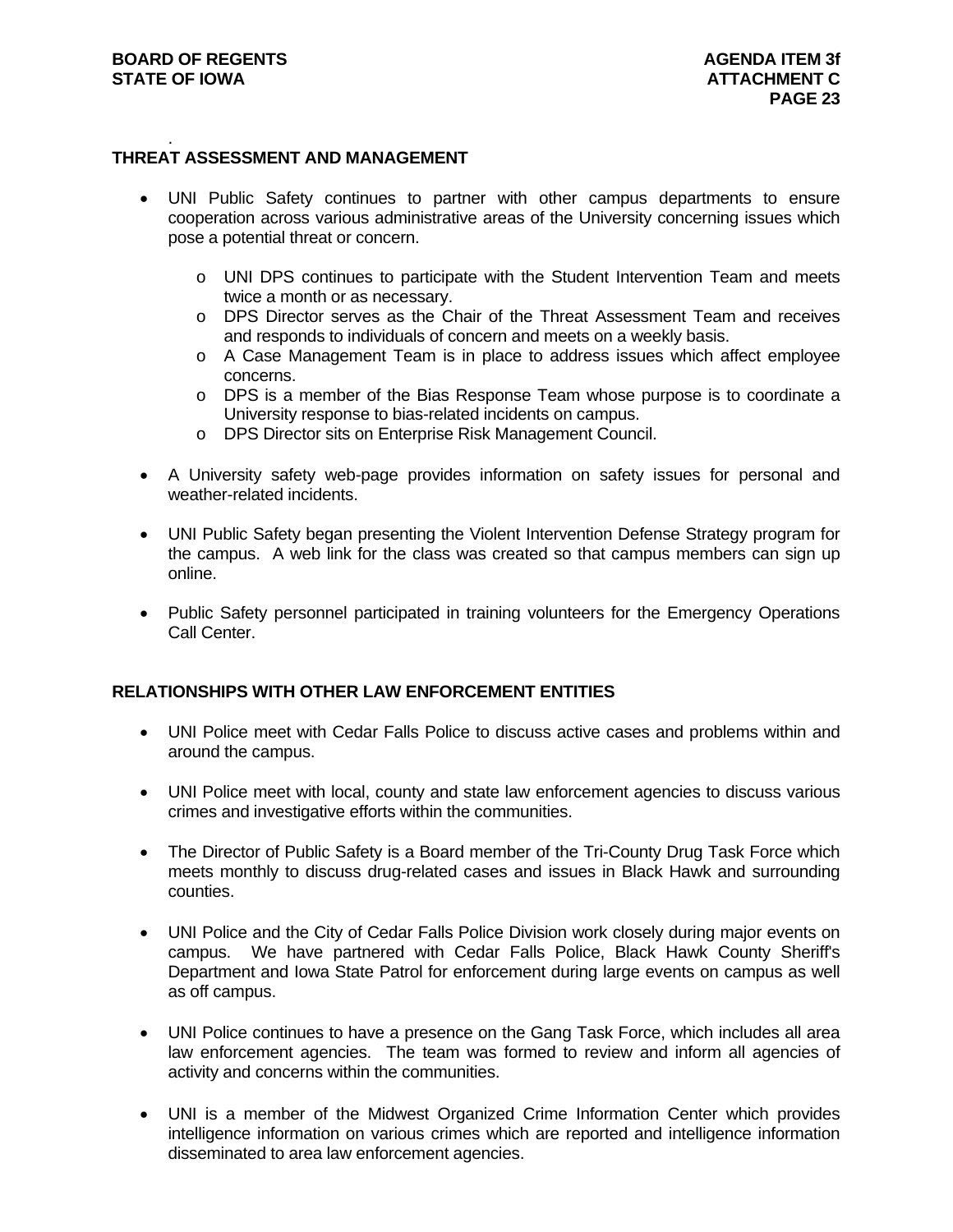#### **BOARD OF REGENTS AGENERY AGENERATION STATE OF IOWA** AND **ATTACHMENT C ATTACHMENT C**

- UNI Police officers participated in the Governor's Traffic Safety Bureau program focusing on alcohol related traffic offenses.
- UNI worked with various local, state, and federal law enforcement agencies in the planning and operations of several high profile visitors to the UNI campus which included:
	- o Iowa Caucuses on January 3, 2012, in the UNI-Dome.
	- o Concert by Jason Aldean in the McLeod Center on February 18, 2012.
	- o USA Citizenship Ceremony at Maucker Ballroom on April 17, 2012.
	- o First Lady of the United States for a campaign stop on September 28, 2012.
	- o Visit by Paul Ryan, Vice-Presidential candidate on November 2, 2012.

#### **PHYSICAL SECURITY CAPABILITIES**

- UNI continues to improve the physical security of its buildings by adding electronic locks to newly refurbished buildings to allow remote locking of facilities. The new residence hall facility is equipped with electronic locking devices and will also provide camera coverage to the doors for access. The addition of the second residence facility in 2013 will also have electronic access when completed.
- There are eleven emergency phones on campus which connect directly to UNI Police in the event of an emergency. The phones are checked on a weekly basis to ensure operability.
- The majority of surveillance cameras currently on campus have been placed on a secured network and accessible by Public Safety. The campus completed a policy which addresses the placement and use of cameras within buildings and on the grounds. UNI Public Safety Dispatchers were trained on how to access and review the system.
- A new surveillance camera policy was approved and implemented. This policy reviews camera installation requests, provides for overview of access to the cameras and data, provides for approval prior to release of any surveillance recordings and requires access to viewing by the Department of Public Safety.
- The Iowa Department of Homeland Security provided UNI with an audit of the UNI-Dome and McLeod facilities during the summer of 2011. Several suggestions for the improvement of the facility security capabilities were identified and UNI continues to work on improving the areas identified by the audit provided by Homeland Security.
- Public Safety, Department of Residence, Information Technology and Facilities Planning began working with vendors to further develop and utilize electronic access for more areas of the campus.

#### **STAFFING**

- The Department of Public Safety employed 18 sworn, state-certified officers, four full-time, one half-time, and one student dispatcher provide a 24 hour 7 day a week service. The dispatchers are state-certified.
- The Department employed 11 student employees who assist with evening escorts, building opening and closings, campus patrol, and assist with event management when necessary.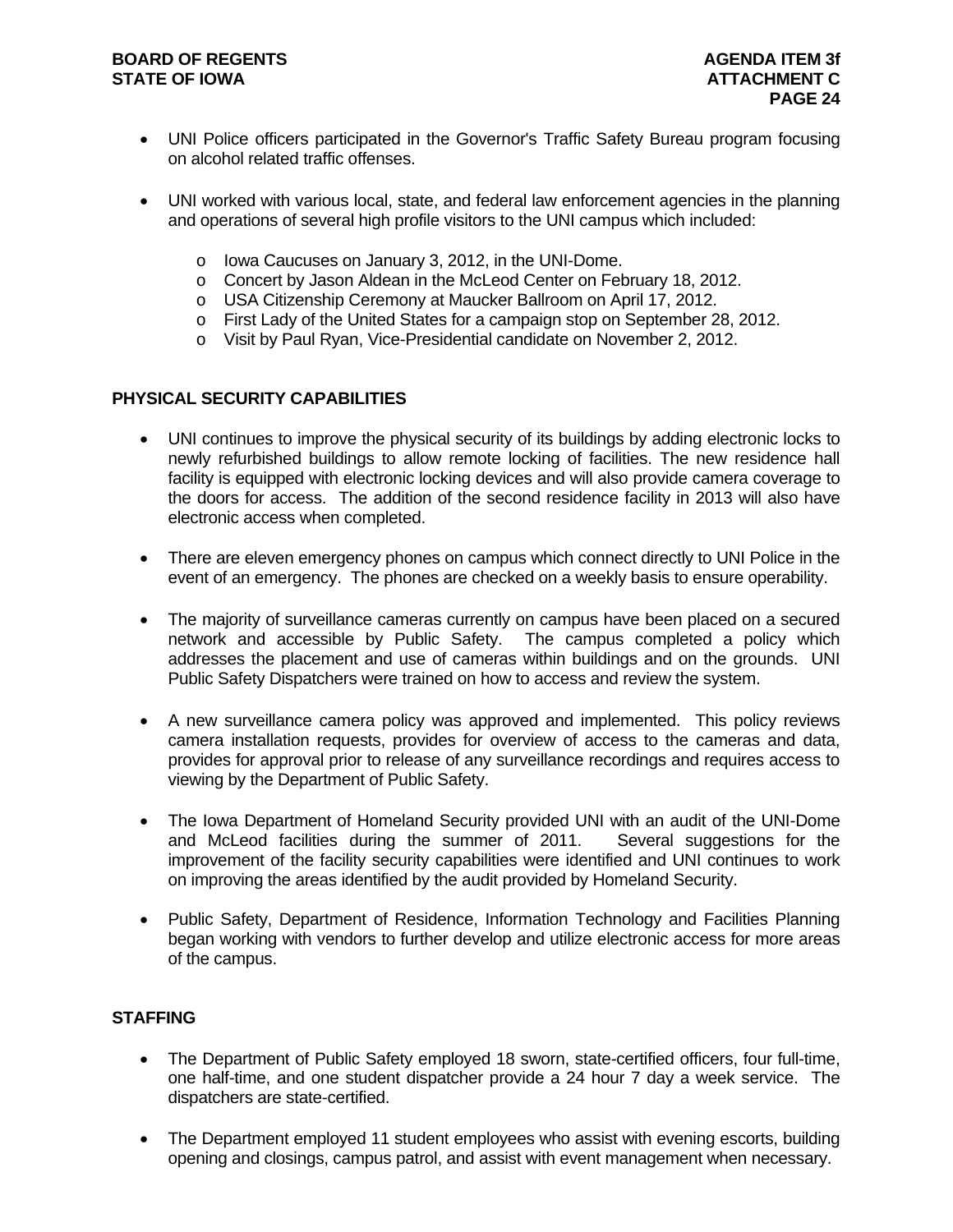After the retirement of the Director of Public Safety in April, a national search was conducted and a Chief of Police/Director of Public Safety was hired in September.

#### **TRAINING OF INSTITUTIONAL PERSONNEL**

- In January 2012 15 department members attended Response to Officer Involved Shooting training provided on our campus by the Iowa Department of Criminal Investigation.
- One department member attended the Management Excellence certificate program at the UNI Executive Development Center.
- One Officer recertified as an instructor in First Aid/CPR/AED.
- All officers were trained in the use of the newly installed Evacu-chairs which are available in academic campus buildings.
- Five officers attended training for Search and Seizure, OWI and Emerging Drug Trends.
- One officer attended the Annual International Association for Identification seminar.
- Five officers attended a two day Advanced Domestic Violence and Sexual Assault Training presented by the National Institute of Crime Prevention.
- One officer became certified as an armorer and another as an instructor for our departmental firearms.
- One officer attended training for Midwest Gang intelligence.
- One officer attended Advanced Interview and Interrogation for Sex Crimes.
- Public Safety Dispatchers participated in training on Blackboard Connect Mass Warning System, completed various FEMA online courses and one dispatcher attended ILEA's 8 hour in-service training.
- The Director of Public Safety attended Title IX training in Rochester, NY.
- Other training areas for officers included the following:
	- o Cultural Awareness
	- o Interview and Interrogation
	- o CPR/AED and Bloodborne Pathogens
	- o Taser recertification
	- o Clery/Higher Education Opportunity Act

#### **USE OF FORCE/FIREARMS**

• The Department continues to conduct semi-annual training for firearms qualification, which exceeds national training standards. During this training, the departmental use of force is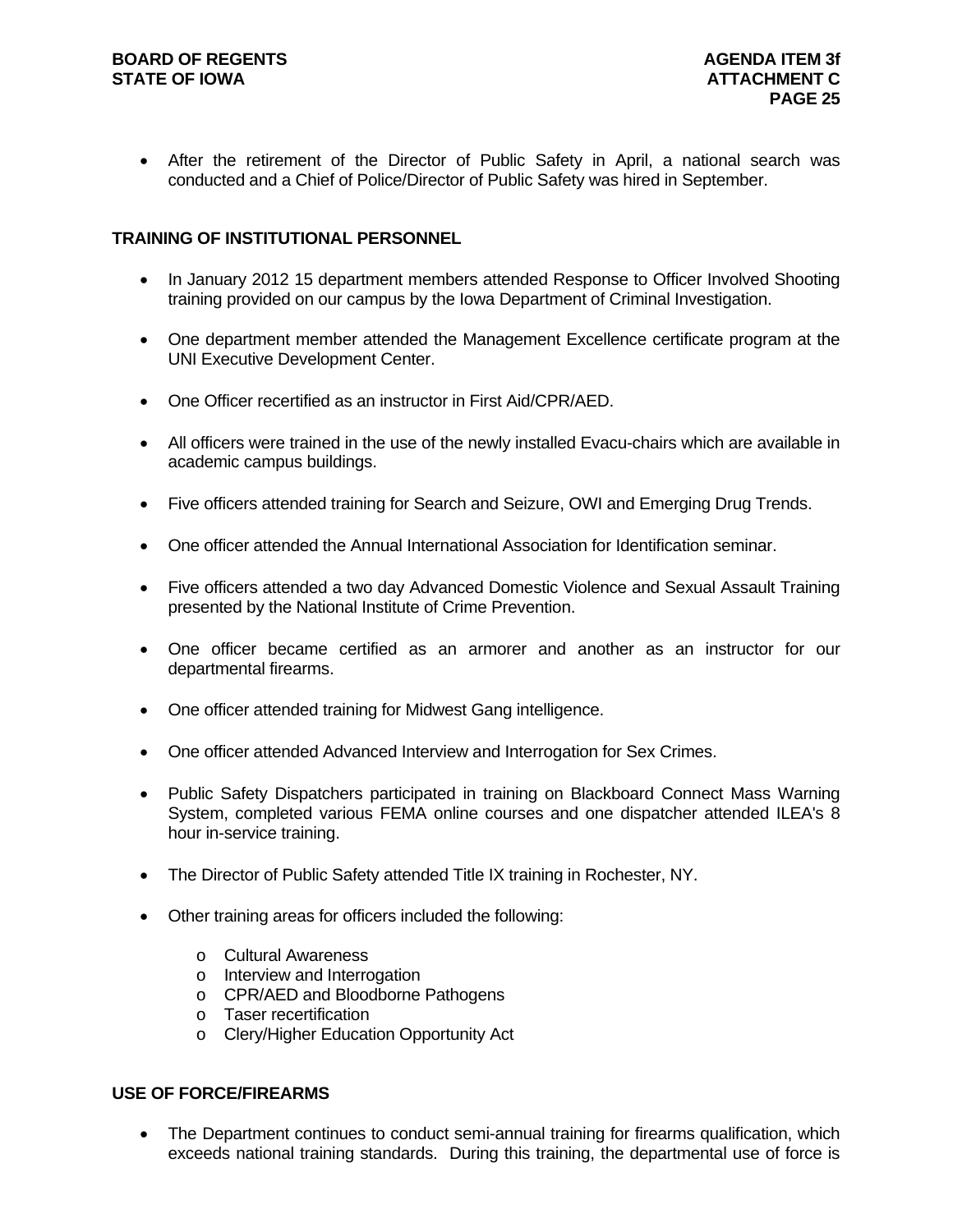reviewed at each training session. Officer's train in daylight and low light conditions. The Department has two state-certified firearms instructors.

- Officers are equipped and trained with chemical spray, batons, and conducted energy weapons.
- Officers recertify in the X26 Taser training on a yearly basis.

#### **STUDENT INVOLVEMENT**

- The Department currently employs 11 student patrol members to assist police officers in various roles for campus patrols, building lock-up and unlocking services, assistance during move-in, and campus escort requests during the evening hours. During the 2011 calendar year, Student Patrol assisted in 548 escorts.
- On October 22, 2012, President Allen and members of the cabinet, along with personnel from Facilities Planning, Public Safety, Physical Plant and members of Student Government performed a safety walk on campus. Various issues regarding student safety including crosswalk issues, campus lighting, sidewalk repair, emergency phone operability, and other conditions on campus which create a concern for various safety issues were identified and addressed.

#### **SMOKING BAN**

- The Department of Public Safety received a total of 88 complaints on smoking violations during 2012. The disposition of these calls is as follows:
	- Verbal Warning 53
	- Citations Issued 36
	- Gone on arrival/Unable to locate  $-8$

We will continue to work with campus entities to educate non-University persons who still remain unaware of the restrictions on campus. Many of the violations are occurring during large athletic events and other major campus functions.

#### **SAFETY AND SECURITY GOALS (2013 AND LONGER TERM)**

- Continue to conduct Violent Intervention Defense Strategy program for campus in an effort to ensure all faculty, staff and students have an opportunity to participate.
- Continue to develop and improve the Sexual Assault On-Line training program through the UNI E-Learning web-site. This training will focus on police interaction with victim, victim service agencies, Dean of Students and the Title IX Compliance officer for the UNI Campus. The site will review the investigative process and test the officer's knowledge and procedures for the criminal investigation as well as the Student Disciplinary process oncampus.
- Continue to participate in the Tri-County Drug Task Force, the Gang Task Force and the GTSB Task Force.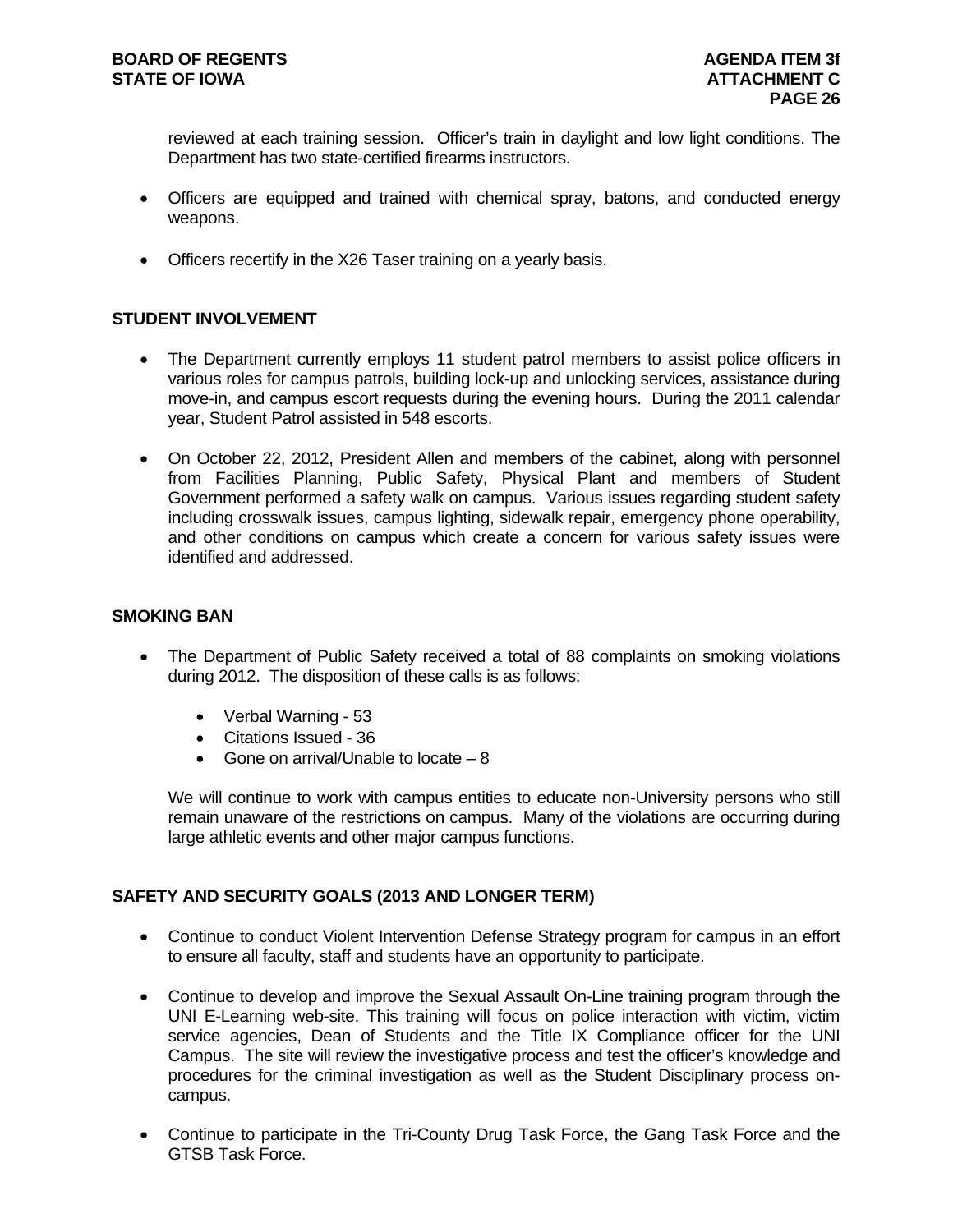#### **BOARD OF REGENTS AGENUS AGENDA ITEM 3f STATE OF IOWA ATTACHMENT C**

- Begin development and implementation of operational policies and procedures.
- Work with other local first responder organizations on upgrading communications systems and equipment to improve interoperability.
- Implement the E-learning training for campus personnel identified as Campus Security Authorities in order to ensure compliance with the Clery Act. The E-Learning will provide information as to who is a Campus Security Authority, what their responsibilities are and how to properly report incidents.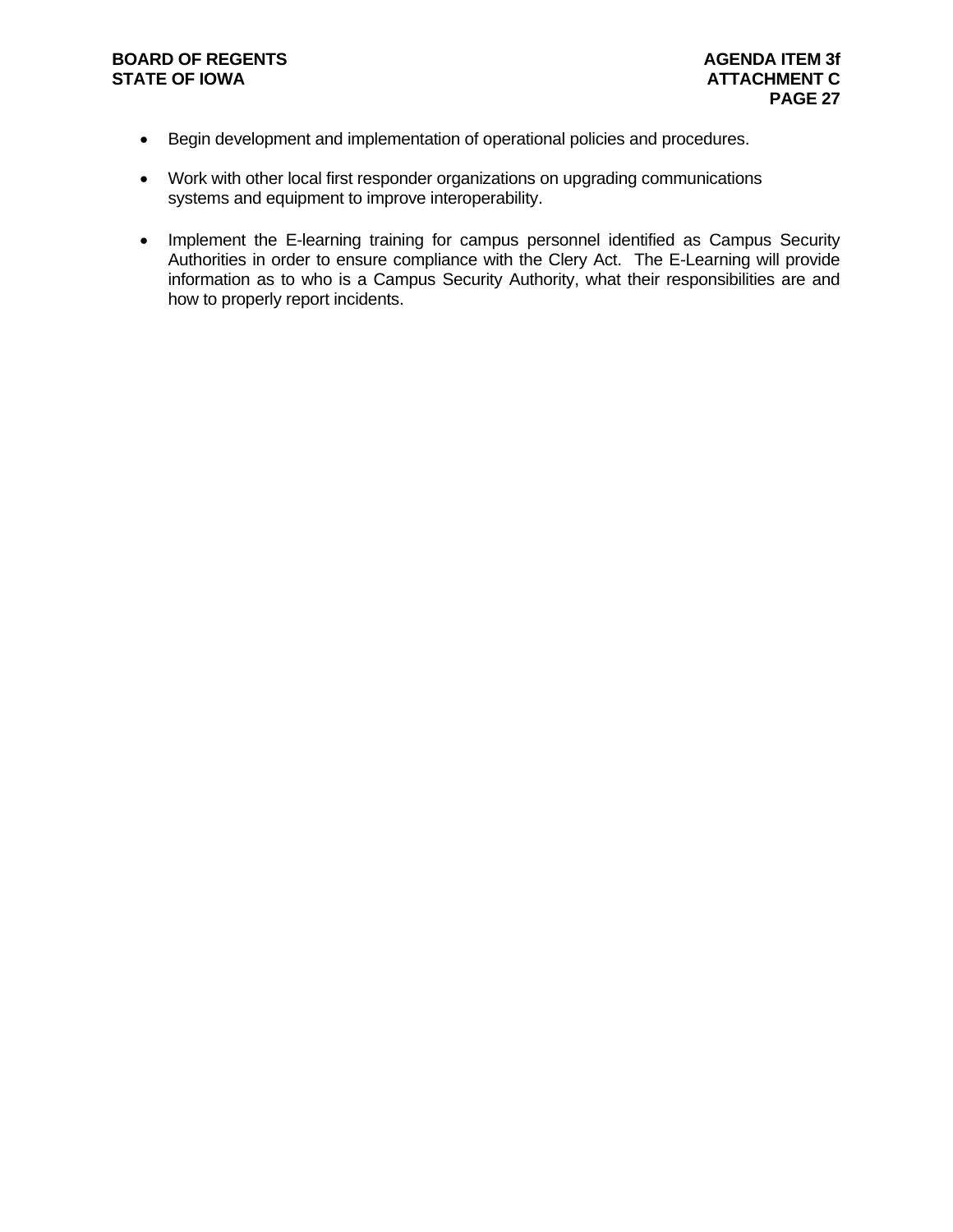## **CAMPUS SAFETY AND SECURITY REPORT**

## **IOWA SCHOOL FOR THE DEAF**

## **CALENDAR YEAR 2012**

#### **Overview**

The Iowa school for the Deaf continues to upgrade the security and safety environment for the students, staff and other stakeholders on an ongoing basis. The school's safety committee is currently in the process of refining and enhancing the School's crisis plan. The Plan was modified after a site visit and assessment by Rob Bowers from Iowa State University's Department of Public Safety. The school's leadership teams discussed and evaluated their areas of emphasis and were critiqued on their plan of response to a crisis or critical incident. The school's plan was then reviewed by the Council Bluffs Police Department to insure that, as probable first responders, they were familiar with the school's protocols and physical layout.

#### **Mass Communication Capabilities**

- 1. The school's campus-wide calling plan is being reviewed and adjusted as identified through the review and drill process. The school is implementing a school messenger system whereby text messages will be used to alert all stakeholders.
- 2. The school's storm alert system is tested twice as required by code and as weather conditions warrant.
- 3. The school's visual alert system is tested monthly to insure that all deaf and hard of hearing students and staff receive notification in case of fire or severe weather.

#### **Threat Assessment and Management**

- 1. State certified officers are hired for large group school sporting events. These off duty officers are usually from the Council Bluffs Police Department. This arrangement works well and has a very high deterrent factor.
- 2. The school continues to upgrade its camera surveillance system. Additional sites for camera installations are being reviewed.
- 3. The school has continued with the ongoing process where all new employees are subjected to a criminal and child abuse background screening.
- 4. There is limited access to all school buildings via one exterior door. Consideration is being given to placing card access locks on these doors. The rest of the exterior doors are normally kept locked and need to have a key in order to enter the building space.
- 5. All exterior lighting is kept in good working order and serviced as needed.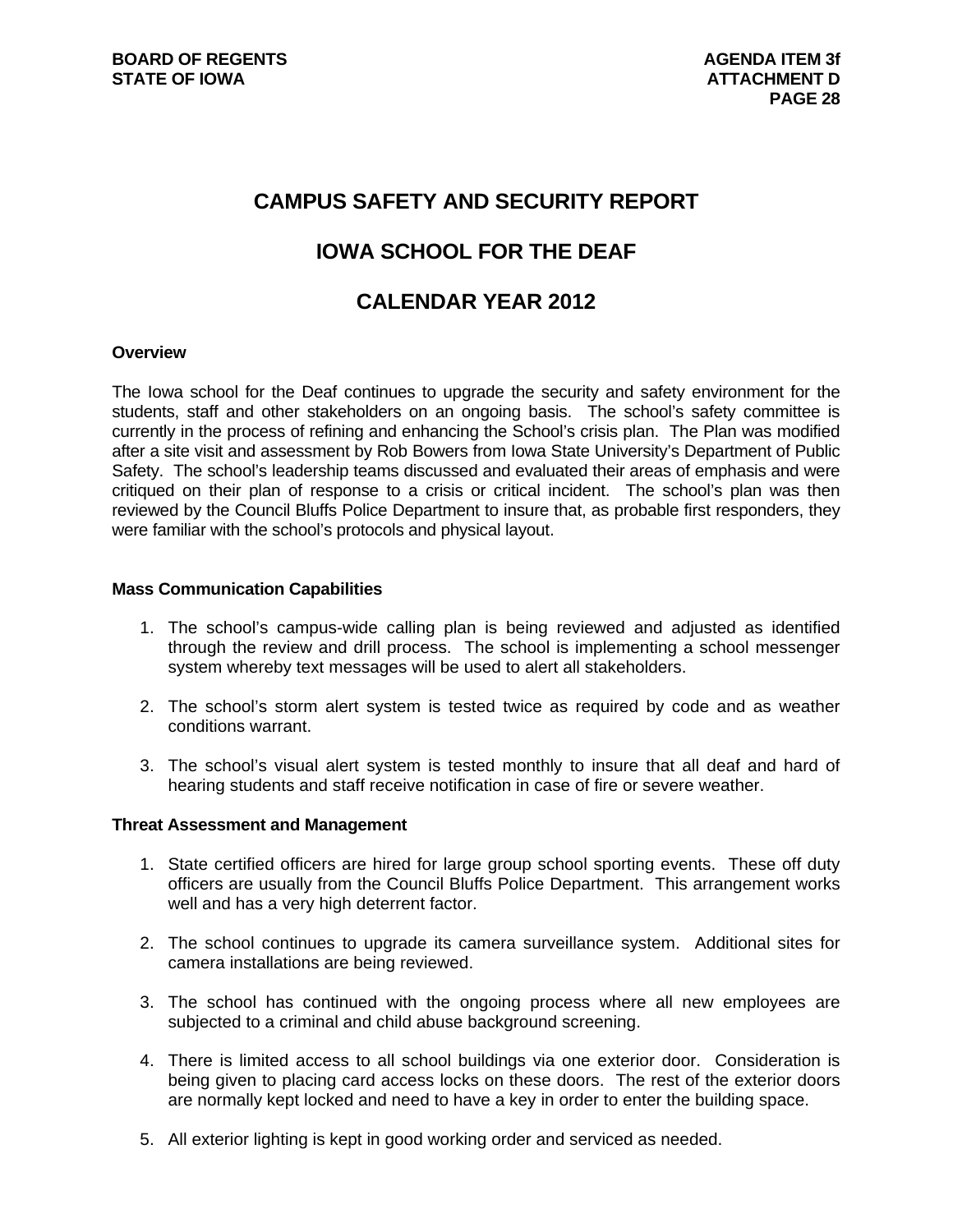6. The installation of the school's first card access locks were mounted on several doors in the school's administration building.

#### **Training of Institutional Personnel**

- 1. The school regularly conducts harassment/bullying workshops for all students.
- 2. The school's crisis contingency plan has been distributed to tenant groups and organizations on campus and with the Lewis Central School district to allow for integration with their plans.
- 3. A letter of agreement has been developed with the Lewis Central School District to provide an area of refuge in the event either campus needed to vacate in time of crisis.

#### **Other**

- 1. All vehicles used to transport students comply with Iowa Department of Education Standards. This includes all vehicles used to transport students to and from home that are driven by appropriately licensed staff. Vehicles undergo school bus inspections by Department of Education staff or undergo DOT inspection for the larger vehicles. All staff is trained for the task at hand and vehicle evacuation drills are conducted as required.
- 2. The school is continuing to look at a cost effective inclusive electronic system that would provide for door access, enhanced intruder notification and lockdown. The school would need to acquire sufficient funding before design could be undertaken and installation started.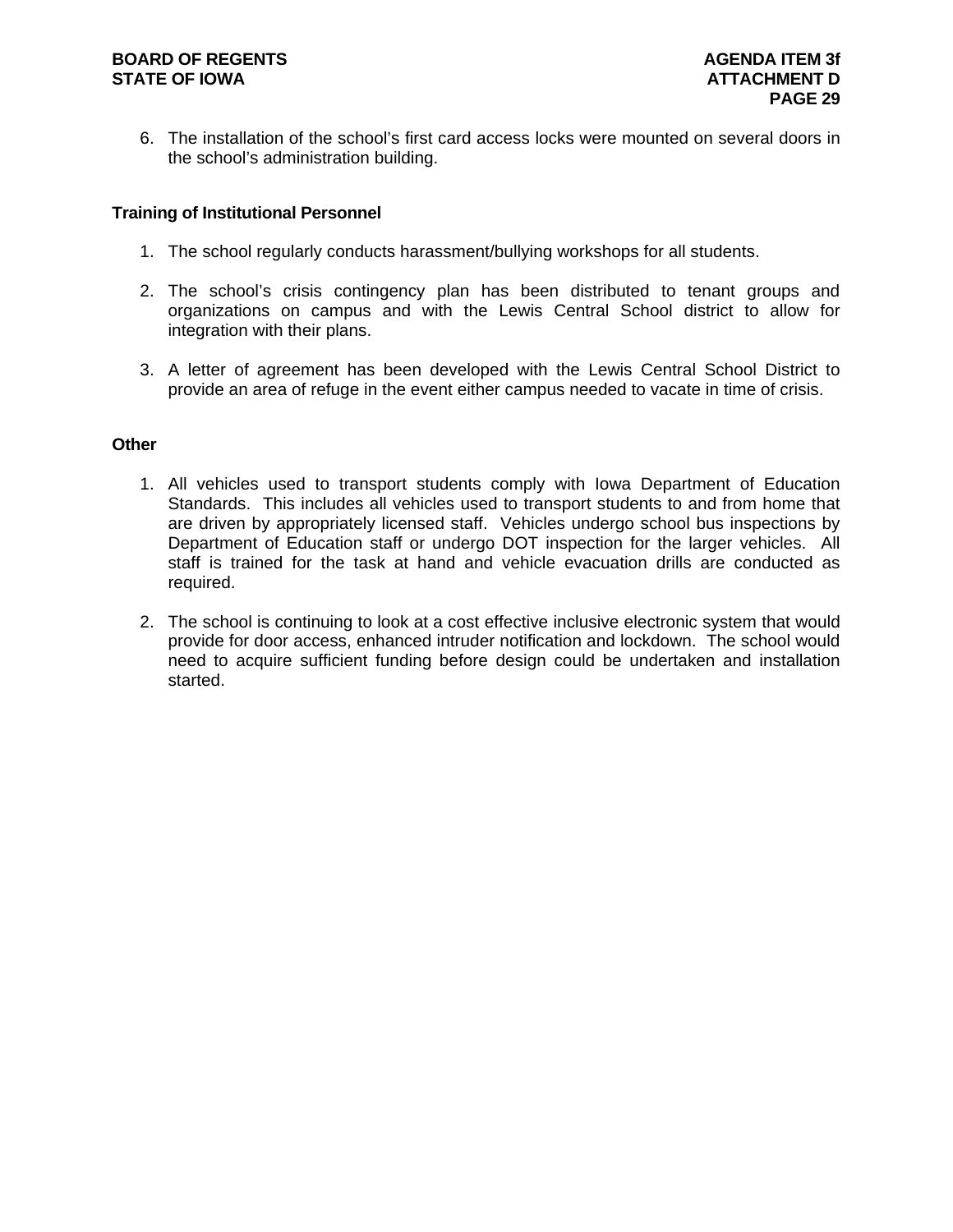## **CAMPUS SAFETY AND SECURITY ANNUAL REPORT**

## **IOWA EDUCATIONAL SERVICES FOR THE BLIND AND VISUALLY IMPAIRED / IOWA BRAILLE AND SIGHT SAVING SCHOOL**

## **CALENDAR YEAR 2012**

#### **Overview**

Iowa Educational Services for the Blind and Visually Impaired (IESBVI) in cooperation with AmeriCorps NCCC continues to strive to provide a safe and secure campus for the Corps members, staff, families, community members, visitors, related professionals and the general public who access the campus.

IESBVI has a long history of providing a safe environment for students and staff and a climate that reflects the importance of safety as a key value. When physical or personal risk occurs, protocol is in place for the Crisis Management team to respond. IESBVI also continues to comply with the Continuity of Operations Planning (COOP). Staff assigned to Safety and Security mitigation, prevention, preparedness, response and recovery include the Supervisor of Plant Services and the Director of Human Resources. Local public safety authorities are contacted when needed and there continues to be a good relationship with all related agency personnel. The school adheres to the Weapon Free campus policy. The security threat level protocol is also in place.

IESBVI continues as a disaster relief site with Red Cross.

#### **Communications Capabilities**

IESBVI current electronic communication capabilities include e-mail; a 2008 AVAYA voice over IP telephone system; access to a web board; an intercom system; and emergency communication buttons in elevators and stair towers in the Old Main building to access assistance. A campus wide communication system was included in the upgrade of the fire alarm system in 2010.

#### **Threat Assessment and Management**

The Crisis Management Plan has been reviewed and updating it is a continual process. Staff practices fire and severe weather procedures in drills a minimum of two times throughout the year. A contract has been established for criminal background checks for employees and volunteers.

University of Northern Iowa risk assessment staff has agreed to be available for consultation. A risk assessment has not been initiated in recent years. With an on-campus staff of fewer than 25 people, awareness of individuals who may pose a threat is more obvious to the group as a whole. Staff report concerns to their supervisors, the Superintendent or the Human Resources Director.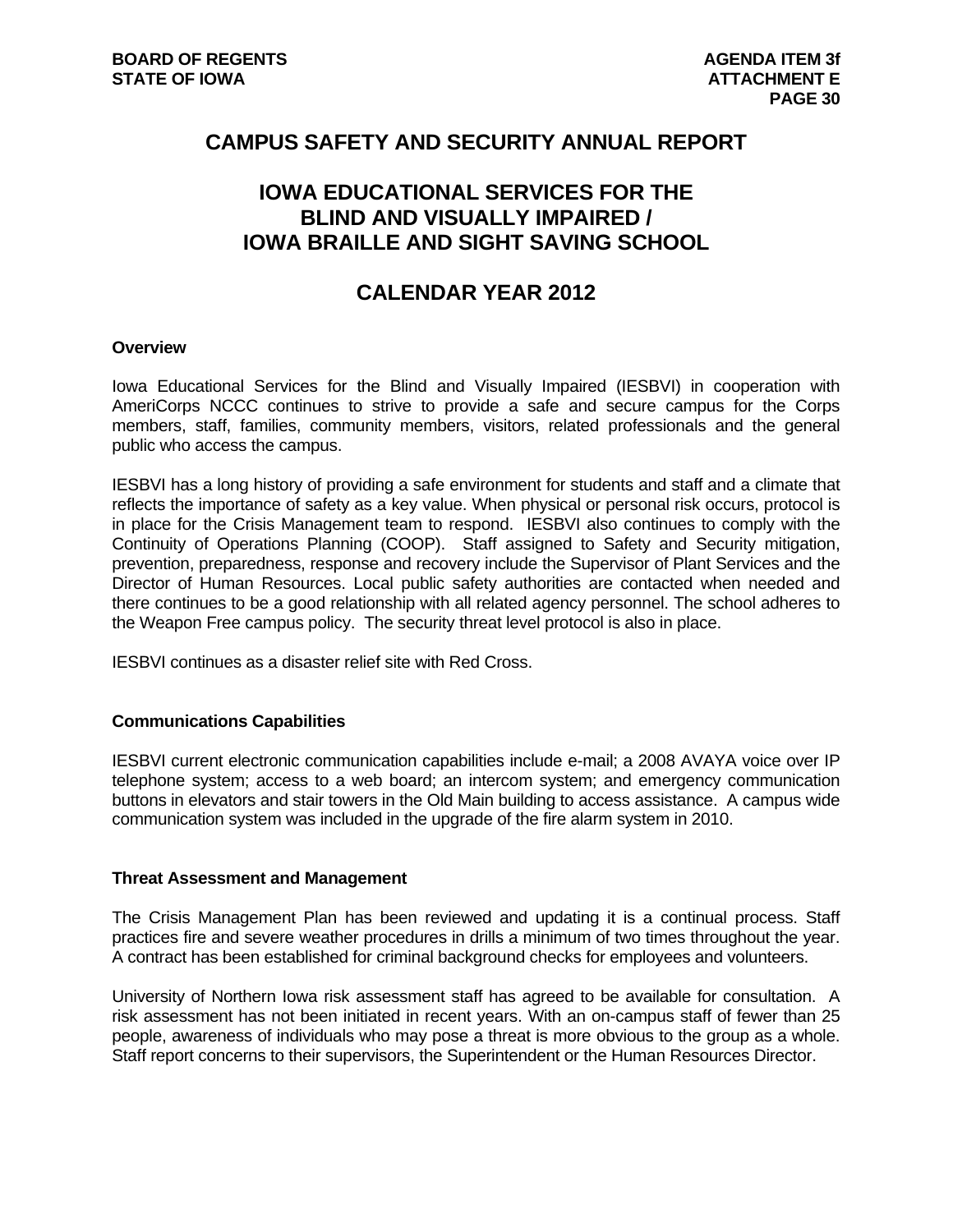#### **BOARD OF REGENTS AGENTS** AGENDA ITEM 3f **STATE OF IOWA** AND **ATTACHMENT E**

#### **Physical Security Capabilities**

- All building safety codes are met. The following security capabilities continue: Efficient doors and new locks installed throughout the entire area; Door security protocol implemented and observed; Interior alarm system fully functioning.
- Continued improvements made to outdoor lighting provides for safer access to walk across campus and through parking lots.
- Exterior enunciators have been added to the exterior of buildings for improved alarm capabilities when outside of the buildings.

#### **Training of Institutional Personnel**

Staff reviews safety procedures at the beginning of the school year. New staff received training during their orientation process. Safety procedures are published on the school's web board and in the Employee Handbook which is available on-line. The custodial staff completed Pandemic Response training in February 2010. Staff was alerted to resources for receiving seasonal influenza shots and the Hepatitis B series of immunizations. Good hand washing procedures were posted and hand sanitizer dispensers were added at each door way.

#### **Safety and Security Short Term Goals**

- Develop a training for use of fire extinguishers for itinerant personnel using vehicles and develop procedure to monitor the monthly checks of fire extinguishers
- Review emergency procedures for severe weather and implement any resulting revisions

#### **Safety and Security Long Term Goals**

- Develop a process for threat assessment
- Annual review of the Crisis Management Plan
- Appoint and train staff for future responsibilities regarding safety and security
- Maintain and provide adequate training for personnel in the areas of mitigation, prevention, preparedness, response and recovery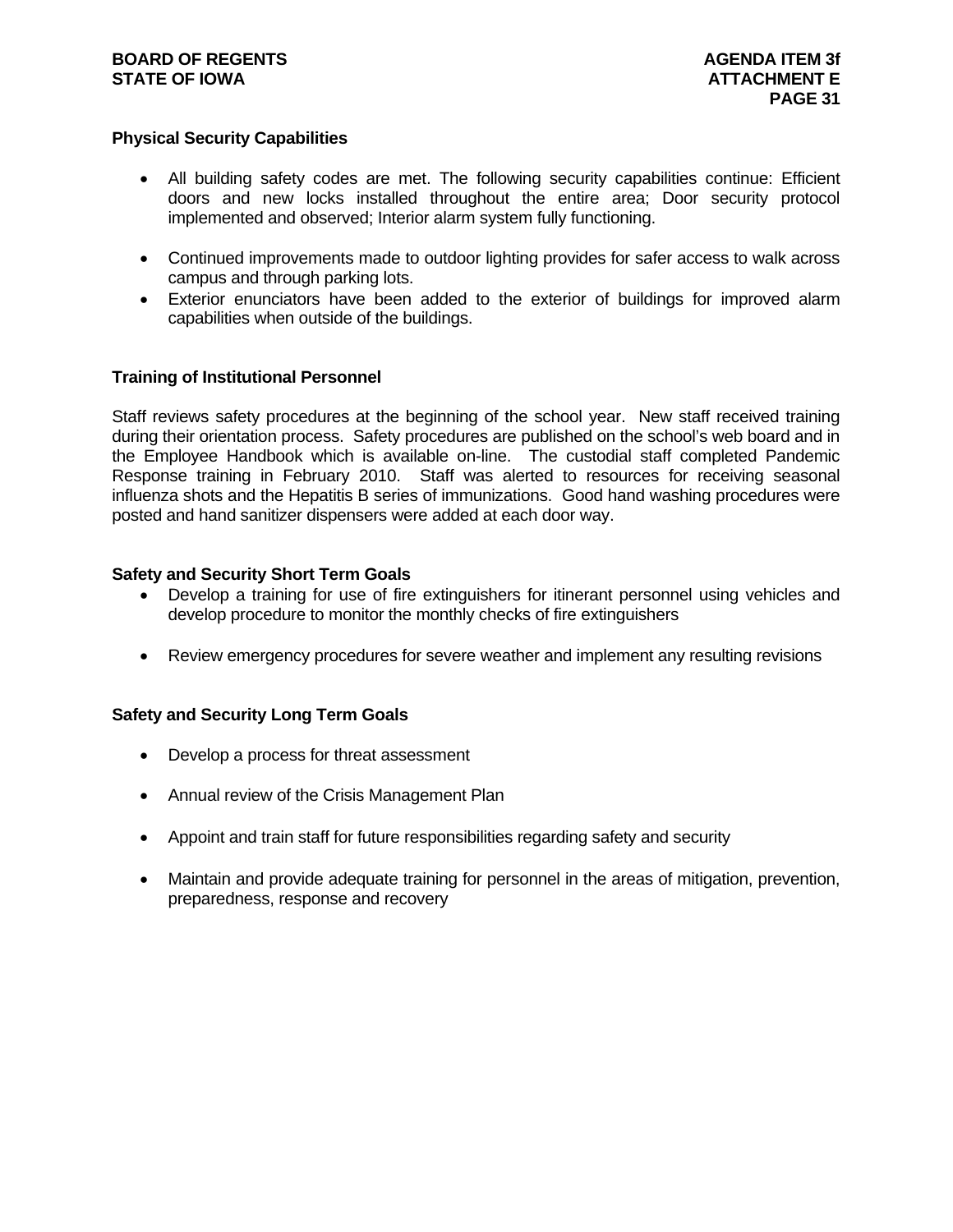### **BOARD OF REGENTS STATE OF IOWA** ATTACHMENT F AND INTERFERIT AT A SERIES AND LODGED ATTACHMENT F AND INTERFERIT F AND INTERFERIT F

# **AGENDA ITEM 3f PAGE 32**

#### **UNIVERSITY OF IOWA CRIME STATISTICS -- COMPARISON BY QUARTER -- 2011 AND 2012**

|                                                |                      |                           |                         |                |                | <b>OFFENSES</b> |                      |                         |                         |                         |                |              |                |                      | <b>ARRESTS (COUNTS)</b> |                         |                |                |                         |                |
|------------------------------------------------|----------------------|---------------------------|-------------------------|----------------|----------------|-----------------|----------------------|-------------------------|-------------------------|-------------------------|----------------|--------------|----------------|----------------------|-------------------------|-------------------------|----------------|----------------|-------------------------|----------------|
|                                                |                      | 1st Quarter   2nd Quarter |                         |                |                | 3rd Quarter     |                      | 4th Quarter             |                         | <b>YTD</b>              |                | 1st Quarter  |                | 2nd Quarter          |                         | 3rd Quarter             |                | 4th Quarter    |                         | <b>YTD</b>     |
| <b>OFFENSES</b>                                | 2011                 | 2012                      |                         | 2011 2012      | 2011           | 2012            | 2011                 |                         |                         | 2012 2011 2012          | 2011           | 2012         | 2011           | 2012                 | 2011                    | 2012                    | 2011           | 2012           | 2011                    | 2012           |
| MURDER/NON-NEGLIGANT MANSLAUGHTER              |                      |                           |                         |                |                |                 |                      |                         |                         |                         |                |              |                |                      |                         |                         |                |                |                         |                |
| <b>NEGLIGENT MANSLAUGHTER</b>                  |                      |                           |                         |                |                |                 |                      |                         |                         |                         |                |              |                |                      |                         |                         |                |                |                         |                |
| <b>JUSTIFIABLE HOMICIDE</b>                    |                      |                           |                         |                |                |                 |                      |                         |                         |                         |                |              |                |                      |                         |                         |                |                |                         |                |
| <b>KIDNAPPING/ABDUCTION</b>                    | $\blacktriangleleft$ | $\mathbf{1}$              |                         | $\mathbf{1}$   | $\overline{2}$ | $\mathbf{1}$    |                      |                         | 3                       | 3                       |                |              |                | $\overline{2}$       |                         | $\overline{2}$          |                |                | 1                       | $\overline{4}$ |
| SEX OFFENSES (items with *):                   | $\blacktriangleleft$ | 3                         | $\blacktriangleleft$    | 1              | $\overline{2}$ | 3               |                      | $\mathbf 1$             | 4                       | 8                       |                |              | $\mathbf{2}$   |                      |                         |                         |                |                | $\mathbf{2}$            |                |
| <i><b>*FORCIBLE RAPE</b></i>                   |                      | 3                         | $\overline{1}$          |                | $\overline{2}$ | $\mathbf{1}$    |                      |                         | 3                       | $\overline{4}$          |                |              |                |                      |                         |                         |                |                |                         |                |
| *FORCIBLE SODOMY                               |                      |                           |                         |                |                | $\mathbf{1}$    |                      |                         |                         | $\mathbf{1}$            |                |              |                |                      |                         |                         |                |                |                         |                |
| <i><b>*SEXUAL ASSAULT WITH AN OBJECT</b></i>   |                      |                           |                         |                |                |                 |                      |                         |                         |                         |                |              |                |                      |                         |                         |                |                |                         |                |
| *FORCIBLE FONDLING                             | $\mathcal I$         |                           |                         | $\mathbf{1}$   |                | $\mathbf{1}$    |                      | $\mathbf{1}$            | $\overline{1}$          | 3                       |                |              |                |                      |                         |                         |                |                | $\overline{\mathbf{1}}$ |                |
| *INCEST                                        |                      |                           |                         |                |                |                 |                      |                         |                         |                         |                |              |                |                      |                         |                         |                |                |                         |                |
| <b>*STATUTORY RAPE</b>                         |                      |                           |                         |                |                |                 |                      |                         |                         |                         |                |              |                |                      |                         |                         |                |                |                         |                |
| <b>ROBBERY</b>                                 |                      | $\overline{1}$            |                         | $\overline{1}$ | 1.             |                 |                      | $\mathbf{1}$            | $\blacktriangleleft$    | 3                       | 1              |              |                |                      |                         |                         |                |                | $\blacktriangleleft$    |                |
| <b>AGGRAVATED ASSAULT</b>                      | $\overline{2}$       |                           | 1                       | $\mathbf{2}$   | 3              | $\mathbf{2}$    | $\blacktriangleleft$ |                         | $\overline{7}$          | 4                       | $\mathbf{2}$   |              | 1              | $\mathbf{2}$         | 3                       | $\mathbf 1$             | -1             |                | 7                       | 3              |
| <b>SIMPLE ASSAULT</b>                          | 14                   | 11                        | 11                      | 11             | 12             | 12              | 3                    | 10                      | 40                      | 44                      | 4              | 9            | 4              | 6                    | 8                       | 11                      | 1              | 9              | 17                      | 35             |
| <b>INTIMIDATION</b>                            | $\overline{7}$       | 4                         | $\overline{2}$          | $\mathbf{1}$   | $\overline{2}$ | $\mathbf{1}$    | 1                    | $\mathbf{1}$            | 12                      | $\overline{7}$          | 4              | $\mathbf{1}$ |                | 1                    |                         |                         |                |                | 4                       | $\overline{2}$ |
| <b>ARSON</b>                                   |                      |                           |                         |                |                |                 |                      | $\mathbf 1$             |                         | $\mathbf{1}$            |                |              |                |                      |                         |                         |                |                |                         |                |
| <b>EXTORTION/BLACKMAIL</b>                     |                      |                           | 1                       | $\mathbf{1}$   |                |                 |                      | $\mathbf{1}$            | $\blacktriangleleft$    | $\mathbf{2}$            |                |              |                | $\blacktriangleleft$ |                         | $\mathbf{1}$            |                |                |                         | $\overline{2}$ |
| <b>BURGLARY/BREAKING &amp; ENTERING</b>        | -1                   | 19                        | 5                       | $\mathbf{2}$   | $\overline{7}$ |                 | 6                    | 5                       | 19                      | 26                      |                |              |                |                      |                         |                         |                |                |                         |                |
| ALL THEFT CHARGES (items with *):              | 30                   | 34                        | 64                      | 44             | 41             | 41              | 36                   | 35                      | 171                     | 154                     | -1             | 4            | 6              | $\mathbf{2}$         | $\overline{2}$          | $\mathbf 1$             |                | 4              | 10 <sup>1</sup>         | 11             |
| *POCKET-PICKING                                |                      |                           |                         |                | $\mathcal I$   |                 | $\mathcal I$         |                         | $\overline{2}$          |                         |                |              |                |                      |                         |                         |                |                |                         |                |
| *PURSE-SNATCHING                               |                      |                           |                         |                |                |                 |                      |                         |                         |                         |                |              |                |                      |                         |                         |                |                |                         |                |
| *SHOPLIFTING                                   | $\overline{2}$       | $\mathbf{1}$              |                         | $\mathbf{1}$   |                |                 | $\mathbf{1}$         | $\overline{c}$          | 3                       | $\overline{4}$          |                | $\mathbf{1}$ |                |                      |                         |                         |                | $\overline{1}$ |                         | 2              |
| *THEFT FROM BUILDING                           | 19                   | 26                        | 22                      | 19             | 12             | 18              | 16                   | 26                      | 69                      | 89                      |                | 3            | 3              | 2                    |                         |                         |                | $\overline{c}$ | 5                       | 7              |
| *THEFT FROM COIN-OPERATED MACHINE OR DEVICE    |                      |                           |                         |                |                |                 |                      |                         |                         |                         |                |              |                |                      |                         |                         |                |                |                         |                |
| *THEFT FROM MOTOR VEHICLE                      | $\overline{4}$       |                           | $\mathcal I$            | $\mathbf{1}$   | $\overline{2}$ | 6               | $\overline{4}$       |                         | 11                      | 7                       |                |              |                |                      |                         |                         |                |                |                         |                |
| *THEFT OF MOTOR VEHICLE PARTS OR ACCESSORIES   |                      |                           | $\mathcal{I}$           | 2              | 3              | 3               | $\overline{2}$       |                         | 6                       | 5                       |                |              |                |                      |                         |                         |                |                |                         |                |
| *ALL OTHER LARCENY                             | 5                    | $\overline{7}$            | 40                      | 21             | 23             | 14              | 12                   | $\overline{7}$          | 80                      | 49                      |                |              | 3              |                      |                         | $\overline{\mathbf{1}}$ |                | $\overline{1}$ | $\overline{4}$          | 2              |
| <b>MOTOR VEHICLE THEFT</b>                     | $\blacktriangleleft$ |                           |                         |                | $\overline{2}$ |                 |                      | $\overline{2}$          | $\overline{\mathbf{3}}$ | $\mathbf{2}$            |                |              |                |                      |                         |                         |                |                |                         |                |
| <b>COUNTERFEITING/FORGERY</b>                  | $\mathbf{2}$         |                           |                         |                |                | 1               | 1                    |                         | 3                       | $\mathbf{1}$            | -1.            | $\mathbf 1$  |                |                      |                         |                         |                |                | 1                       | $\overline{1}$ |
| <b>FALSE PRETENSES/SWINDLE/CONFIDENCE GAME</b> | 3                    | $\mathbf{1}$              | $\overline{2}$          | $\mathbf{1}$   | 1              | $\mathbf{1}$    | 4                    | $\blacktriangleleft$    | 10                      | 4                       | $\overline{2}$ | $\mathbf{1}$ | $\overline{2}$ |                      |                         |                         |                | $\mathbf{1}$   | 5                       | $\overline{2}$ |
| <b>CREDIT CARD/ATM FRAUD</b>                   |                      |                           |                         | $\mathbf{2}$   |                | $\mathbf{1}$    | $\blacktriangleleft$ |                         | 1                       | $\overline{\mathbf{3}}$ |                |              |                | $\overline{2}$       | -1                      |                         |                |                | -1                      | $\overline{2}$ |
| <b>IMPERSONATION</b>                           | $\blacktriangleleft$ | $\mathbf{1}$              | 1                       | 1              | 1              |                 |                      |                         | $\overline{\mathbf{3}}$ | $\overline{2}$          | -1             | $\mathbf{1}$ | -1             | $\mathbf{2}$         |                         |                         | -1             |                | $\overline{\mathbf{3}}$ | 3              |
| <b>WELFARE FRAUD</b>                           |                      |                           |                         |                |                |                 |                      |                         |                         |                         |                |              |                |                      |                         |                         |                |                |                         |                |
| <b>WIRE FRAUD</b>                              |                      |                           |                         |                |                |                 |                      |                         |                         |                         |                |              |                |                      |                         |                         |                |                |                         |                |
| <b>EMBEZZLEMENT</b>                            |                      |                           |                         |                |                |                 |                      |                         |                         |                         |                |              |                |                      |                         |                         |                |                |                         |                |
| <b>STOLEN PROPERTY OFFENSES</b>                |                      | $\mathbf{1}$              | $\overline{\mathbf{3}}$ |                | 1.             | $\overline{2}$  | 1.                   | $\overline{\mathbf{3}}$ | 5                       | 6                       |                |              | 3              |                      |                         | 3                       | $\overline{2}$ | $\overline{2}$ | 5                       | -5             |
| DESTRUCTION/DAMAGE/VANDALISM OF PROPERTY       | 15                   | 30                        | 28                      | 24             | 32             | 22              | 34                   | 15                      | 109                     | 91                      | -1.            |              | $\mathbf{3}$   |                      | 3                       | $\overline{2}$          | 3              | $\mathbf{1}$   | 10                      | $\mathbf{3}$   |
| <b>DRUG/NARCOTIC VIOLATIONS</b>                | 30                   | $\overline{53}$           | 18                      | 27             | 34             | 37              | 37                   | 52                      | 119                     | 169                     | 27             | 50           | 20             | 31                   | 30                      | 46                      | 44             | 59             | 121                     | 186            |
| <b>DRUG EQUIPMENT VIOLATIONS</b>               | 19                   | 33                        | 11                      | 15             | 27             | 28              | 28                   | 42                      | 85                      | 118                     | 13             | 30           | 8              | 13                   | 24                      | 30                      | 23             | 41             | 68                      | 114            |
| PORNOGRAPHY/OBSCENE MATERIAL                   |                      |                           |                         |                |                |                 |                      |                         |                         |                         |                |              |                |                      |                         |                         |                |                |                         |                |
| <b>BETTING/WAGERING</b>                        |                      |                           |                         |                |                |                 |                      |                         |                         |                         |                |              |                |                      |                         |                         |                |                |                         |                |
| OPERATING/PROMOTING/ASSISTING GAMBLING         |                      |                           |                         |                |                |                 |                      |                         |                         |                         |                |              |                |                      |                         |                         |                |                |                         |                |
| <b>GAMBLING EQUIPMENT VIOLATIONS</b>           |                      |                           |                         |                |                |                 |                      |                         |                         |                         |                |              |                |                      |                         |                         |                |                |                         |                |
|                                                |                      |                           |                         |                |                |                 |                      |                         |                         |                         |                |              |                |                      |                         |                         |                |                |                         |                |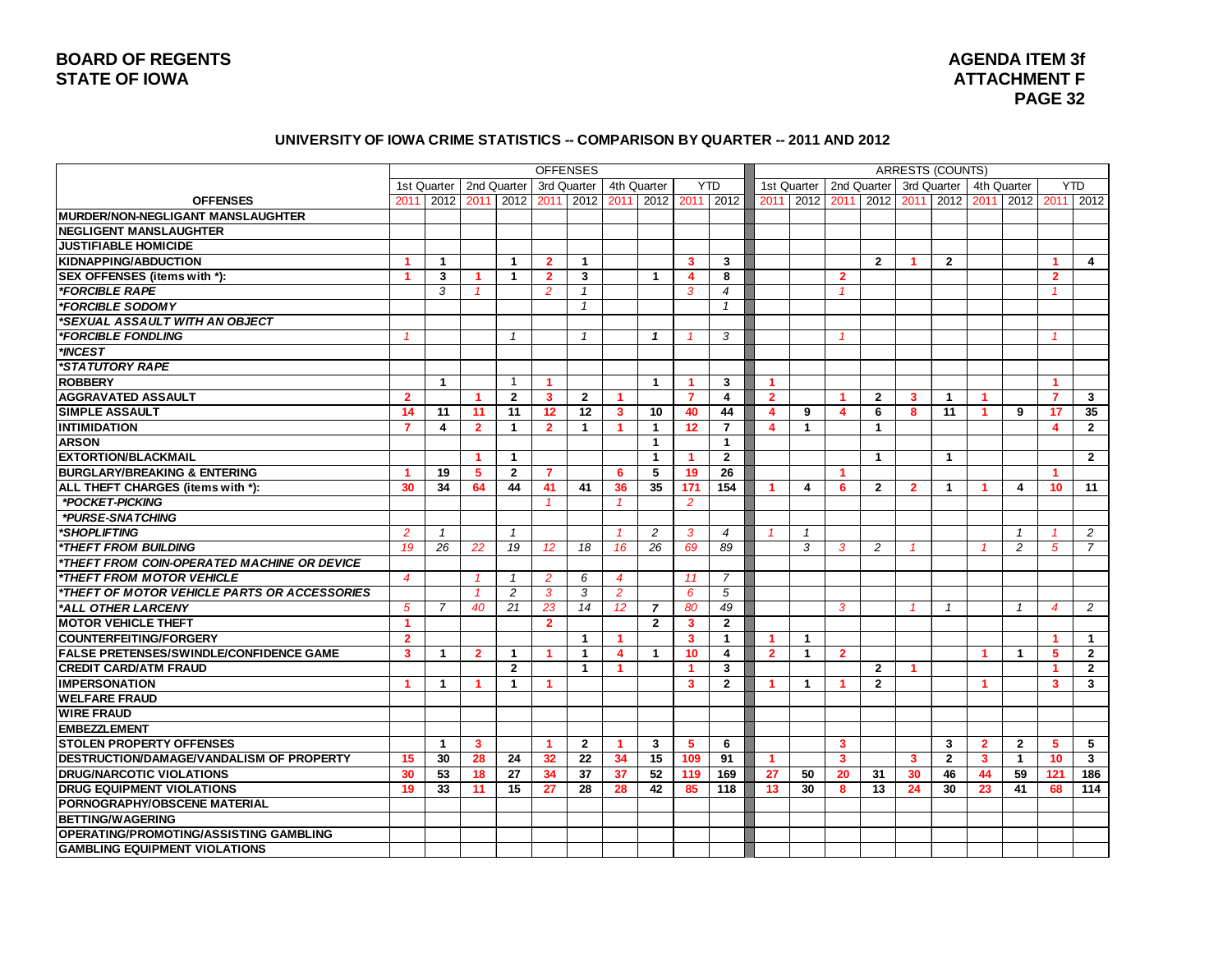# **AGENDA ITEM 3f PAGE 33**

#### **UNIVERSITY OF IOWA CRIME STATISTICS -- COMPARISON BY QUARTER -- 2011 AND 2012**

|                                            |      |             |             |           | <b>OFFENSES</b> |           |             |           |      |      |             |           |             |      |             | <b>ARRESTS (COUNTS)</b> |      |             |      |            |
|--------------------------------------------|------|-------------|-------------|-----------|-----------------|-----------|-------------|-----------|------|------|-------------|-----------|-------------|------|-------------|-------------------------|------|-------------|------|------------|
|                                            |      | 1st Quarter | 2nd Quarter |           | 3rd Quarter     |           | 4th Quarter |           |      | YTD  | 1st Quarter |           | 2nd Quarter |      | 3rd Quarter |                         |      | 4th Quarter |      | <b>YTD</b> |
| <b>OFFENSES</b>                            | 2011 | 2012 2011   |             | 2012 2011 |                 | 2012 2011 |             | 2012 2011 |      | 2012 | 2011        | 2012 2011 |             | 2012 | 2011        | 2012                    | 2011 | 2012        | 2011 | 2012       |
| <b>SPORTS TAMPERING</b>                    |      |             |             |           |                 |           |             |           |      |      |             |           |             |      |             |                         |      |             |      |            |
| <b>IPROSTITUTION</b>                       |      |             |             |           |                 |           |             |           |      |      |             |           |             |      |             |                         |      |             |      |            |
| <b>ASSISTING OR PROMOTING PROSTITUTION</b> |      |             |             |           |                 |           |             |           |      |      |             |           |             |      |             |                         |      |             |      |            |
| <b>BRIBERY</b>                             |      |             |             |           |                 |           |             |           |      |      |             |           |             |      |             |                         |      |             |      |            |
| <b>WEAPON LAW VIOLATIONS</b>               |      | 3           |             |           |                 | 2         |             |           |      | 5    |             | 3         |             |      |             |                         |      |             |      | 4          |
| <b>BAD CHECKS</b>                          |      |             |             |           |                 |           |             |           |      |      |             |           |             |      |             |                         |      |             |      |            |
| CURFEW/LOITERING/VAGRANCY VIOLATIONS       |      |             |             |           |                 |           |             |           |      |      |             |           |             |      |             |                         |      |             |      |            |
| <b>DISORDERLY CONDUCT</b>                  | 18   | 17          | 17          | 32        | 47              | 30        | 28          | 24        | 110  | 103  | 18          | 14        | 14          | 32   | 51          | 26                      | 32   | 20          | 115  | 92         |
| <b>DRIVING UNDER THE INFLUENCE</b>         | 49   | 56          | 35          | 40        | 28              | 30        | 40          | 27        | 152  | 153  | 39          | 46        | 34          | 34   | 22          | 26                      | 36   | 24          | 131  | 130        |
| <b>IDRUNKENNESS</b>                        | 78   | 114         | 54          | 105       | 136             | 190       | 149         | 143       | 417  | 552  | 82          | 126       | 58          | 118  | 143         | 200                     | 156  | 152         | 439  | 596        |
| <b>FAMILY OFFENSES, NON-VIOLENT</b>        |      |             |             |           |                 |           |             |           |      |      |             |           |             |      |             |                         |      |             |      |            |
| <b>LIQUOR LAW VIOLATIONS</b>               | 89   | 65          | 52          | 35        | 148             | 82        | 91          | 63        | 380  | 245  | 159         | 64        |             | 61   | 295         | 330                     | 333  | 149         | 858  | 604        |
| <b>PEEPING TOM</b>                         |      |             |             |           |                 |           |             |           |      |      |             |           |             |      |             |                         |      |             |      |            |
| <b>RUNAWAY</b>                             |      |             |             |           |                 |           |             |           |      |      |             |           |             |      |             |                         |      |             |      |            |
| <b>TRESPASS OF REAL PROPERTY</b>           |      | 6           |             | 11        | 2               |           | 13          | -11       | 23   | 35   |             | 5         |             | 10   |             |                         |      | 9           | 20   | 31         |
| <b>ALL OTHER OFFENSES</b>                  | 342  | 357         | 227         | 334       | 310             | 558       | 339         | 353       | 1218 | 1602 | 112         | 145       | 36          | 142  | 49          | 280                     | 99   | 140         | 296  | 707        |
|                                            |      |             |             |           |                 |           |             |           |      |      |             |           |             |      |             |                         |      |             |      |            |
| TOTAL NUMBER OF OFFENSES/INCIDENTS:        | 707  | 811         | 537         | 691       | 840             | 1051      | 813         | 792       | 2897 | 3345 |             |           |             |      |             |                         |      |             |      |            |
| <b>TOTAL NUMBER OF CHARGES:</b>            |      |             |             |           |                 |           |             |           |      |      | 471         | 500       | 265         | 459  | 637         | 967                     | 744  | 612         | 2117 | 2538       |
| TOTAL NUMBER OF PEOPLE ARRESTED:           |      |             |             |           |                 |           |             |           |      |      | 382         | 388       | 221         | 349  | 547         | 792                     | 642  | 489         | 1792 | 2018       |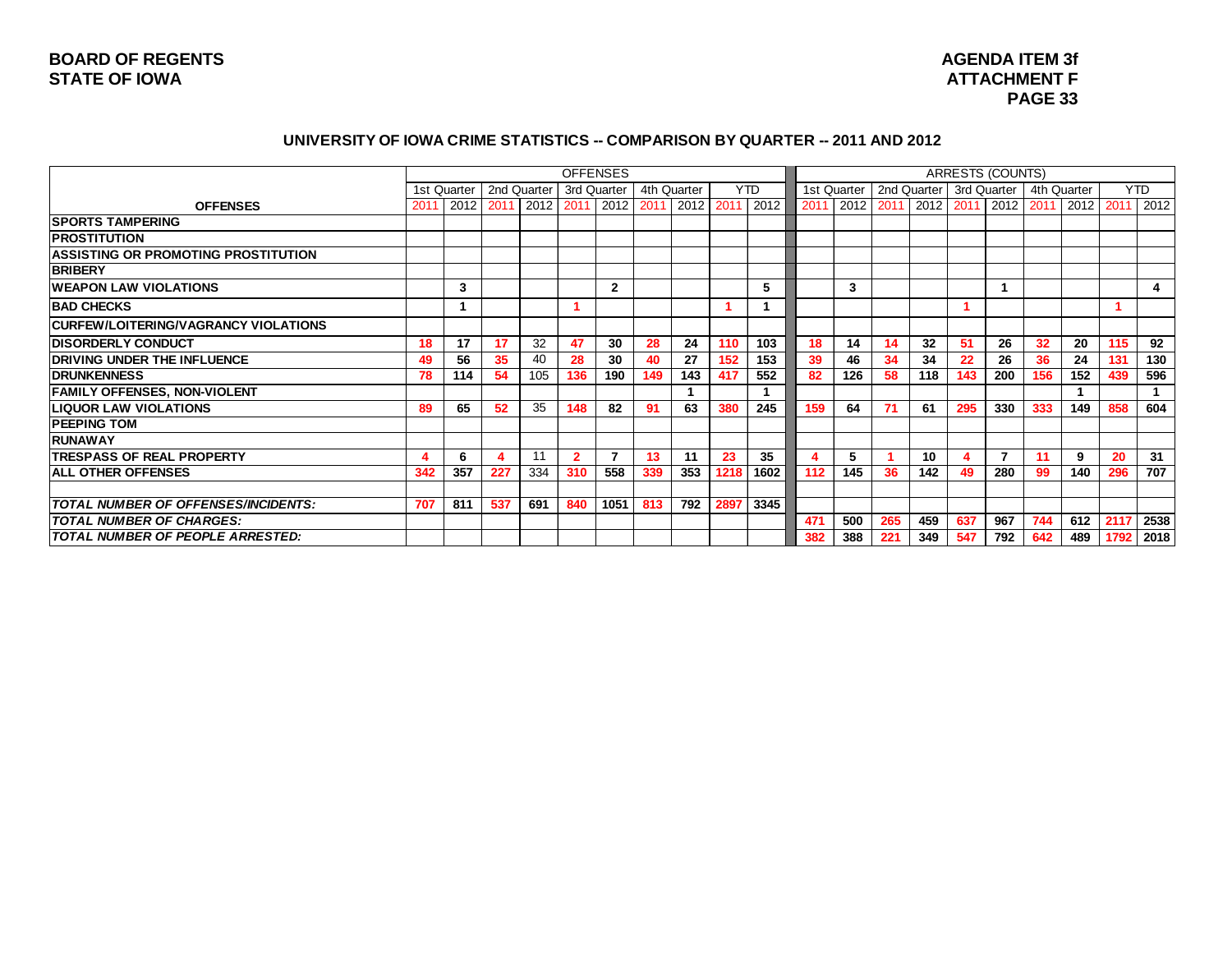#### **IOWA STATE UNIVERSITY CRIME STATISTICS -- COMPARISON BY QUARTER -- 2011 AND 2012**

| <b>YTD</b><br>2nd Quarter 3rd Quarter<br><b>YTD</b><br>1st Quarter   2nd Quarter<br>3rd Quarter<br>4th Quarter<br>1st Quarter<br>4th Quarter<br>2012 2011 2012<br>2012<br>2012<br>2011<br><b>OFFENSES</b><br>2012<br>2011<br>2012<br>2011<br>2012<br>2011<br>2011<br>2012<br>2011<br>2011<br>2012 2011<br>2012<br>2011<br><b>JUSTIFIABLE HOMICIDE</b><br>2<br>3<br>3<br>3<br>7<br>9<br>4<br>1<br><i><b>*FORCIBLE RAPE</b></i><br>3<br>3<br>3<br>8<br>$\mathbf{1}$<br>4<br>$\mathbf{1}$<br>7<br>*FORCIBLE SODOMY<br>*SEXUAL ASSAULT WITH AN OBJECT<br>*FORCIBLE FONDLING<br>$\mathcal I$<br>$\mathcal I$<br>*INCEST<br>*STATUTORY RAPE<br><b>ROBBERY</b><br>1<br>$\blacktriangleleft$<br>1<br>-1<br><b>AGGRAVATED ASSAULT</b><br>$\overline{\mathbf{3}}$<br>$\overline{2}$<br>8<br>$\mathbf{2}$<br>$\overline{2}$<br>$\overline{2}$<br>3<br>6<br>3<br>1<br>$\mathbf{1}$<br>3<br>1<br>1<br>6<br>5<br>$\overline{7}$<br>21<br>26<br>10<br>17<br><b>SIMPLE ASSAULT</b><br>5<br>5<br>3<br>$\overline{7}$<br>9<br>$\mathbf{3}$<br>$\mathbf{2}$<br>$\overline{2}$<br>3<br>$\overline{2}$<br>10 <sup>1</sup><br>4<br>-1<br>$\blacktriangleleft$<br>$\mathbf{1}$<br>$\overline{2}$<br>$\mathbf{0}$<br>3<br>$\bf{0}$<br>$\overline{2}$<br>$\mathbf{1}$<br>8<br>$\overline{2}$<br>$\blacktriangleleft$<br>$\overline{1}$<br>$\mathbf{2}$<br>$\mathbf{1}$<br>$\overline{\mathbf{4}}$<br><b>ARSON</b><br>$\mathbf{1}$<br>$\mathbf{3}$<br>$\mathbf 0$<br>3<br>$\overline{1}$<br>$\overline{1}$<br>$\mathbf{0}$<br>$\mathbf{0}$<br>$\mathbf{1}$<br>$\mathbf{1}$<br>$\blacktriangleleft$<br>$\blacktriangleleft$<br>5<br>$\overline{7}$<br>11<br>8<br>17<br>12<br>9<br>44<br>36<br>$\overline{2}$<br>8<br>11<br>3<br>$\mathbf{1}$<br>4<br>$\mathbf{1}$<br>4<br>52<br>55<br>50<br>68<br>78<br>68<br>251<br>241<br>11<br>11<br>10 <sub>1</sub><br>31<br>60<br>61<br>6<br>5<br>4<br>10<br>10<br>36<br>*POCKET-PICKING<br>*PURSE-SNATCHING<br>*SHOPLIFTING<br>$\overline{2}$<br>$\overline{2}$<br>$\overline{2}$<br>$\overline{2}$<br>2<br>3<br>$\mathbf{1}$<br>5<br>9<br>6<br>$\overline{2}$<br>$\overline{2}$<br>3<br>$\overline{7}$<br>$\mathbf{1}$<br>$\mathbf{1}$<br><i><b>*THEFT FROM BUILDING</b></i><br>29<br>23<br>21<br>16<br>14<br>35<br>33<br>109<br>86<br>$\overline{7}$<br>3<br>5<br>18<br>24<br>$\overline{4}$<br>$\boldsymbol{4}$<br>2<br>$\overline{2}$<br>9<br>*THEFT FROM COIN-OPERATED MACHINE OR DEVICE<br>*THEFT FROM MOTOR VEHICLE<br>9<br>9<br>2<br>$\overline{7}$<br>3<br>26<br>22<br>$\overline{2}$<br>10<br>4<br>$\overline{4}$<br>$\overline{1}$<br>2<br>$\overline{1}$<br>*THEFT OF MOTOR VEHICLE PARTS OR ACCESSORIES<br>$\overline{2}$<br>9<br>3<br>13<br>$\mathbf{1}$<br>$\overline{4}$<br>8<br>$\mathbf{1}$<br>$\mathbf{1}$<br>$\mathcal{I}$<br>$\mathcal I$<br>*ALL OTHER LARCENY<br>$\mathcal{G}$<br>13<br>27<br>30<br>29<br>34<br>26<br>99<br>114<br>8<br>45<br>5<br>2<br>$\sqrt{5}$<br>2<br>18<br>3<br>5<br>$\overline{4}$<br>$\blacktriangleleft$<br>$\mathbf{1}$<br>$\mathbf{1}$<br>$\mathbf{1}$<br>1 |                                                |  |  | <b>OFFENSES</b> |  |                |   |                |  |  | <b>ARRESTS (COUNTS)</b> |  |                |  |
|--------------------------------------------------------------------------------------------------------------------------------------------------------------------------------------------------------------------------------------------------------------------------------------------------------------------------------------------------------------------------------------------------------------------------------------------------------------------------------------------------------------------------------------------------------------------------------------------------------------------------------------------------------------------------------------------------------------------------------------------------------------------------------------------------------------------------------------------------------------------------------------------------------------------------------------------------------------------------------------------------------------------------------------------------------------------------------------------------------------------------------------------------------------------------------------------------------------------------------------------------------------------------------------------------------------------------------------------------------------------------------------------------------------------------------------------------------------------------------------------------------------------------------------------------------------------------------------------------------------------------------------------------------------------------------------------------------------------------------------------------------------------------------------------------------------------------------------------------------------------------------------------------------------------------------------------------------------------------------------------------------------------------------------------------------------------------------------------------------------------------------------------------------------------------------------------------------------------------------------------------------------------------------------------------------------------------------------------------------------------------------------------------------------------------------------------------------------------------------------------------------------------------------------------------------------------------------------------------------------------------------------------------------------------------------------------------------------------------------------------------------------------------------------------------------------------------------------------------------------------------------------------------------------------------------------------------------------------------------------------------------------------------|------------------------------------------------|--|--|-----------------|--|----------------|---|----------------|--|--|-------------------------|--|----------------|--|
|                                                                                                                                                                                                                                                                                                                                                                                                                                                                                                                                                                                                                                                                                                                                                                                                                                                                                                                                                                                                                                                                                                                                                                                                                                                                                                                                                                                                                                                                                                                                                                                                                                                                                                                                                                                                                                                                                                                                                                                                                                                                                                                                                                                                                                                                                                                                                                                                                                                                                                                                                                                                                                                                                                                                                                                                                                                                                                                                                                                                                          |                                                |  |  |                 |  |                |   |                |  |  |                         |  |                |  |
|                                                                                                                                                                                                                                                                                                                                                                                                                                                                                                                                                                                                                                                                                                                                                                                                                                                                                                                                                                                                                                                                                                                                                                                                                                                                                                                                                                                                                                                                                                                                                                                                                                                                                                                                                                                                                                                                                                                                                                                                                                                                                                                                                                                                                                                                                                                                                                                                                                                                                                                                                                                                                                                                                                                                                                                                                                                                                                                                                                                                                          |                                                |  |  |                 |  |                |   |                |  |  |                         |  |                |  |
|                                                                                                                                                                                                                                                                                                                                                                                                                                                                                                                                                                                                                                                                                                                                                                                                                                                                                                                                                                                                                                                                                                                                                                                                                                                                                                                                                                                                                                                                                                                                                                                                                                                                                                                                                                                                                                                                                                                                                                                                                                                                                                                                                                                                                                                                                                                                                                                                                                                                                                                                                                                                                                                                                                                                                                                                                                                                                                                                                                                                                          | MURDER/NON-NEGLIGANT MANSLAUGHTER              |  |  |                 |  |                |   |                |  |  |                         |  |                |  |
|                                                                                                                                                                                                                                                                                                                                                                                                                                                                                                                                                                                                                                                                                                                                                                                                                                                                                                                                                                                                                                                                                                                                                                                                                                                                                                                                                                                                                                                                                                                                                                                                                                                                                                                                                                                                                                                                                                                                                                                                                                                                                                                                                                                                                                                                                                                                                                                                                                                                                                                                                                                                                                                                                                                                                                                                                                                                                                                                                                                                                          | <b>NEGLIGENT MANSLAUGHTER</b>                  |  |  |                 |  |                |   |                |  |  |                         |  |                |  |
|                                                                                                                                                                                                                                                                                                                                                                                                                                                                                                                                                                                                                                                                                                                                                                                                                                                                                                                                                                                                                                                                                                                                                                                                                                                                                                                                                                                                                                                                                                                                                                                                                                                                                                                                                                                                                                                                                                                                                                                                                                                                                                                                                                                                                                                                                                                                                                                                                                                                                                                                                                                                                                                                                                                                                                                                                                                                                                                                                                                                                          |                                                |  |  |                 |  |                |   |                |  |  |                         |  |                |  |
|                                                                                                                                                                                                                                                                                                                                                                                                                                                                                                                                                                                                                                                                                                                                                                                                                                                                                                                                                                                                                                                                                                                                                                                                                                                                                                                                                                                                                                                                                                                                                                                                                                                                                                                                                                                                                                                                                                                                                                                                                                                                                                                                                                                                                                                                                                                                                                                                                                                                                                                                                                                                                                                                                                                                                                                                                                                                                                                                                                                                                          | <b>KIDNAPPING/ABDUCTION</b>                    |  |  |                 |  |                |   |                |  |  |                         |  |                |  |
|                                                                                                                                                                                                                                                                                                                                                                                                                                                                                                                                                                                                                                                                                                                                                                                                                                                                                                                                                                                                                                                                                                                                                                                                                                                                                                                                                                                                                                                                                                                                                                                                                                                                                                                                                                                                                                                                                                                                                                                                                                                                                                                                                                                                                                                                                                                                                                                                                                                                                                                                                                                                                                                                                                                                                                                                                                                                                                                                                                                                                          | SEX OFFENSES (items with *):                   |  |  |                 |  |                |   |                |  |  |                         |  |                |  |
|                                                                                                                                                                                                                                                                                                                                                                                                                                                                                                                                                                                                                                                                                                                                                                                                                                                                                                                                                                                                                                                                                                                                                                                                                                                                                                                                                                                                                                                                                                                                                                                                                                                                                                                                                                                                                                                                                                                                                                                                                                                                                                                                                                                                                                                                                                                                                                                                                                                                                                                                                                                                                                                                                                                                                                                                                                                                                                                                                                                                                          |                                                |  |  |                 |  |                |   |                |  |  |                         |  |                |  |
|                                                                                                                                                                                                                                                                                                                                                                                                                                                                                                                                                                                                                                                                                                                                                                                                                                                                                                                                                                                                                                                                                                                                                                                                                                                                                                                                                                                                                                                                                                                                                                                                                                                                                                                                                                                                                                                                                                                                                                                                                                                                                                                                                                                                                                                                                                                                                                                                                                                                                                                                                                                                                                                                                                                                                                                                                                                                                                                                                                                                                          |                                                |  |  |                 |  |                |   |                |  |  |                         |  |                |  |
|                                                                                                                                                                                                                                                                                                                                                                                                                                                                                                                                                                                                                                                                                                                                                                                                                                                                                                                                                                                                                                                                                                                                                                                                                                                                                                                                                                                                                                                                                                                                                                                                                                                                                                                                                                                                                                                                                                                                                                                                                                                                                                                                                                                                                                                                                                                                                                                                                                                                                                                                                                                                                                                                                                                                                                                                                                                                                                                                                                                                                          |                                                |  |  |                 |  |                |   |                |  |  |                         |  |                |  |
|                                                                                                                                                                                                                                                                                                                                                                                                                                                                                                                                                                                                                                                                                                                                                                                                                                                                                                                                                                                                                                                                                                                                                                                                                                                                                                                                                                                                                                                                                                                                                                                                                                                                                                                                                                                                                                                                                                                                                                                                                                                                                                                                                                                                                                                                                                                                                                                                                                                                                                                                                                                                                                                                                                                                                                                                                                                                                                                                                                                                                          |                                                |  |  |                 |  |                |   |                |  |  |                         |  |                |  |
|                                                                                                                                                                                                                                                                                                                                                                                                                                                                                                                                                                                                                                                                                                                                                                                                                                                                                                                                                                                                                                                                                                                                                                                                                                                                                                                                                                                                                                                                                                                                                                                                                                                                                                                                                                                                                                                                                                                                                                                                                                                                                                                                                                                                                                                                                                                                                                                                                                                                                                                                                                                                                                                                                                                                                                                                                                                                                                                                                                                                                          |                                                |  |  |                 |  |                |   |                |  |  |                         |  |                |  |
|                                                                                                                                                                                                                                                                                                                                                                                                                                                                                                                                                                                                                                                                                                                                                                                                                                                                                                                                                                                                                                                                                                                                                                                                                                                                                                                                                                                                                                                                                                                                                                                                                                                                                                                                                                                                                                                                                                                                                                                                                                                                                                                                                                                                                                                                                                                                                                                                                                                                                                                                                                                                                                                                                                                                                                                                                                                                                                                                                                                                                          |                                                |  |  |                 |  |                |   |                |  |  |                         |  |                |  |
|                                                                                                                                                                                                                                                                                                                                                                                                                                                                                                                                                                                                                                                                                                                                                                                                                                                                                                                                                                                                                                                                                                                                                                                                                                                                                                                                                                                                                                                                                                                                                                                                                                                                                                                                                                                                                                                                                                                                                                                                                                                                                                                                                                                                                                                                                                                                                                                                                                                                                                                                                                                                                                                                                                                                                                                                                                                                                                                                                                                                                          |                                                |  |  |                 |  |                |   |                |  |  |                         |  |                |  |
|                                                                                                                                                                                                                                                                                                                                                                                                                                                                                                                                                                                                                                                                                                                                                                                                                                                                                                                                                                                                                                                                                                                                                                                                                                                                                                                                                                                                                                                                                                                                                                                                                                                                                                                                                                                                                                                                                                                                                                                                                                                                                                                                                                                                                                                                                                                                                                                                                                                                                                                                                                                                                                                                                                                                                                                                                                                                                                                                                                                                                          |                                                |  |  |                 |  |                |   |                |  |  |                         |  |                |  |
|                                                                                                                                                                                                                                                                                                                                                                                                                                                                                                                                                                                                                                                                                                                                                                                                                                                                                                                                                                                                                                                                                                                                                                                                                                                                                                                                                                                                                                                                                                                                                                                                                                                                                                                                                                                                                                                                                                                                                                                                                                                                                                                                                                                                                                                                                                                                                                                                                                                                                                                                                                                                                                                                                                                                                                                                                                                                                                                                                                                                                          |                                                |  |  |                 |  |                |   |                |  |  |                         |  |                |  |
|                                                                                                                                                                                                                                                                                                                                                                                                                                                                                                                                                                                                                                                                                                                                                                                                                                                                                                                                                                                                                                                                                                                                                                                                                                                                                                                                                                                                                                                                                                                                                                                                                                                                                                                                                                                                                                                                                                                                                                                                                                                                                                                                                                                                                                                                                                                                                                                                                                                                                                                                                                                                                                                                                                                                                                                                                                                                                                                                                                                                                          | <b>INTIMIDATION</b>                            |  |  |                 |  |                |   |                |  |  |                         |  |                |  |
|                                                                                                                                                                                                                                                                                                                                                                                                                                                                                                                                                                                                                                                                                                                                                                                                                                                                                                                                                                                                                                                                                                                                                                                                                                                                                                                                                                                                                                                                                                                                                                                                                                                                                                                                                                                                                                                                                                                                                                                                                                                                                                                                                                                                                                                                                                                                                                                                                                                                                                                                                                                                                                                                                                                                                                                                                                                                                                                                                                                                                          |                                                |  |  |                 |  |                |   |                |  |  |                         |  |                |  |
|                                                                                                                                                                                                                                                                                                                                                                                                                                                                                                                                                                                                                                                                                                                                                                                                                                                                                                                                                                                                                                                                                                                                                                                                                                                                                                                                                                                                                                                                                                                                                                                                                                                                                                                                                                                                                                                                                                                                                                                                                                                                                                                                                                                                                                                                                                                                                                                                                                                                                                                                                                                                                                                                                                                                                                                                                                                                                                                                                                                                                          | <b>EXTORTION/BLACKMAIL</b>                     |  |  |                 |  |                |   |                |  |  |                         |  |                |  |
|                                                                                                                                                                                                                                                                                                                                                                                                                                                                                                                                                                                                                                                                                                                                                                                                                                                                                                                                                                                                                                                                                                                                                                                                                                                                                                                                                                                                                                                                                                                                                                                                                                                                                                                                                                                                                                                                                                                                                                                                                                                                                                                                                                                                                                                                                                                                                                                                                                                                                                                                                                                                                                                                                                                                                                                                                                                                                                                                                                                                                          | <b>BURGLARY/BREAKING &amp; ENTERING</b>        |  |  |                 |  |                |   |                |  |  |                         |  |                |  |
|                                                                                                                                                                                                                                                                                                                                                                                                                                                                                                                                                                                                                                                                                                                                                                                                                                                                                                                                                                                                                                                                                                                                                                                                                                                                                                                                                                                                                                                                                                                                                                                                                                                                                                                                                                                                                                                                                                                                                                                                                                                                                                                                                                                                                                                                                                                                                                                                                                                                                                                                                                                                                                                                                                                                                                                                                                                                                                                                                                                                                          | ALL THEFT CHARGES (items with *):              |  |  |                 |  |                |   |                |  |  |                         |  |                |  |
|                                                                                                                                                                                                                                                                                                                                                                                                                                                                                                                                                                                                                                                                                                                                                                                                                                                                                                                                                                                                                                                                                                                                                                                                                                                                                                                                                                                                                                                                                                                                                                                                                                                                                                                                                                                                                                                                                                                                                                                                                                                                                                                                                                                                                                                                                                                                                                                                                                                                                                                                                                                                                                                                                                                                                                                                                                                                                                                                                                                                                          |                                                |  |  |                 |  |                |   |                |  |  |                         |  |                |  |
|                                                                                                                                                                                                                                                                                                                                                                                                                                                                                                                                                                                                                                                                                                                                                                                                                                                                                                                                                                                                                                                                                                                                                                                                                                                                                                                                                                                                                                                                                                                                                                                                                                                                                                                                                                                                                                                                                                                                                                                                                                                                                                                                                                                                                                                                                                                                                                                                                                                                                                                                                                                                                                                                                                                                                                                                                                                                                                                                                                                                                          |                                                |  |  |                 |  |                |   |                |  |  |                         |  |                |  |
|                                                                                                                                                                                                                                                                                                                                                                                                                                                                                                                                                                                                                                                                                                                                                                                                                                                                                                                                                                                                                                                                                                                                                                                                                                                                                                                                                                                                                                                                                                                                                                                                                                                                                                                                                                                                                                                                                                                                                                                                                                                                                                                                                                                                                                                                                                                                                                                                                                                                                                                                                                                                                                                                                                                                                                                                                                                                                                                                                                                                                          |                                                |  |  |                 |  |                |   |                |  |  |                         |  |                |  |
|                                                                                                                                                                                                                                                                                                                                                                                                                                                                                                                                                                                                                                                                                                                                                                                                                                                                                                                                                                                                                                                                                                                                                                                                                                                                                                                                                                                                                                                                                                                                                                                                                                                                                                                                                                                                                                                                                                                                                                                                                                                                                                                                                                                                                                                                                                                                                                                                                                                                                                                                                                                                                                                                                                                                                                                                                                                                                                                                                                                                                          |                                                |  |  |                 |  |                |   |                |  |  |                         |  |                |  |
|                                                                                                                                                                                                                                                                                                                                                                                                                                                                                                                                                                                                                                                                                                                                                                                                                                                                                                                                                                                                                                                                                                                                                                                                                                                                                                                                                                                                                                                                                                                                                                                                                                                                                                                                                                                                                                                                                                                                                                                                                                                                                                                                                                                                                                                                                                                                                                                                                                                                                                                                                                                                                                                                                                                                                                                                                                                                                                                                                                                                                          |                                                |  |  |                 |  |                |   |                |  |  |                         |  |                |  |
|                                                                                                                                                                                                                                                                                                                                                                                                                                                                                                                                                                                                                                                                                                                                                                                                                                                                                                                                                                                                                                                                                                                                                                                                                                                                                                                                                                                                                                                                                                                                                                                                                                                                                                                                                                                                                                                                                                                                                                                                                                                                                                                                                                                                                                                                                                                                                                                                                                                                                                                                                                                                                                                                                                                                                                                                                                                                                                                                                                                                                          |                                                |  |  |                 |  |                |   |                |  |  |                         |  |                |  |
|                                                                                                                                                                                                                                                                                                                                                                                                                                                                                                                                                                                                                                                                                                                                                                                                                                                                                                                                                                                                                                                                                                                                                                                                                                                                                                                                                                                                                                                                                                                                                                                                                                                                                                                                                                                                                                                                                                                                                                                                                                                                                                                                                                                                                                                                                                                                                                                                                                                                                                                                                                                                                                                                                                                                                                                                                                                                                                                                                                                                                          |                                                |  |  |                 |  |                |   |                |  |  |                         |  |                |  |
|                                                                                                                                                                                                                                                                                                                                                                                                                                                                                                                                                                                                                                                                                                                                                                                                                                                                                                                                                                                                                                                                                                                                                                                                                                                                                                                                                                                                                                                                                                                                                                                                                                                                                                                                                                                                                                                                                                                                                                                                                                                                                                                                                                                                                                                                                                                                                                                                                                                                                                                                                                                                                                                                                                                                                                                                                                                                                                                                                                                                                          |                                                |  |  |                 |  |                |   |                |  |  |                         |  |                |  |
|                                                                                                                                                                                                                                                                                                                                                                                                                                                                                                                                                                                                                                                                                                                                                                                                                                                                                                                                                                                                                                                                                                                                                                                                                                                                                                                                                                                                                                                                                                                                                                                                                                                                                                                                                                                                                                                                                                                                                                                                                                                                                                                                                                                                                                                                                                                                                                                                                                                                                                                                                                                                                                                                                                                                                                                                                                                                                                                                                                                                                          | <b>MOTOR VEHICLE THEFT</b>                     |  |  |                 |  | $\overline{2}$ | 3 | $\overline{2}$ |  |  |                         |  | $\overline{2}$ |  |
| 3<br>$\mathbf{2}$<br>$\overline{2}$<br><b>COUNTERFEITING/FORGERY</b><br>1<br>$\mathbf{1}$<br>$\mathbf{1}$<br>$\blacktriangleleft$<br>$\mathbf 1$                                                                                                                                                                                                                                                                                                                                                                                                                                                                                                                                                                                                                                                                                                                                                                                                                                                                                                                                                                                                                                                                                                                                                                                                                                                                                                                                                                                                                                                                                                                                                                                                                                                                                                                                                                                                                                                                                                                                                                                                                                                                                                                                                                                                                                                                                                                                                                                                                                                                                                                                                                                                                                                                                                                                                                                                                                                                         |                                                |  |  |                 |  |                |   |                |  |  |                         |  |                |  |
| $\mathbf{2}$<br>$\overline{\mathbf{4}}$<br>$\mathbf{1}$<br>$\overline{2}$<br>$\mathbf{1}$<br>$\overline{2}$<br>$\overline{\mathbf{4}}$<br>$\mathbf{1}$<br>3<br>$\mathbf{1}$<br>$\blacktriangleleft$<br>$\blacktriangleleft$<br>-1                                                                                                                                                                                                                                                                                                                                                                                                                                                                                                                                                                                                                                                                                                                                                                                                                                                                                                                                                                                                                                                                                                                                                                                                                                                                                                                                                                                                                                                                                                                                                                                                                                                                                                                                                                                                                                                                                                                                                                                                                                                                                                                                                                                                                                                                                                                                                                                                                                                                                                                                                                                                                                                                                                                                                                                        | <b>FALSE PRETENSES/SWINDLE/CONFIDENCE GAME</b> |  |  |                 |  |                |   |                |  |  |                         |  |                |  |
| 6<br>10<br>$\overline{7}$<br>$\mathbf{2}$<br>$\overline{2}$<br>3<br>$\mathbf{1}$<br>1<br>5.<br>$\blacktriangleleft$                                                                                                                                                                                                                                                                                                                                                                                                                                                                                                                                                                                                                                                                                                                                                                                                                                                                                                                                                                                                                                                                                                                                                                                                                                                                                                                                                                                                                                                                                                                                                                                                                                                                                                                                                                                                                                                                                                                                                                                                                                                                                                                                                                                                                                                                                                                                                                                                                                                                                                                                                                                                                                                                                                                                                                                                                                                                                                      | <b>CREDIT CARD/ATM FRAUD</b>                   |  |  |                 |  |                |   |                |  |  |                         |  |                |  |
| $\overline{2}$<br>$\mathbf{2}$<br>$\blacktriangleleft$<br>-1                                                                                                                                                                                                                                                                                                                                                                                                                                                                                                                                                                                                                                                                                                                                                                                                                                                                                                                                                                                                                                                                                                                                                                                                                                                                                                                                                                                                                                                                                                                                                                                                                                                                                                                                                                                                                                                                                                                                                                                                                                                                                                                                                                                                                                                                                                                                                                                                                                                                                                                                                                                                                                                                                                                                                                                                                                                                                                                                                             | <b>IMPERSONATION</b>                           |  |  |                 |  |                |   |                |  |  |                         |  |                |  |
|                                                                                                                                                                                                                                                                                                                                                                                                                                                                                                                                                                                                                                                                                                                                                                                                                                                                                                                                                                                                                                                                                                                                                                                                                                                                                                                                                                                                                                                                                                                                                                                                                                                                                                                                                                                                                                                                                                                                                                                                                                                                                                                                                                                                                                                                                                                                                                                                                                                                                                                                                                                                                                                                                                                                                                                                                                                                                                                                                                                                                          | <b>WELFARE FRAUD</b>                           |  |  |                 |  |                |   |                |  |  |                         |  |                |  |
| $\overline{2}$<br>$\mathbf{1}$<br>$\mathbf{1}$<br>$\blacktriangleleft$<br>-1                                                                                                                                                                                                                                                                                                                                                                                                                                                                                                                                                                                                                                                                                                                                                                                                                                                                                                                                                                                                                                                                                                                                                                                                                                                                                                                                                                                                                                                                                                                                                                                                                                                                                                                                                                                                                                                                                                                                                                                                                                                                                                                                                                                                                                                                                                                                                                                                                                                                                                                                                                                                                                                                                                                                                                                                                                                                                                                                             | <b>WIRE FRAUD</b>                              |  |  |                 |  |                |   |                |  |  |                         |  |                |  |
| -1<br>1                                                                                                                                                                                                                                                                                                                                                                                                                                                                                                                                                                                                                                                                                                                                                                                                                                                                                                                                                                                                                                                                                                                                                                                                                                                                                                                                                                                                                                                                                                                                                                                                                                                                                                                                                                                                                                                                                                                                                                                                                                                                                                                                                                                                                                                                                                                                                                                                                                                                                                                                                                                                                                                                                                                                                                                                                                                                                                                                                                                                                  | <b>EMBEZZLEMENT</b>                            |  |  |                 |  |                |   |                |  |  |                         |  |                |  |
| $\mathbf{1}$<br>$\overline{1}$                                                                                                                                                                                                                                                                                                                                                                                                                                                                                                                                                                                                                                                                                                                                                                                                                                                                                                                                                                                                                                                                                                                                                                                                                                                                                                                                                                                                                                                                                                                                                                                                                                                                                                                                                                                                                                                                                                                                                                                                                                                                                                                                                                                                                                                                                                                                                                                                                                                                                                                                                                                                                                                                                                                                                                                                                                                                                                                                                                                           | <b>STOLEN PROPERTY OFFENSES</b>                |  |  |                 |  |                |   |                |  |  |                         |  |                |  |
| 27<br>117<br>5<br>5<br>$\overline{2}$<br>18<br>23<br>36<br>37<br>31<br>24<br>23<br>22<br>106<br>5<br>6<br>$\overline{4}$<br>17<br>4<br>$\overline{\mathbf{4}}$                                                                                                                                                                                                                                                                                                                                                                                                                                                                                                                                                                                                                                                                                                                                                                                                                                                                                                                                                                                                                                                                                                                                                                                                                                                                                                                                                                                                                                                                                                                                                                                                                                                                                                                                                                                                                                                                                                                                                                                                                                                                                                                                                                                                                                                                                                                                                                                                                                                                                                                                                                                                                                                                                                                                                                                                                                                           | DESTRUCTION/DAMAGE/VANDALISM OF PROPERTY       |  |  |                 |  |                |   |                |  |  |                         |  |                |  |
| 32<br>22<br>17<br>34<br>30<br>34<br>38<br>36<br>17<br>33<br>20<br>25<br>44<br>36<br>24<br>101<br>128<br>31<br>100<br>144                                                                                                                                                                                                                                                                                                                                                                                                                                                                                                                                                                                                                                                                                                                                                                                                                                                                                                                                                                                                                                                                                                                                                                                                                                                                                                                                                                                                                                                                                                                                                                                                                                                                                                                                                                                                                                                                                                                                                                                                                                                                                                                                                                                                                                                                                                                                                                                                                                                                                                                                                                                                                                                                                                                                                                                                                                                                                                 | <b>DRUG/NARCOTIC VIOLATIONS</b>                |  |  |                 |  |                |   |                |  |  |                         |  |                |  |
| 25<br>31<br>13<br>16<br>18<br>30<br>26<br>23<br>82<br>100<br>28<br>39<br>13<br>19<br>19<br>24<br>22<br>30<br>82<br>112                                                                                                                                                                                                                                                                                                                                                                                                                                                                                                                                                                                                                                                                                                                                                                                                                                                                                                                                                                                                                                                                                                                                                                                                                                                                                                                                                                                                                                                                                                                                                                                                                                                                                                                                                                                                                                                                                                                                                                                                                                                                                                                                                                                                                                                                                                                                                                                                                                                                                                                                                                                                                                                                                                                                                                                                                                                                                                   | <b>DRUG EQUIPMENT VIOLATIONS</b>               |  |  |                 |  |                |   |                |  |  |                         |  |                |  |
|                                                                                                                                                                                                                                                                                                                                                                                                                                                                                                                                                                                                                                                                                                                                                                                                                                                                                                                                                                                                                                                                                                                                                                                                                                                                                                                                                                                                                                                                                                                                                                                                                                                                                                                                                                                                                                                                                                                                                                                                                                                                                                                                                                                                                                                                                                                                                                                                                                                                                                                                                                                                                                                                                                                                                                                                                                                                                                                                                                                                                          | PORNOGRAPHY/OBSCENE MATERIAL                   |  |  |                 |  |                |   |                |  |  |                         |  |                |  |
|                                                                                                                                                                                                                                                                                                                                                                                                                                                                                                                                                                                                                                                                                                                                                                                                                                                                                                                                                                                                                                                                                                                                                                                                                                                                                                                                                                                                                                                                                                                                                                                                                                                                                                                                                                                                                                                                                                                                                                                                                                                                                                                                                                                                                                                                                                                                                                                                                                                                                                                                                                                                                                                                                                                                                                                                                                                                                                                                                                                                                          | <b>BETTING/WAGERING</b>                        |  |  |                 |  |                |   |                |  |  |                         |  |                |  |
| OPERATING/PROMOTING/ASSISTING GAMBLING                                                                                                                                                                                                                                                                                                                                                                                                                                                                                                                                                                                                                                                                                                                                                                                                                                                                                                                                                                                                                                                                                                                                                                                                                                                                                                                                                                                                                                                                                                                                                                                                                                                                                                                                                                                                                                                                                                                                                                                                                                                                                                                                                                                                                                                                                                                                                                                                                                                                                                                                                                                                                                                                                                                                                                                                                                                                                                                                                                                   |                                                |  |  |                 |  |                |   |                |  |  |                         |  |                |  |
|                                                                                                                                                                                                                                                                                                                                                                                                                                                                                                                                                                                                                                                                                                                                                                                                                                                                                                                                                                                                                                                                                                                                                                                                                                                                                                                                                                                                                                                                                                                                                                                                                                                                                                                                                                                                                                                                                                                                                                                                                                                                                                                                                                                                                                                                                                                                                                                                                                                                                                                                                                                                                                                                                                                                                                                                                                                                                                                                                                                                                          | <b>GAMBLING EQUIPMENT VIOLATIONS</b>           |  |  |                 |  |                |   |                |  |  |                         |  |                |  |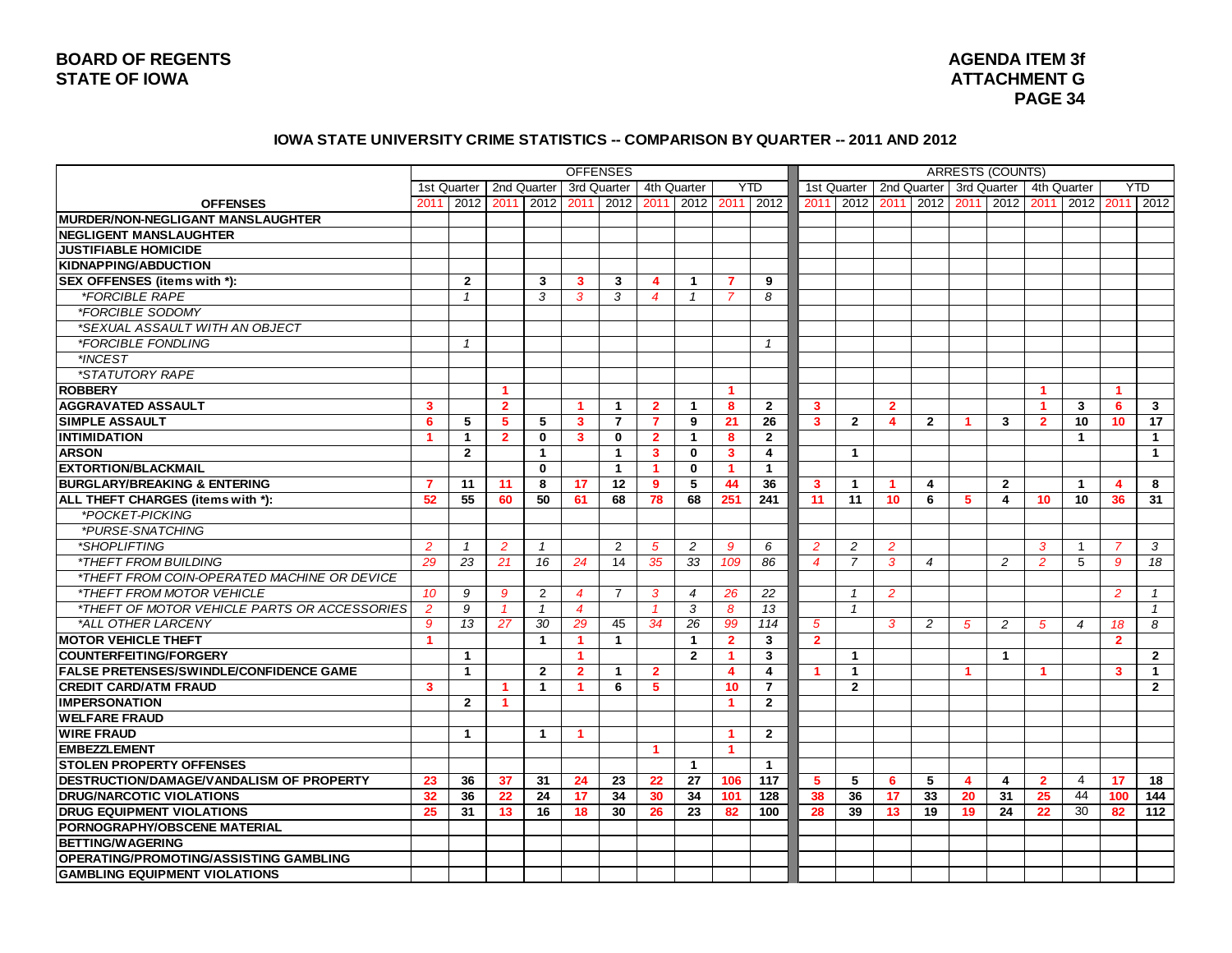#### **IOWA STATE UNIVERSITY CRIME STATISTICS -- COMPARISON BY QUARTER -- 2011 AND 2012**

|                                            |                   |             |             |             |             | <b>OFFENSES</b> |      |             |      |            |      |             |     |             |     | <b>ARRESTS (COUNTS)</b>                               |                |              |      |            |
|--------------------------------------------|-------------------|-------------|-------------|-------------|-------------|-----------------|------|-------------|------|------------|------|-------------|-----|-------------|-----|-------------------------------------------------------|----------------|--------------|------|------------|
|                                            |                   | 1st Quarter | 2nd Quarter |             | 3rd Quarter |                 |      | 4th Quarter |      | <b>YTD</b> |      | 1st Quarter |     | 2nd Quarter |     | 3rd Quarter   4th Quarter                             |                |              |      | <b>YTD</b> |
| <b>OFFENSES</b>                            | 201               | 2012        | 2011        | 2012        | 2011        | 2012            | 2011 | 2012 2011   |      | 2012       | 2011 |             |     |             |     | 2012   2011   2012   2011   2012   2011   2012   2011 |                |              |      | 2012       |
| <b>SPORTS TAMPERING</b>                    |                   | $\Omega$    |             | $\Omega$    |             | $\Omega$        |      | $\Omega$    |      |            |      |             |     |             |     |                                                       |                |              |      |            |
| <b>IPROSTITUTION</b>                       |                   |             |             | $\Omega$    |             | $\Omega$        |      | $\Omega$    |      |            |      |             |     |             |     |                                                       |                |              |      |            |
| <b>ASSISTING OR PROMOTING PROSTITUTION</b> |                   | $\Omega$    |             | $\Omega$    |             | $\Omega$        |      | $\mathbf 0$ |      |            |      |             |     |             |     |                                                       |                |              |      |            |
| <b>BRIBERY</b>                             |                   |             |             | $\mathbf 0$ |             | $\Omega$        |      | $\mathbf 0$ |      |            |      |             |     |             |     |                                                       |                |              |      |            |
| <b>WEAPON LAW VIOLATIONS</b>               | $\overline{2}$    |             |             |             |             |                 |      |             |      | 3          | 2    |             |     |             |     |                                                       |                |              |      | 3          |
| <b>BAD CHECKS</b>                          |                   |             |             | $\Omega$    |             | $\Omega$        |      | $\Omega$    |      |            |      |             |     |             |     |                                                       |                |              |      |            |
| CURFEW/LOITERING/VAGRANCY VIOLATIONS       |                   |             |             | $\Omega$    |             | $\Omega$        |      | $\Omega$    |      |            |      |             |     |             |     |                                                       |                |              |      |            |
| <b>DISORDERLY CONDUCT</b>                  | 3                 |             | 6           | 3           |             |                 | 5.   | 4           | 18   | 12         |      | 5           |     | 3           | 6   |                                                       | $\overline{2}$ | $\mathbf{2}$ | 15   | 10         |
| <b>DRIVING UNDER THE INFLUENCE</b>         | 42                | 29          | 39          | 59          | 36          | 40              | 22   | 36          | 139  | 164        | 44   | 29          | 41  | 58          | 35  | 36                                                    | 22             | 37           | 142  | 160        |
| <b>IDRUNKENNESS</b>                        | 61                | 63          | 82          | 78          | 84          | 92              | 62   | 99          | 289  | 332        | 58   | 71          | 87  | 85          | 87  | 99                                                    | 66             | 106          | 298  | 361        |
| <b>FAMILY OFFENSES, NON-VIOLENT</b>        |                   |             |             | $\Omega$    |             | $\Omega$        |      | $\Omega$    |      |            |      |             |     |             |     |                                                       |                |              |      |            |
| <b>LIQUOR LAW VIOLATIONS</b>               | 40                | 58          | 81          | 88          | 132         | 164             | 104  | 99          | 357  | 409        | 52   | 84          | 89  | 129         | 175 | 216                                                   | 130            | 127          | 446  | 556        |
| <b>PEEPING TOM</b>                         |                   |             |             | 0           |             | $\Omega$        |      | $\mathbf 0$ |      |            |      |             |     |             |     |                                                       |                |              |      |            |
| IRUNAWAY                                   |                   |             |             | 0           |             | $\Omega$        |      | 0           |      |            |      |             |     |             |     |                                                       |                |              |      |            |
| <b>ITRESPASS OF REAL PROPERTY</b>          | $12 \overline{ }$ | 4           | 17          | ⇁           | 5.          | 2               | 5.   | 6           | 39   | 19         | 9    | 9           | 20  | 5           | 3   | $\mathbf{2}$                                          |                | 3            | 36   | 19         |
| <b>ALL OTHER OFFENSES</b>                  | 195               | 156         | 177         | 183         | 178         | 186             | 176  | 220         | 726  | 745        | 34   | 31          | 53  | 46          | 45  | 48                                                    | 45             | 54           | 177  | 179        |
|                                            |                   |             |             |             |             |                 |      |             |      |            |      |             |     |             |     |                                                       |                |              |      |            |
| <b>TOTAL NUMBER OF OFFENSES/INCIDENTS:</b> | 509               | 498         | 558         | 562         | 593         | 674             | 567  | 638         | 2227 | 2372       |      |             |     |             |     |                                                       |                |              |      |            |
| <b>TOTAL NUMBER OF CHARGES:</b>            |                   |             |             |             |             |                 |      |             |      |            | 294  | 328         | 349 | 396         | 402 | 471                                                   | 334            | 433          | 1379 | 1628       |
| TOTAL NUMBER OF PEOPLE ARRESTED:           |                   |             |             |             |             |                 |      |             |      |            | 226  | 245         | 267 | 318         | 327 | 402                                                   | 368            | 339          | 1188 | 1304       |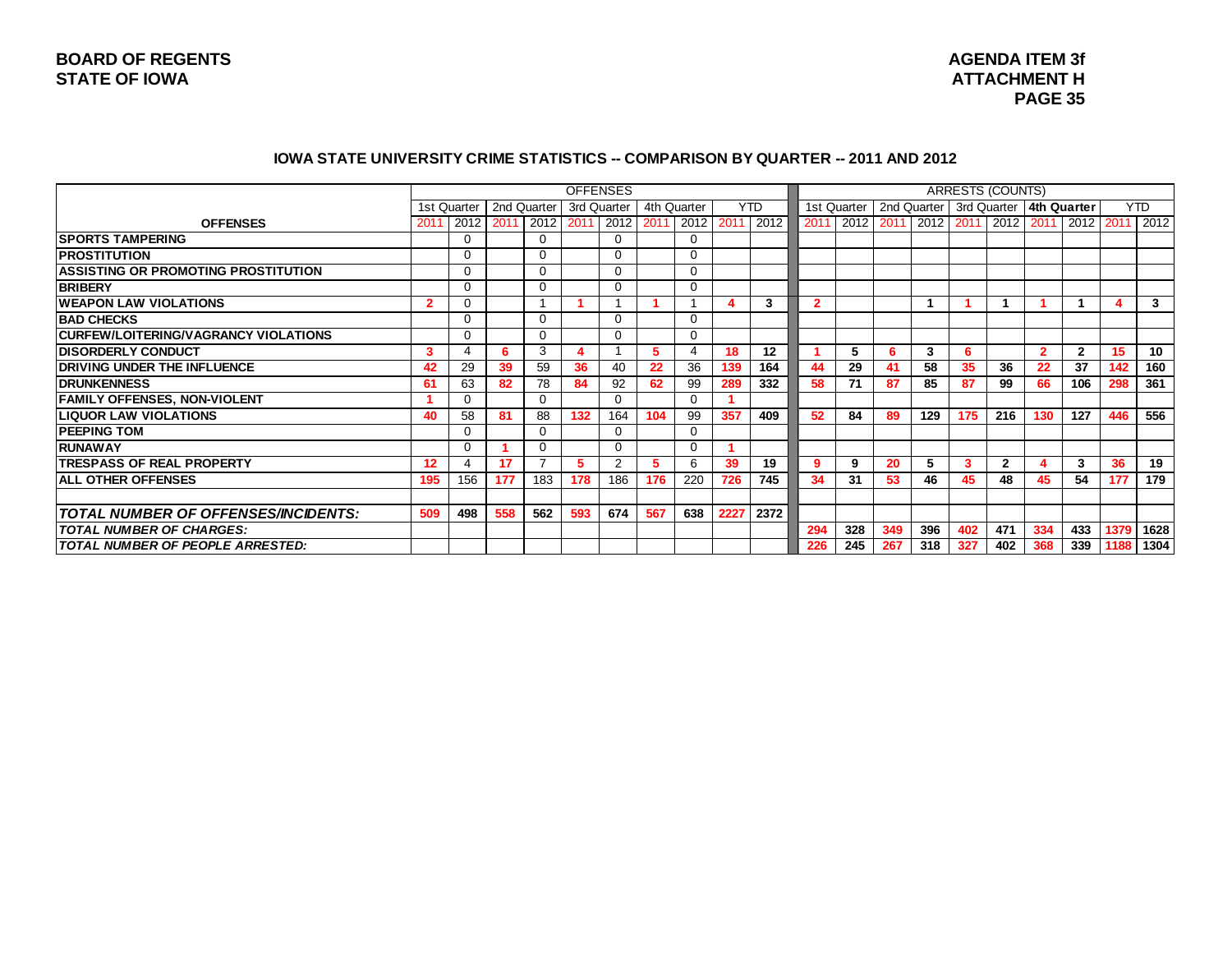### **BOARD OF REGENTS STATE OF IOWA ATTACHMENT H**

# **AGENDA ITEM 3f PAGE 36**

#### **UNIVERSITY OF NORTHERN IOWA CRIME STATISTICS -- COMPARISON BY QUARTER -- 2011 AND 2012**

|                                                |                |                |                      |                |                | <b>OFFENSES</b>          |             |                |                         |                |      |                |      |                | <b>ARRESTS (COUNTS)</b> |                         |             |                |                         |                                    |
|------------------------------------------------|----------------|----------------|----------------------|----------------|----------------|--------------------------|-------------|----------------|-------------------------|----------------|------|----------------|------|----------------|-------------------------|-------------------------|-------------|----------------|-------------------------|------------------------------------|
|                                                |                | 1st Quarter    | 2nd Quarter          |                | 3rd Quarter    |                          | 4th Quarter |                |                         | <b>YTD</b>     |      | 1st Quarter    |      | 2nd Quarter    | 3rd Quarter             |                         | 4th Quarter |                |                         | <b>YTD</b>                         |
| <b>OFFENSES</b>                                | 2011           | 2012           |                      | 2011 2012      |                | 2011 2012 2011 2012 2011 |             |                |                         | 2012           | 2011 | 2012           | 2011 |                |                         |                         |             |                |                         | 2012 2011 2012 2011 2012 2011 2012 |
| <b>IMURDER/NON-NEGLIGANT MANSLAUGHTER</b>      |                |                |                      |                |                |                          |             |                |                         |                |      |                |      |                |                         |                         |             |                |                         |                                    |
| <b>INEGLIGENT MANSLAUGHTER</b>                 |                |                |                      |                |                |                          |             |                |                         |                |      |                |      |                |                         |                         |             |                |                         |                                    |
| <b>JUSTIFIABLE HOMICIDE</b>                    |                |                |                      |                |                |                          |             |                |                         |                |      |                |      |                |                         |                         |             |                |                         |                                    |
| <b>KIDNAPPING/ABDUCTION</b>                    |                |                |                      |                |                |                          |             |                |                         |                |      |                |      |                |                         |                         |             |                |                         |                                    |
| SEX OFFENSES (items with *):                   | 4              |                | -1                   |                | -1             | $\mathbf 1$              | 1           |                | 7                       | $\mathbf 1$    |      |                |      |                |                         |                         | $\mathbf 1$ |                | $\mathbf 1$             |                                    |
| <i><b>*FORCIBLE RAPE</b></i>                   | 3              |                |                      |                |                | $\mathbf{1}$             |             |                | 5                       | $\mathbf{1}$   |      |                |      |                |                         |                         |             |                |                         |                                    |
| *FORCIBLE SODOMY                               |                |                |                      |                |                |                          |             |                |                         |                |      |                |      |                |                         |                         |             |                |                         |                                    |
| *SEXUAL ASSAULT WITH AN OBJECT                 |                |                |                      |                |                |                          |             |                |                         |                |      |                |      |                |                         |                         |             |                |                         |                                    |
| *FORCIBLE FONDLING                             | $\overline{1}$ |                |                      |                |                |                          |             |                | $\overline{1}$          |                |      |                |      |                |                         |                         |             |                |                         |                                    |
| *INCEST                                        |                |                |                      |                |                |                          |             |                |                         |                |      |                |      |                |                         |                         |             |                |                         |                                    |
| <i><b>*STATUTORY RAPE</b></i>                  |                |                |                      |                |                |                          |             |                |                         |                |      |                |      |                |                         |                         |             |                |                         |                                    |
| <b>ROBBERY</b>                                 |                |                |                      |                |                |                          |             |                |                         |                |      |                |      |                |                         |                         |             |                |                         |                                    |
| <b>AGGRAVATED ASSAULT</b>                      | -1             |                |                      |                |                | $\mathbf{1}$             |             |                | -1                      | -1             | 4    |                |      |                |                         |                         |             |                | $\overline{\mathbf{A}}$ |                                    |
| <b>SIMPLE ASSAULT</b>                          |                | $\mathbf{1}$   | -1                   |                | $\overline{2}$ | 1                        | 1           | $\overline{2}$ | $\overline{\mathbf{4}}$ | 4              |      |                |      |                | -1                      | $\overline{1}$          |             | $\mathbf{1}$   | $\overline{1}$          | $\overline{2}$                     |
| <b>INTIMIDATION</b>                            |                |                |                      |                |                |                          |             |                |                         |                |      |                |      |                |                         |                         |             |                |                         |                                    |
| <b>ARSON</b>                                   | $\overline{2}$ |                |                      |                |                |                          |             |                | $\overline{2}$          |                |      |                |      |                |                         |                         |             |                |                         |                                    |
| <b>EXTORTION/BLACKMAIL</b>                     |                |                |                      |                |                |                          |             |                |                         |                |      |                |      |                |                         |                         |             |                |                         |                                    |
| <b>BURGLARY/BREAKING &amp; ENTERING</b>        | 6              | 6              |                      | $\overline{2}$ |                | 1                        | 3           | 4              | 10                      | 13             |      |                |      |                |                         |                         |             |                |                         |                                    |
| ALL THEFT CHARGES (items with *):              | 9              | 21             | 24                   | 35             | 18             | 25                       | 28          | 13             | 79                      | 94             |      | $\mathbf{1}$   |      |                |                         | $\overline{\mathbf{1}}$ |             | $\overline{2}$ |                         | $\overline{\mathbf{4}}$            |
| *POCKET-PICKING                                |                |                |                      |                |                |                          |             |                |                         |                |      |                |      |                |                         |                         |             |                |                         |                                    |
| *PURSE-SNATCHING                               |                |                |                      |                |                |                          |             |                |                         |                |      |                |      |                |                         |                         |             |                |                         |                                    |
| *SHOPLIFTING                                   |                |                |                      |                |                |                          |             |                |                         |                |      |                |      |                |                         |                         |             |                |                         |                                    |
| <i><b>*THEFT FROM BUILDING</b></i>             | 5              | 17             | 8                    | 15             | 8              | 6                        | 13          | 9              | 34                      | 47             |      | $\mathbf{1}$   |      |                |                         |                         |             | $\overline{c}$ |                         | 3                                  |
| *THEFT FROM COIN-OPERATED MACHINE OR DEVICE    |                |                |                      |                |                |                          |             |                |                         |                |      |                |      |                |                         |                         |             |                |                         |                                    |
| *THEFT FROM MOTOR VEHICLE                      | 2              | 2              |                      | 3              | 2              | $\mathcal I$             | 2           |                | 7                       | 6              |      |                |      |                |                         |                         |             |                |                         |                                    |
| *THEFT OF MOTOR VEHICLE PARTS OR ACCESSORIES   |                |                |                      | $\overline{1}$ |                |                          |             |                |                         | $\mathbf{1}$   |      |                |      |                |                         |                         |             |                |                         |                                    |
| *ALL OTHER LARCENY                             | $\overline{2}$ | $\overline{c}$ | 15                   | 16             | 8              | 18                       | 13          | 4              | 38                      | 40             |      |                |      |                |                         | -1                      |             |                |                         | $\mathbf{1}$                       |
| <b>MOTOR VEHICLE THEFT</b>                     |                |                | $\blacktriangleleft$ |                |                |                          |             | $\mathbf{1}$   | -1                      | $\mathbf{1}$   |      |                |      |                |                         |                         |             |                |                         |                                    |
| <b>COUNTERFEITING/FORGERY</b>                  | 1              | $\mathbf{1}$   |                      |                |                | $\overline{2}$           |             | $\mathbf{1}$   | -1                      | 4              |      |                |      |                |                         |                         |             | $\mathbf{1}$   |                         | $\mathbf{1}$                       |
| <b>FALSE PRETENSES/SWINDLE/CONFIDENCE GAME</b> |                |                | -1                   |                | $\overline{2}$ |                          |             |                | 3                       |                |      |                |      |                |                         |                         |             | $\overline{1}$ |                         | $\mathbf 1$                        |
| <b>CREDIT CARD/ATM FRAUD</b>                   | $\overline{2}$ |                | $\overline{2}$       |                |                |                          | 1           |                | 5                       |                |      |                |      |                |                         |                         |             |                |                         |                                    |
| <b>IMPERSONATION</b>                           |                |                |                      |                |                |                          |             | $\overline{2}$ |                         | $\overline{2}$ |      |                |      |                |                         |                         |             | $\overline{2}$ |                         | $\overline{2}$                     |
| <b>WELFARE FRAUD</b>                           |                |                |                      |                |                |                          |             |                |                         |                |      |                |      |                |                         |                         |             |                |                         |                                    |
| <b>WIRE FRAUD</b>                              |                |                |                      |                |                |                          |             |                |                         |                |      |                |      |                |                         |                         |             |                |                         |                                    |
| <b>EMBEZZLEMENT</b>                            |                |                |                      |                |                |                          |             |                |                         |                |      |                |      |                |                         |                         |             |                |                         |                                    |
| <b>STOLEN PROPERTY OFFENSES</b>                |                |                |                      |                |                | $\overline{2}$           |             |                |                         | $\overline{2}$ |      |                |      |                |                         | $\mathbf{1}$            |             |                |                         | $\mathbf{1}$                       |
| DESTRUCTION/DAMAGE/VANDALISM OF PROPERTY       | Δ              | 12             | 6                    | 17             | 15             | 12                       | 6           | 13             | 31                      | 54             |      | $\mathbf{1}$   |      |                |                         |                         |             |                |                         | $\mathbf{1}$                       |
| <b>DRUG/NARCOTIC VIOLATIONS</b>                | 9              | 6              | 10                   | $\overline{2}$ | 3              | $\overline{2}$           | 15          | 8              | 37                      | 18             | 12   | $\overline{7}$ | 12   | $\overline{2}$ | 3                       | $\overline{2}$          | 17          | 8              | 44                      | 19                                 |
| <b>DRUG EQUIPMENT VIOLATIONS</b>               | 11             | 6              | 8                    | 3              | 4              |                          | 6           | 6              | 29                      | 15             | 16   | 6              | 11   | 3              | $\overline{\mathbf{4}}$ |                         | 8           | 6              | 39                      | 15                                 |
| PORNOGRAPHY/OBSCENE MATERIAL                   |                |                |                      |                |                |                          |             |                |                         |                |      |                |      |                |                         |                         |             |                |                         |                                    |
| <b>BETTING/WAGERING</b>                        |                |                |                      |                |                |                          |             |                |                         |                |      |                |      |                |                         |                         |             |                |                         |                                    |
| <b>OPERATING/PROMOTING/ASSISTING GAMBLING</b>  |                |                |                      |                |                |                          |             |                |                         |                |      |                |      |                |                         |                         |             |                |                         |                                    |
| <b>GAMBLING EQUIPMENT VIOLATIONS</b>           |                |                |                      |                |                |                          |             |                |                         |                |      |                |      |                |                         |                         |             |                |                         |                                    |